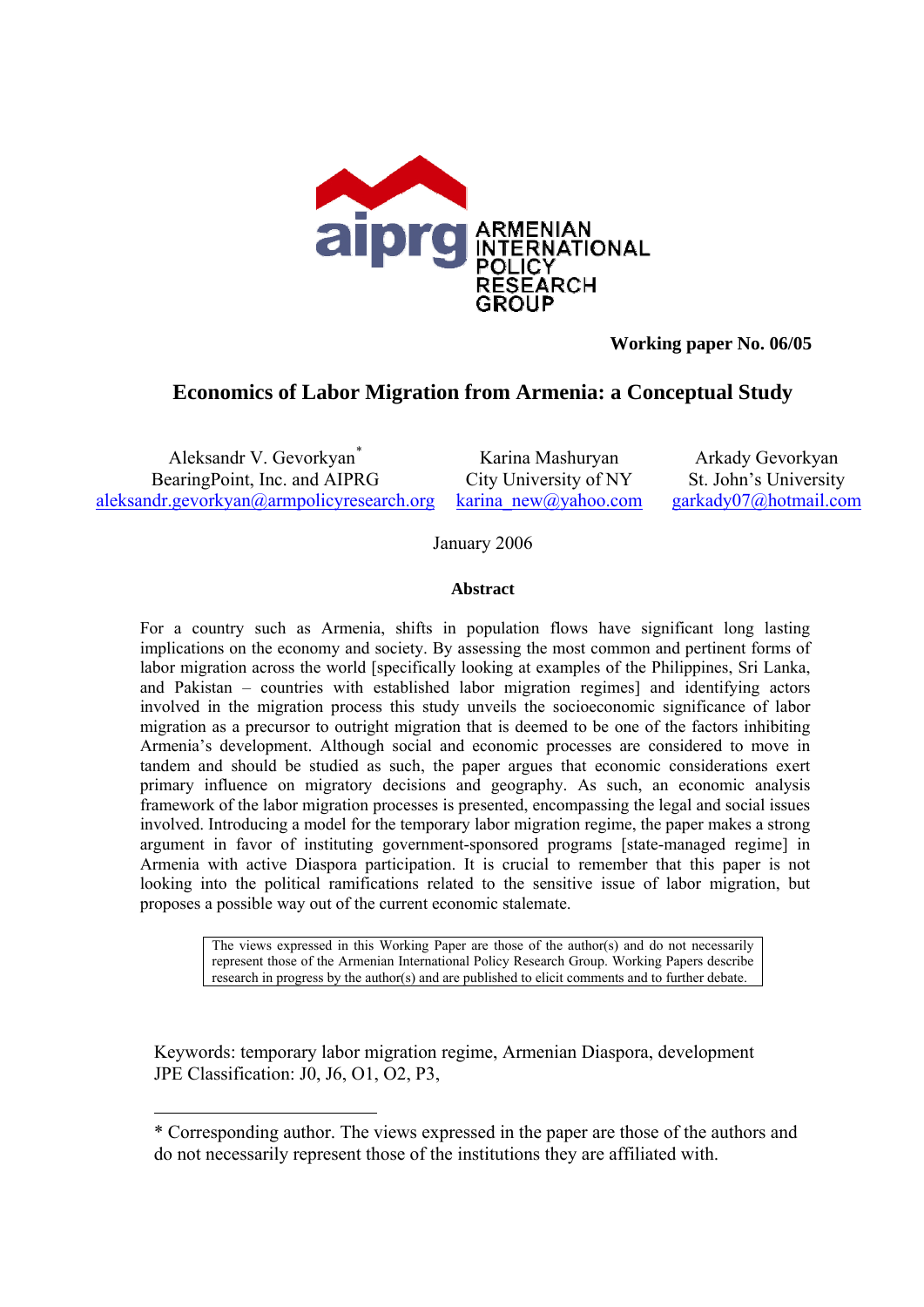### **Introduction**

 $\overline{a}$ 

Armenia has been consistently loosing its workforce to other countries.<sup>[1](#page-1-0)</sup> Migratory tendencies seem to be on the rise in the years following independence in 1991. In large part due to social issues, decisions to emigrate by Armenians have also more recently been affected by pure economic concerns. There is a well-defined trend of temporary [and seasonal] labor migration. The main destination appears to be Russia, a country that is relatively close to Armenia geographically, seen as a friendly state, has a vast growing capitalist economy, and last but not the least, maintains a visa free border entry regime with Armenia.

Temporary labor migration from Armenia to Russia raises a number of issues including the legal status of migrants in the host country, their intentions upon completion of their contracts [as many, joined later by other family members from Armenia, tend to choose to remain in the host country]; as well as economic issues, with strong implications for labor markets, wage differentials, skill transfers in the economy and the flow of funds. To identify Armenian migrants' profile the paper examines social concerns, human capital, employment, economic development, government policies and entrepreneurial activity in Armenia. Factors leading an individual to undertake seasonal or temporary work abroad are discussed to contribute to the analysis of migration impacts on host and home countries. Existing legal base is discussed and areas of improvement are pointed out in the paper. International experience proves that in order to shift labor migration processes out of illegal space into a legalized movement, a strong commitment is required on the part of both host and home economies. In the specific case of Armenia an argument is extended to include the Russian Armenian Diaspora that is economically and socially active in the Russian regions and may act as an intermediary in the negotiation and management process. Further, success stories from the international practice, utilized in this study [those of the established labor migration regimes e.g. Philippines, Sri Lanka and Pakistan], suggest that a well-defined regime of temporary labor migration is achievable and can in fact become beneficial for both the home and host country in terms of economics. In all instances the role of fiscal authorities is high and pivotal at various stages.

<span id="page-1-0"></span><sup>&</sup>lt;sup>1</sup> This statement is corroborated by the studies discussed in this paper and information available on the website of the State Department For Migration and Refugees of the Republic of Armenia: www.dmr.am - accessed December 13, 2005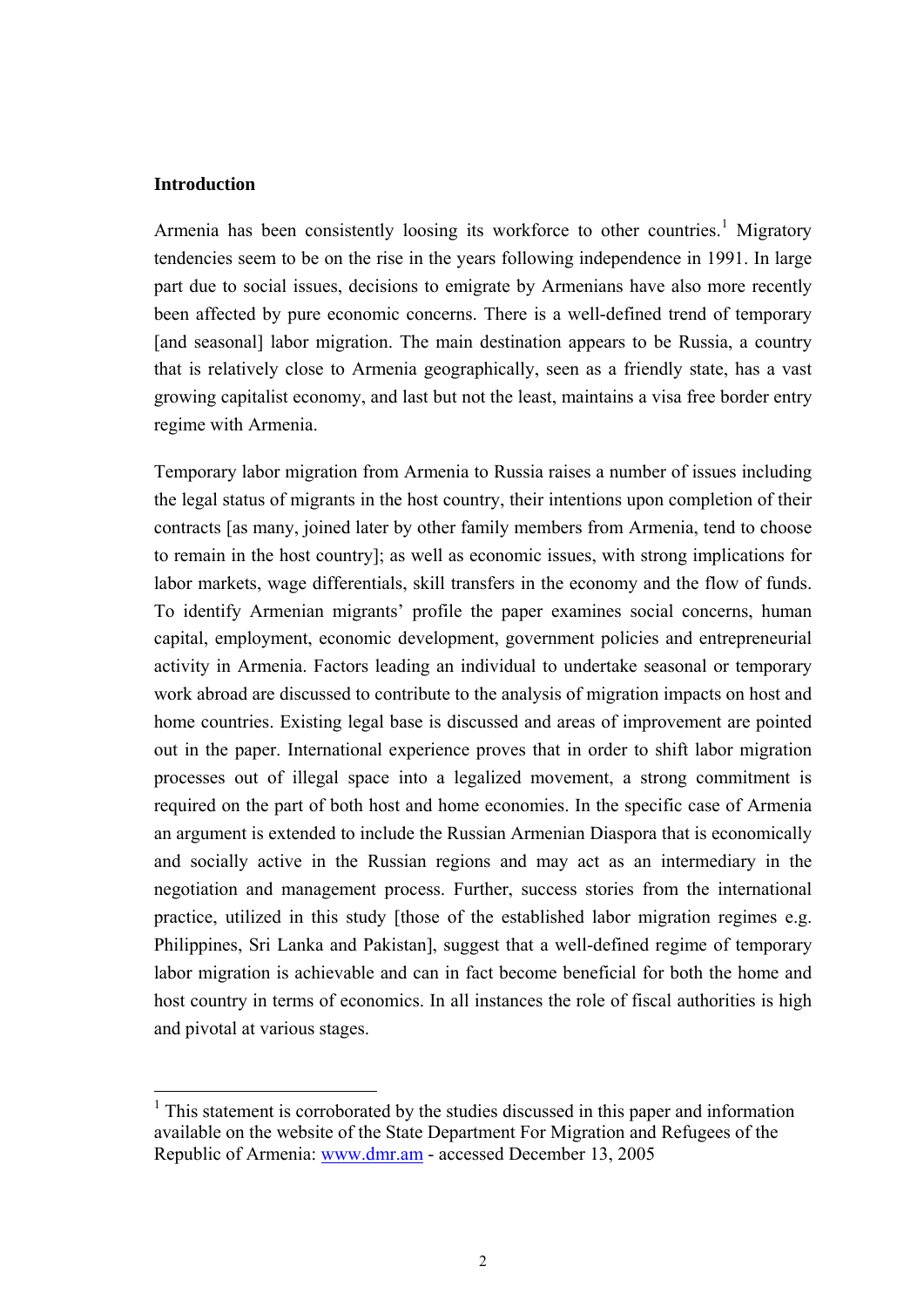<span id="page-2-0"></span>The literature related to the issues of migration is abundant and as diverse in geography covered in certain studies as are the authors writing them. Yet a brief review of some of the indicative publications in the field prompts a striking disparity in the issues that are being analyzed by researchers across the world. Preference is usually given to studying the effects of *permanent* migration on a *host* country.<sup>[2](#page-2-0)</sup> This creates an additional impediment for the purposes of current analysis. As has been stressed before, this paper is primarily concerned with the effects of *temporary* labor migration on the *home* [or *sending*] country, i.e. Armenia.

The problem of relative lack of developed literature on the issue of temporary migration vis-à-vis the home country is amplified by the absence of reliable cross-sectional data on migration patterns in the case of Armenia. Statistical accuracy as far as labor migration flows from and to Armenia, similar to the trending data available for the Philippines, Sri Lanka, and Pakistan, as well as, other countries, has yet to be developed and applied to Armenia. Nevertheless, an attempt is made, even in the absence of solid econometric models applied to the Armenian case, to certain theoretical generalizations and provide reasonable assessments pertaining to the issue at hand. With the hope of eventual availability of consistent statistical data the concepts presented below may become useful in developing a framework for future analysis of economic [and by extension social] impacts of temporary migration phenomenon on Armenia's economy and society in the long run.

Recent attempts by Armenian authorities to introduce certain controls over migratory processes can be regarded as the first positive steps to improve things. Streamlining labor migration and active involvement in the life of labor migrants abroad is a certain way to preserve the labor capacity of the Armenian society. Otherwise the trend of current migration will be burdened with unresolved issues. This, in turn, will result in lost state revenues, antagonisms in host societies and destabilizing socio-economic environment at home. It is the authors' belief that modern Armenia has an urgency to combat outward migration given the fact that human capital remains [and will most likely remain in the near term 1 the country's main resource ensuring its prosperous and consistent growth. The model presented at the end of the paper represents the authors' modest attempt to bring efficiency, clarity and transparency to the process with a possibility of gains for all involved participants.

 $2^2$  See, for example, among others studies done by Altonji and Card (1989), Borjas (1994, 2004), Friedberg (1994), Friedberg and Hunt (1995), Ottaviano and Peri (2005), Tishkov et al (2005), etc.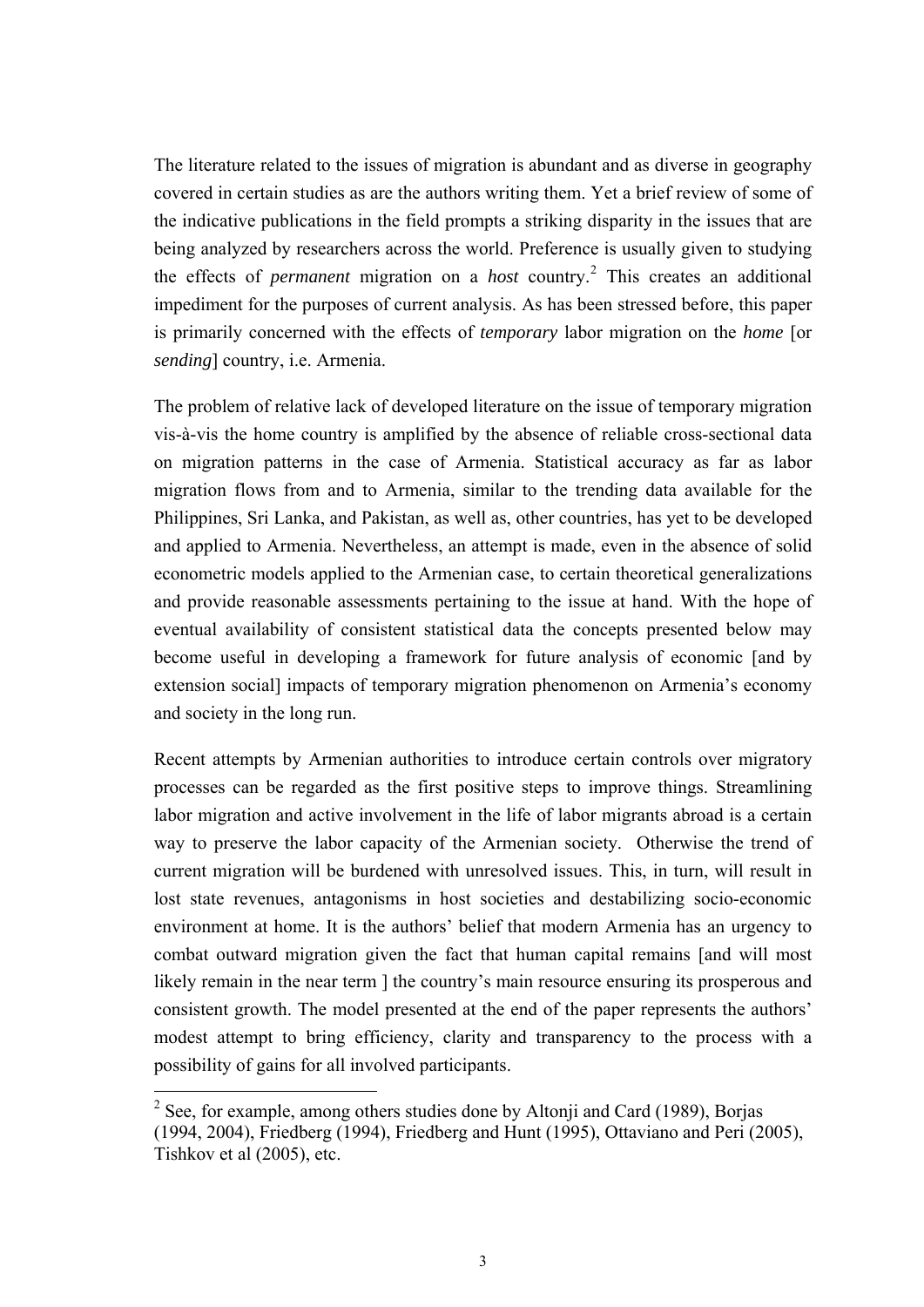The rest of the paper is organized as follows. Chapter 1 will discuss briefly best practices in the temporary labor migration regimes internationally. Specific examples of the efforts of the governments of the Philippines, Sri Lanka and Pakistan are discussed with strong implications for the Armenian case. Chapter 2 reviews the current statistical data available to determine a migrants' profile and provide high-level explanation of main factors that lay at the core of the Armenian migration. Chapter 3 discusses current legal environment in Russia and Armenia, as well as, any existing bilateral treaties between the two countries in terms of migration and labor migration, in particular. Chapter 4 addresses some of the economic concerns of temporary labor migration in relation to the home country. The effects on labor markets, wage differentials and monetary inflows in Armenia are yet to be determined. An idea of a Pan-Armenian Bank that would engage in home infrastructure investment and distribute remittances funds to the migrants' families is briefly discussed as well. However, a regulated temporary labor migration regime is argued to add more clarity to the analysis of the effects on the economy. Chapter 5 introduces the temporary labor migration model that can be applied within the Armenian context. A crucial role is assigned to the Armenian Diaspora organizations in Russia that will act as intermediaries between all involved participants. We summarize our findings in the conclusion. A few informative tables and charts are offered in the Appendices.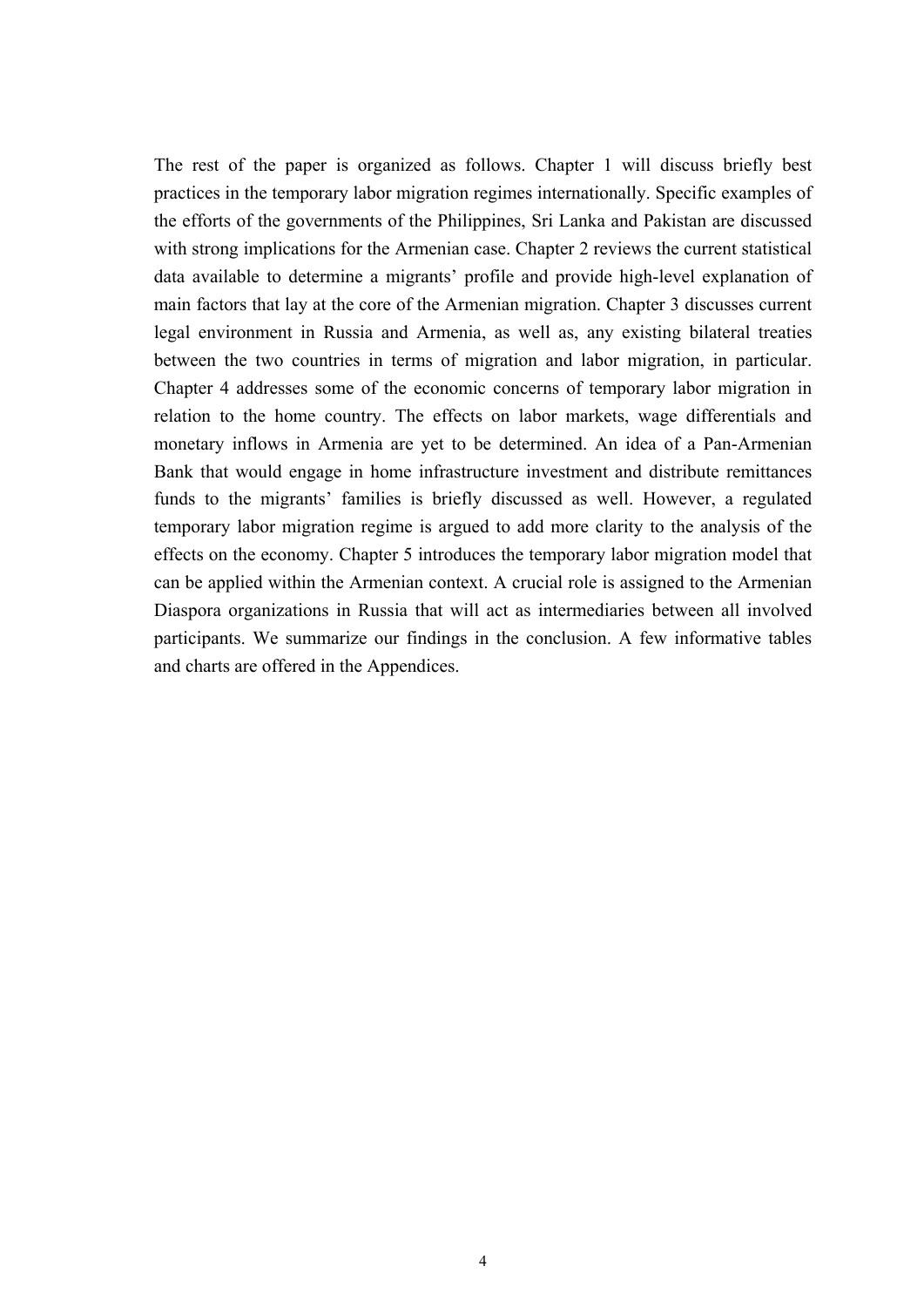# **Chapter 1. Regulated Temporary Labor Migration Schemes: the Philippines, Sri Lanka, and Pakistan**

The subject of migration is a controversial one, with a high propensity of politicization. The effects of migration can be argued as either beneficial or detrimental to either host or home [or both] countries. According to some authoritative studies (Alburo and Abella, 2002), one could envision a situation under which both countries gain from a regulated temporary labor migration regime. Indirectly, migration may serve as an inspiration for individuals, who are left at home to improve their skills or gain additional education to find employment inside the home country and / or be eligible for foreign deployment. The consequences of that can be higher levels of human capital, and eventually positive impact on growth and income. The economy gains when the effects of the increased education and improved skills are spread beyond private gains. Often governments choose to regulate that process making it more beneficial and deriving extra economic and social benefits for the state. In some cases, as we will see, temporary migrants' labor represents live revenue for all parties involved. All of these considerations will be important in the analysis of the labor migration process within the Armenian context.

### **Box 1.1**

In Europe, migration for ordinary employment purposes under contract auspices that are limited in time first took place on a large scale when individuals from the backward Mediterranean countries moved North to countries such as Belgium, France, and Germany. Contract migrants can now be found in many countries. International contract migration is practiced in various parts of the world, for example, the vineyards of France and California, the construction sites of Switzerland and the hotels of the Caribbean.

### *Source: Abella, 1997*

Today, practically every country in the world has its own view on migration processes and especially labor migration. Policies implemented in those countries are based on the prevalent views and current circumstances in the society. Governments of developing countries have long since recognized the important benefits [that outweigh the costs] of a more controlled labor migration process. In our analysis of known migration regulatory schemes across the world, we would like to emphasize the examples of the Philippines, Sri Lanka and Pakistan. These three countries have successfully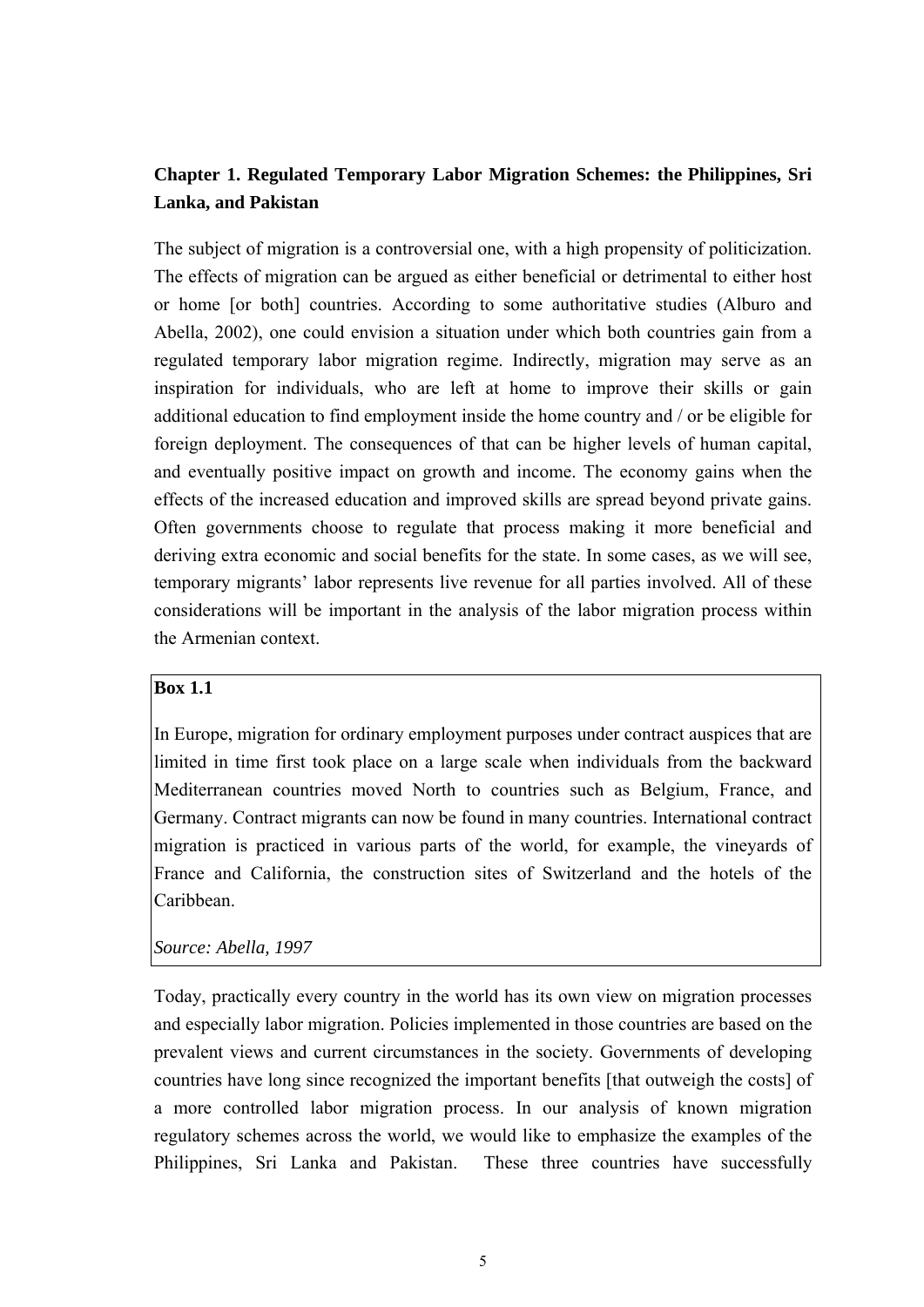<span id="page-5-0"></span>established controls over labor migration processes and have put in place policies that regulate work-abroad programs for their citizens. All three countries are small, with the main resource being their people – what is known as *human capital*. [3](#page-5-0) This characteristic situation becomes valuable in our analysis and can be reasonably applied to the Armenian framework. We begin our review with the Philippines.

## **Philippines**

The Philippines government sees temporary labor migration as the foreign policy priority in both bilateral and regional trade negotiations. The Philippines experienced a huge outflow of high and low skilled workers during the last several decades. Before the 1970's these outflows were sporadic and largely unorganized. The determining factor of the migration process was mainly the initiative of the individual to work abroad. In the mid-seventies, largely in response to increased demand for contract workers by the oil exporting countries of the Middle East, the Philippines government established control over the temporary contract workers flows by instituting a regulatory system overseeing the process.<sup>[4](#page-5-0)</sup>

There are public and private components to the system, which still operate today. Licenses are issued to the Philippines agencies to recruit workers. That represents the private part of the program. On the other hand the *Philippines Overseas Employment*  Administration (POEA) is the institution that manages temporary migration.<sup>[5](#page-5-0)</sup> This agency regulates the work of Filipinos abroad under the authority of the government. The main responsibility of that agency is to provide contract labor to foreign employers. The main destinations of Filipino workers are to Middle Eastern, Asian and European countries. The main message of the project is that government is trying to prevent its citizens from using the unregulated channels to migrate.  $6\,$  $6\,$  In order to leave the country to work abroad, Filipinos must be accepted into the program by either a licensed recruiter, a specialized government agency, or must have their contract approved by the

<sup>&</sup>lt;sup>3</sup> Certainly, the definition of human capital includes collective skills, education, health and other aspects of the society.

<sup>&</sup>lt;sup>4</sup> Alburo and Abella (2002)

 $<sup>5</sup>$  There are also permanent migrants to abroad who are registered and recorded by</sup> another government agency - the *Commission on Filipino Overseas*.

 $6$  The project official website is <u>www.poea.gov.ph</u> - Accessed  $11/26/05$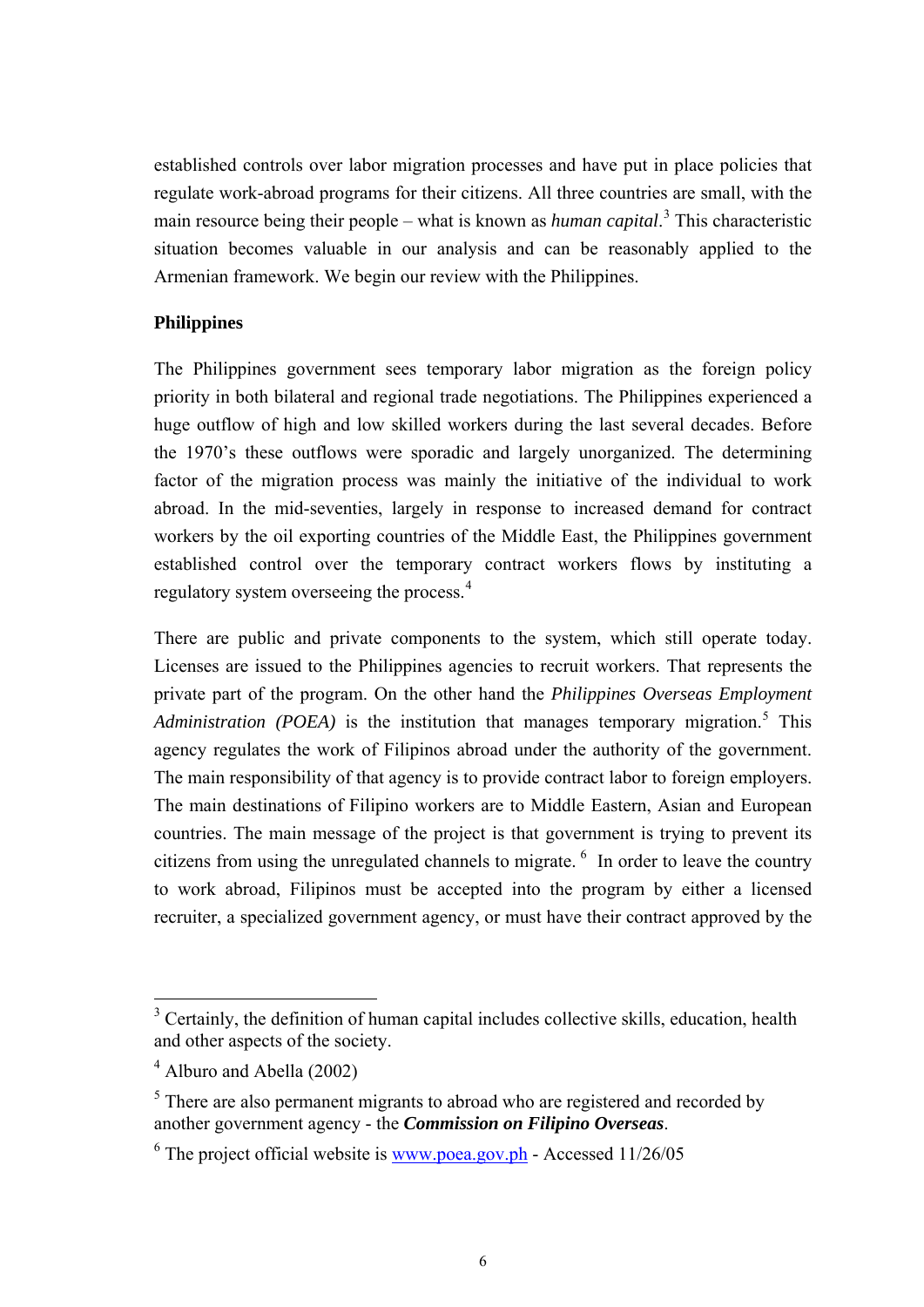<span id="page-6-0"></span>POEA and enroll in the official benefits program.<sup>[7](#page-6-0)</sup> In 2000 over twenty-five thousand workers went abroad on such "independent" contracts. Incidentally, the government prohibits its citizens to overstay visas in host countries. It maintains a list of workers who have violated the conditions of their deployment and are therefore banned from future contracts. In large part this is done in order to support the government's efforts to market Filipinos abroad as a worldwide high-quality "brand name" of migrant labor. $8$ 

As in every regulatory policy there are certain advantages and disadvantages to such a project. For the Philippines, migration and remittances represent a significant input in the growing economy. People are richer after returning home. That allows for additional investment projects to be carried out within the country. The returning workers have new skills as a result of the migration experience. At least some proportion of the workers actively put their new knowledge and skills to use at home thus engaging either in business or manufacture. Additionally, workers transfer their money from abroad through government institutions, which encompasses  $8.4\%$  of GDP.<sup>[9](#page-6-0)</sup>

On the other hand, there is a persistent inequality in the country that is considered poor. Another major problem is that often after their return workers do not actually engage in economic activity at home and do not put the skills which they obtained abroad to work. Instead, they wait for their next overseas deployment. By that critics conclude, the effects of such *regulated* migration do not really create any new jobs at home or contribute to economic growth. On the contrary, this situation contributes to deeper inequality by enriching only a certain group of people.

However, making rash conclusions is a sure way to forgo the measurable gains that the country with a large population, such as the Philippines, obtains in terms of additional money in the economy through remittances and growing human capital capacity, a large portion of which is not involved in the migration process and works at home.

The Philippines example offers valuable conclusions for the Armenian case. The regulated migration regime is well developed and works in the Philippines, with real

 $7$  Pre-migration training on social and work conditions abroad, the insurance and pension plans, and other sorts of benefits for the migrant and his/her family. These benefits are executed by another government agency – the *Overseas Workers Welfare Administration*.

 $8$  According to O'Neil (2004) the Philippines government protects its citizens, working abroad, from abuse and discouraging illegal recruitments.

<sup>&</sup>lt;sup>9</sup> O'Neil (2004)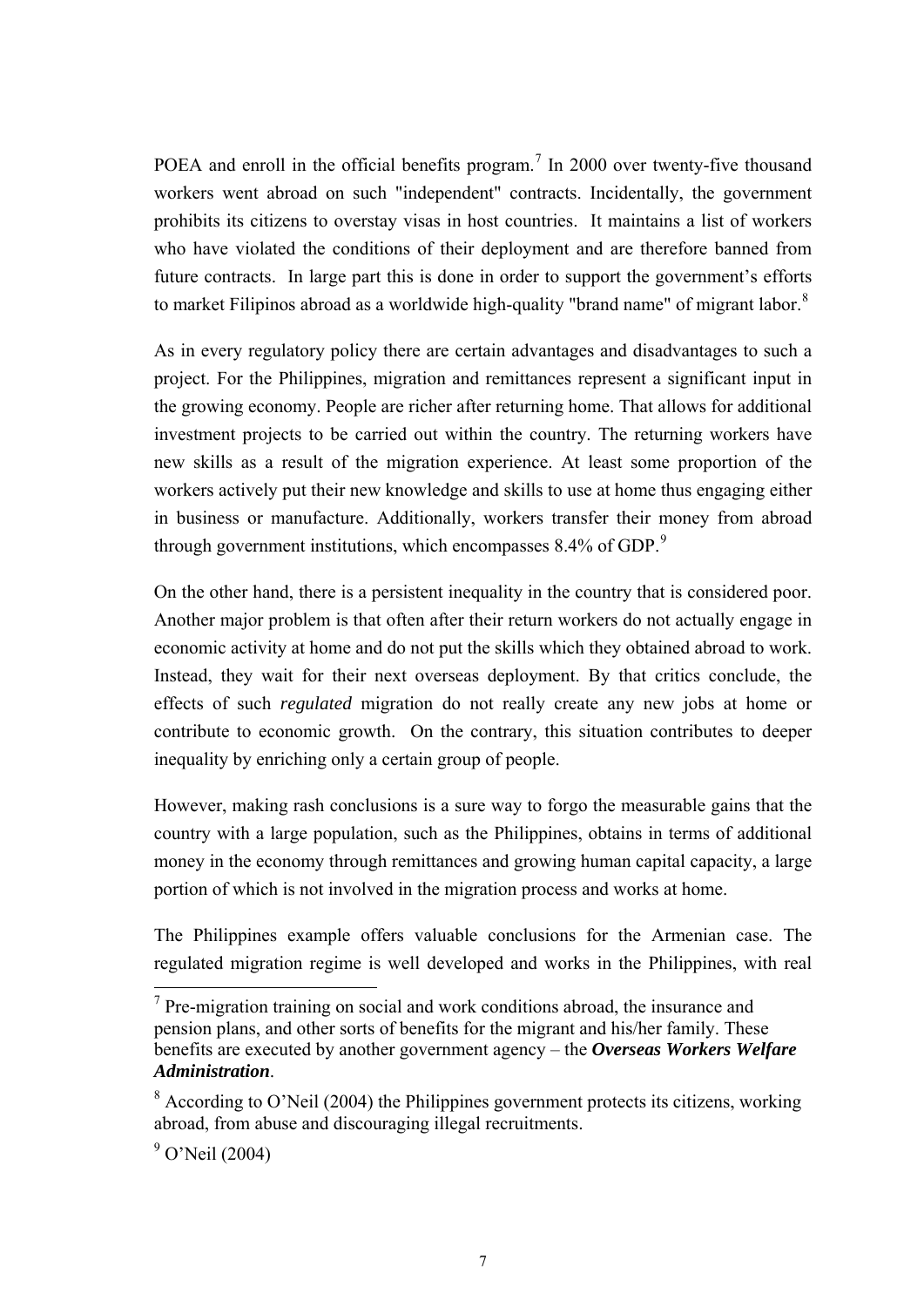and aggregate positive effects outweighing the negatives. Next, we present a controlled labor migration pattern of Sri Lanka.

# **Box 1.2**

# **Skilled migrants from Software Industry in India**

In 2002 a survey of companies in the Indian software industry on various management, skill and labor market related issues, produced curious results in terms of implications of skilled labor migration from India. Those workers with higher skills had higher propensity to migrate to developed countries, with majority of workers going to the host country firms with which the sending firm had some form of prior connection. Across all skill types, roughly 20 per cent went in response to direct job offers, with around 70 per cent being recruited through an agency or so-called body-shoppers.

The interesting observation is that survey results indicated that an overwhelming majority of respondents indicated that their firm did not materially suffer from the consequences of such migration. In fact, for the Indian software sector as a whole, 60 per cent viewed migration as having exerted a positive effect. A possible explanation found in the conclusions of the study mention that around 40 per cent of respondents signaled that improving access to cutting edge technology had constituted a major benefit. Improvements in working habits, access to new information and customers in developed countries were cited by around a quarter of the firms as being a benefit. At the same time, the survey indicated that investment by migrating workers back into the Indian software sector, as well as remittances and an overall improvement in the quality of the labor supply had occurred. Further, nearly a quarter of firms reported that they retained links with workers that had gone abroad. The dominant form of such links was either through migrants or their new employers using the firm as a subcontractor or vice versa, as well as migrants and their new firms being customers of the original Indian firm.

*Source: Commander, Chanda, Kangasniemi and Winters (2004)*

# **Sri Lanka**

Faced with similar problems similar to the Philippines [as Armenia faces now] and in line with the reasoning of the Philippines government, the Department of Labor of Sri Lanka had sought to establish a regulated form of migration of the Sri Lankan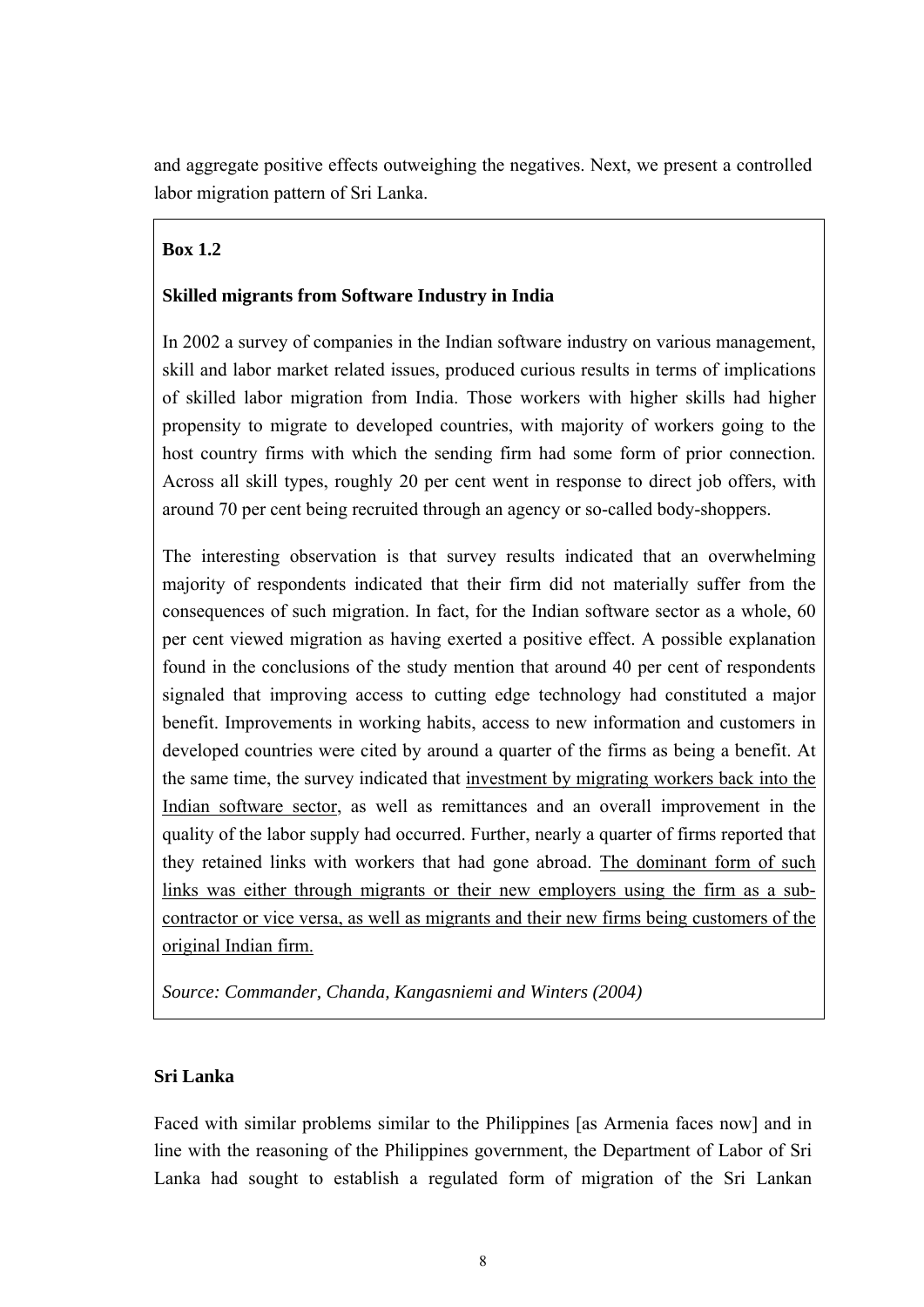<span id="page-8-0"></span>population. In Sri Lanka economic migration was the major reason for a high outflow of people, especially women. In order to bring the migration flows under state control, The Sri Lanka Bureau of Foreign Employment (SLBFE) was established in 1985 in order to regulate private employment agencies and also offer protection for individuals working abroad. Additionally, the Association of Licensed Foreign Employment Agencies (ALFEA) was established as an advisory agency to the SLBFE. ALFEA includes Licensed Foreign Employment Agencies that are supervised by the SLBFE at all times. It is estimated that around 99% of all recruitment agencies in Sri Lanka are private<sup>[1](#page-8-0)0</sup> and they are regulated by SLBFE through the licensing system.<sup>[11](#page-8-0)</sup> Accredited Sri Lankan Recruitment Agencies are professional organizations that maintain strong working relationships with the Bureau.

There is also explicit statistical data, as in the case of the Philippines, regarding the destination and gender of the people migrating abroad for work.<sup>[12](#page-8-0)</sup> The total numbers of departures from Sri Lanka for foreign employment has increased by 1.7% from slightly less than two hundred and ten thousand in 2003 to over two hundred thirteen thousand in  $2004<sup>13</sup>$  $2004<sup>13</sup>$  $2004<sup>13</sup>$  (with distribution between genders being: 63% female and 37% male workers).<sup>[1](#page-8-0)4</sup>

Sri Lanka is putting a lot of effort in protecting its workers abroad. Bilateral agreements between countries providing terms and rules of settlement of employee grievances and the recognition of employment contracts constitute some of the main priorities of the SLBFE.<sup>[15](#page-8-0)</sup> To curb any illegal activity and offer sufficient protection the Sri Lankan

 $\overline{a}$ 

<sup>13</sup> SLBFE's official website www.slbfe.lk - Accessed: 11/23/05

<sup>15</sup> Incidentally, Mughal and Padilla (2005) note that SLBFE introduced a new form of contract specifying the rights and duties of the contractors. However, the new form was objected to by the recruitment agencies and its implementation was postponed. The

<sup>&</sup>lt;sup>10</sup> In fact one agency, Sri Lanka Foreign Employment Agency Ltd., is operating under the ministry of Labor of Sri Lanka subject to all regulations applied to private organizations.

 $11$  Mughal and Padilla (2005)

 $12$  See Table 1.2 in Appendix

<sup>&</sup>lt;sup>14</sup> Mughal and Padilla (2005) note that this practice has had detrimental effects on migrating female workers. According to the researchers women's experience has been quite dim due to reports of abuse, torture and sexual exploitation in the Persian Gulf countries where the majority of women work. Steps are to be taken at the government level by both Sri Lanka and the receiving countries to minimize abuses and suffering of the women.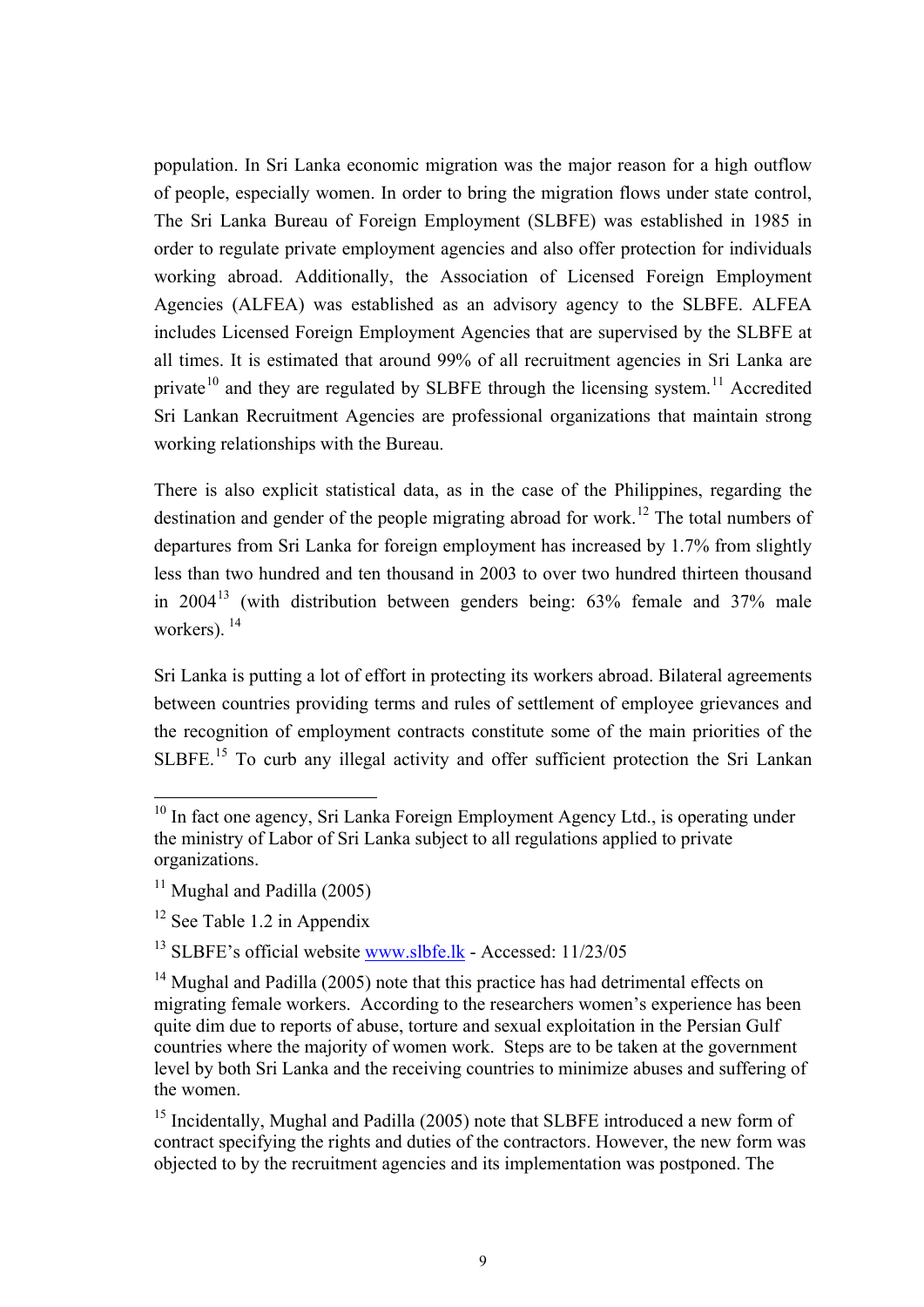<span id="page-9-0"></span>government requires that all migrants are registered with SLBFE. As its core benefits SLBFE provides free insurance (health, repatriation and disability), training and awareness programs, payment of embarkation tax, provision of scholarships for workers children, career guidance, and monitoring the process of their education, setting up runaway houses in Saudi Arabia and Kuwait to accommodate women who have been compelled to leave their places of employment; and also providing the Sri Lankan embassies in the Middle Eastern host countries with Labor Welfare Offices. Another country in the region, which adopted "strict" controls over regulated labor migration is Pakistan, its case is discussed in the next section of the paper.

## **Pakistan**

 $\overline{a}$ 

With an aim to establish employment opportunities for Pakistani citizens seeking overseas deployment and in order to control and regulate labor migration flows, the Bureau of Emigration & Overseas Employment (BEOE) was established as a centralized agency by order of the president in 1972. The Bureau is governed by a set of laws<sup>[16](#page-9-0)</sup> and is entrusted to implement its policies on a systematic and planned basis. The BEOE adheres to two basic goals: to combat unemployment in Pakistan and to earn foreign exchange through salary remittances from workers abroad. The objectives of the BEOE comprise implementation of foreign employment policies; protection of migrant workers' rights abroad; enhancement of remittances sent back and directing them to cover the balance of payments deficit and development of national project; lessening unemployment pressures at home; and contributing to Pakistan' prosperity through achieving transparency of the foreign employment process and utilization of legal channels to assist in sending workers abroad.  $17$  $17$ 

The Ministry of Labor, Manpower & Overseas Pakistanis has established its agencies, called Community Welfare Attaches (CWAs), in countries with large concentrations of Pakistani workers. The CWAs are in charge of practically all issues concerning Pakistani workers in their host countries. They provide support to the temporary workers and assist with repatriation and resolution of legal questions that arise at a migrant's workplace. The office of the Protector of Emigrants regulates the activities of

main reason of the objection was the lengthy administrative process that it introduced. That in turn would discourage workers, seeking a less formal and speedy departure abroad, from participating in government controlled migration scheme.

<sup>&</sup>lt;sup>16</sup> *Emigration Ordinance and the Emigration Rules* (both issued in 1979)

 $17$  www.beoe.gov.pk - Accessed:  $11/20/05$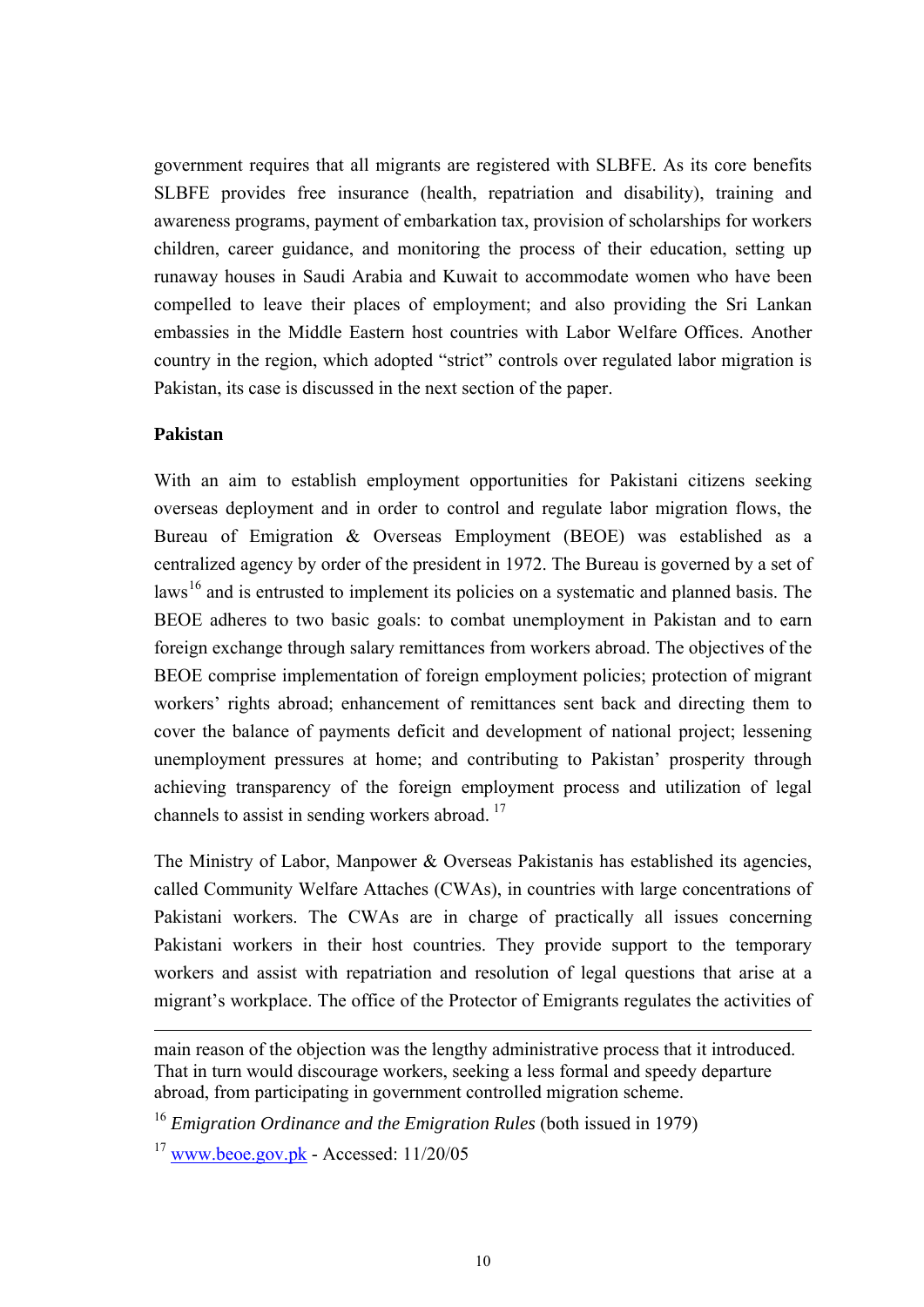<span id="page-10-0"></span>the overseas promoters and agents. Overseas employment promoters and agents are always encouraged by government to boost the export of manpower from Pakistan through legal channels.

Since 1999 over 270,000 people have been sent to work abroad through the Overseas Employment Promoters (OEPs), that reports to the BEOE An average of over one billion USD per year has been received through remittances in the last five years.<sup>[18](#page-10-0)</sup> At the same time the number of female Pakistanis, willing to work abroad, is insignificant, compared to male migrants.<sup>[19](#page-10-0)</sup>

Similar to the Sri Lankan case there are private recruiting agencies that hire workers for deployment abroad. The Government of Pakistan applies stringent criteria for granting licenses to these agents and overseas employment promoters in the country. According to the information found on the official Ministry of Labor website, the Overseas Employment Corporation [established 1976 to promote employment in the public sector abroad] has sent over six thousand Pakistanis to work on a government-to-government basis. The Corporation maintains a data bank and a website with background information on registered professionals, skill, semi-skill and un-skilled workers. That enables to quickly match a worker with a particular skill set with new opportunities abroad.

In order to facilitate overseas employment and to safeguard the interests of overseas workers the Emigration Rules of 1979 have been simplified. With an interest in improving effectiveness of CWAs posted in Pakistani missions abroad the ministry has established a systematic mechanism for monitoring and evaluation of their performance by fixing targets for enhancing manpower export from Pakistan.<sup>[2](#page-10-0)0</sup>

## **Conclusion**

Many of the developing countries that possess few resources but have large [and growing] labor markets and face a natural exodus of population utilize regulatory measures to control labor migration trends. Usually, it is the economic rationale that

<sup>&</sup>lt;sup>18</sup> Data from:

http://www.pakistan.gov.pk/ministries/ContentInfo.jsp?MinID=27&cPath=346\_562&C ontentID=2213 - Accessed: 11/20/05

 $19$  That estimation is different from the case of Sri Lanka, where the migration of women is twice bigger then the migration of men.

 $^{20}$  www.pakistan.gov.pk/ministries - Accessed: 11/15/05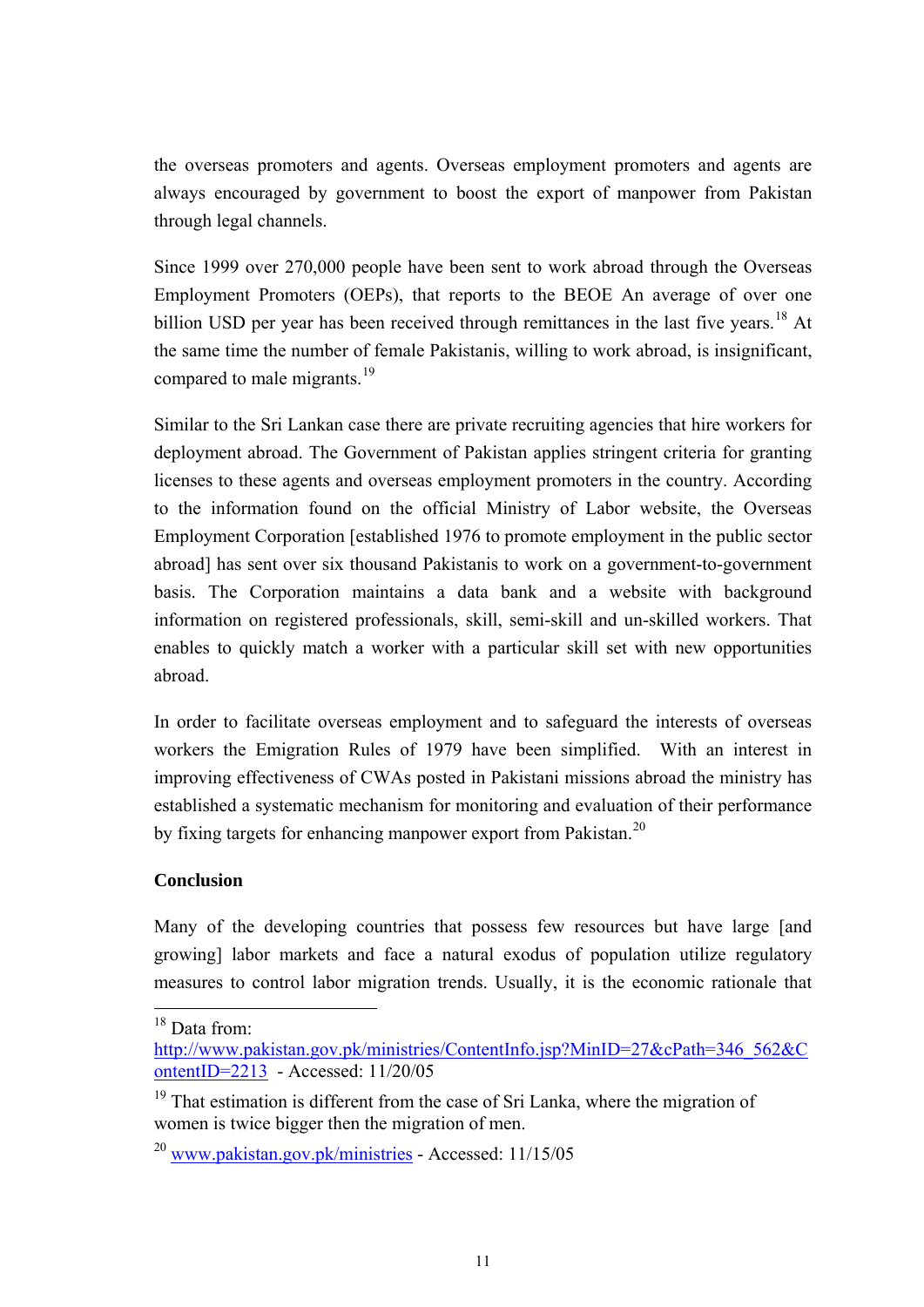influences decisions to migrate. Earlier unregulated outflows of workers experienced by those countries prompted such policies. In a large number of cases such population loss resulted in permanent emigration. All of the countries discussed above established organizations responsible for regulating private agencies. Licensing of those agencies has brought a substantial amount of resources by charging simple licensing fees. Importantly, the regimes of temporary labor migration have encouraged skill transfers between those who stay at home and those who migrate. The regulated regimes have also induced the potential migrants to acquire additional skills and education. Yet, many remain in their home countries engaging in economic activity inaccessible to them without those skills. Finally, remittances that workers abroad send home bring foreign currency to the countries and increase consumption spending and investments. The effect is particularly strong if these remittances are regulated, and required to be sent to the home country only through the government bank (e.g. Philippines).

Armenia with its main resource being its human capital, can gain a great deal from the examples of those countries and others in establishing its own policy of regulating the outflow of the labor. However, simple emulation is simply inadmissible in this controversial question. Only full understanding of the different instances from different countries, and understanding the consequences of those policies in the local context, can help Armenia design its own policy, which will be beneficial for this small and resource limited country. A first step in such a design must be a clear understanding of migration trends and patterns from Armenia. In the next section we make a brief introduction to this issue based on the several official surveys conducted in Armenia over the course of past few years.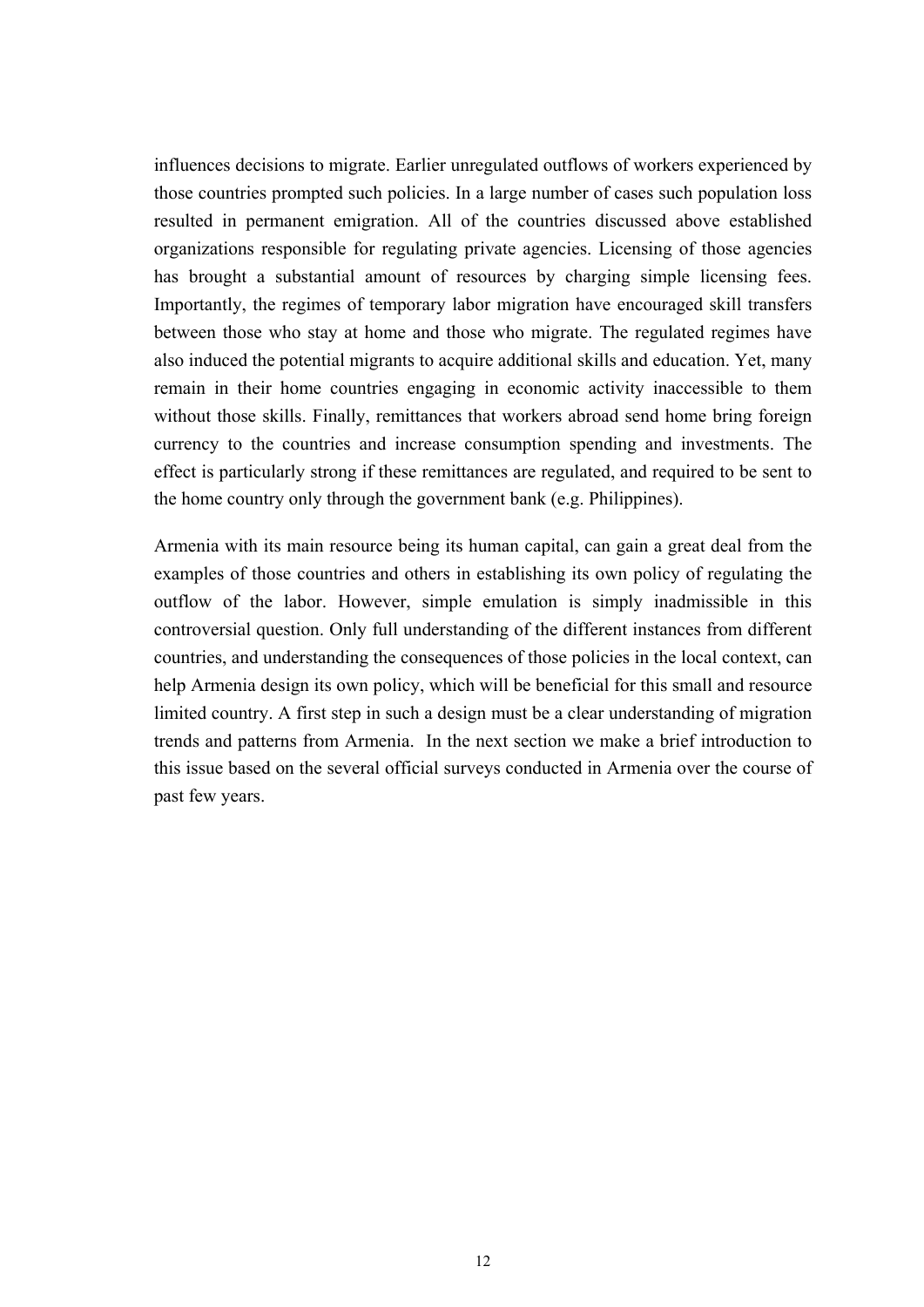#### <span id="page-12-0"></span>**Chapter 2. Patterns of Labor Migration from Armenia**

Armenians have traditionally migrated to other countries in the search of economic opportunities. Russia has been one of the major magnets for Armenian migrants due to a number of factors commonly treated as a mutual historical background. The Krasnodar, Stavropol, and Rostov regions in Southern Russia, as well as major urban centers with Moscow and the Moscow region as their core have become a second home to several generations of Armenians. This trend is largely due to family and cultural ties, common past, the lack of language barrier, comparable education systems, the lack of a visa regime, and other factors. [2](#page-12-0)1 Historically, migration of Armenian nationals has been very sporadic and network-oriented, i.e. the presence of Diaspora has always been critical for the determination of migrants' destination. Closed to mass immigration from outside its borders, the Soviet Union placed restrictions on the internal movement of people, thus limiting the prospects of ethnic groups rapidly coming into contact in large numbers at the neighborhood or city/district level.<sup>[2](#page-12-0)2</sup> Armenian migrants, however, always managed to assemble in communities on the territory of the Russian Federation, thus, creating networks favorable to new migrants of Armenian ethnicity.

In the 1970s, migration patterns in Armenia changed from immigration to emigration.<sup>[2](#page-12-0)3</sup> If before this period Armenians from other Soviet republics were moving back to Armenia, in the 1970s when economic growth started to decline and up to the late 1980s, when then situation was aggravated by the beginning of the Nagorno Karabakh conflict, Armenians started to leave the country in search of economic prospects. Consequently, two types of migration emerged: permanent emigration abroad to the United States and Europe, and seasonal migration to the neighboring republics of the

 $21$  From the ARKA News Agency interview with G. Yeganyan, Head of the Department of Migration and Refugees: "Migration in Armenia is of seasonal character. [In early] spring the number of people leaving Armenia grows, as people [are] in the quest of seasonal jobs. In June … our department records a positive balance: … [during] summer holidays most people want their children to spend holidays in their motherland. In the fall, on the contrary, the negative balance grows ... At the end of fall again positive balance is recorded: seasonal workers return from abroad. By the New Years' the number of people coming to Armenia exceeds those leaving it, as most people want to spend the holiday with their families. … 90% of people leave for Russia … [as there is] no visa regime, no language obstacles, and there are trade relations [between the two countries]."

 $22$  M. Alexseev, 2005

<sup>23</sup> A. Yeghiazarian, et al., 2003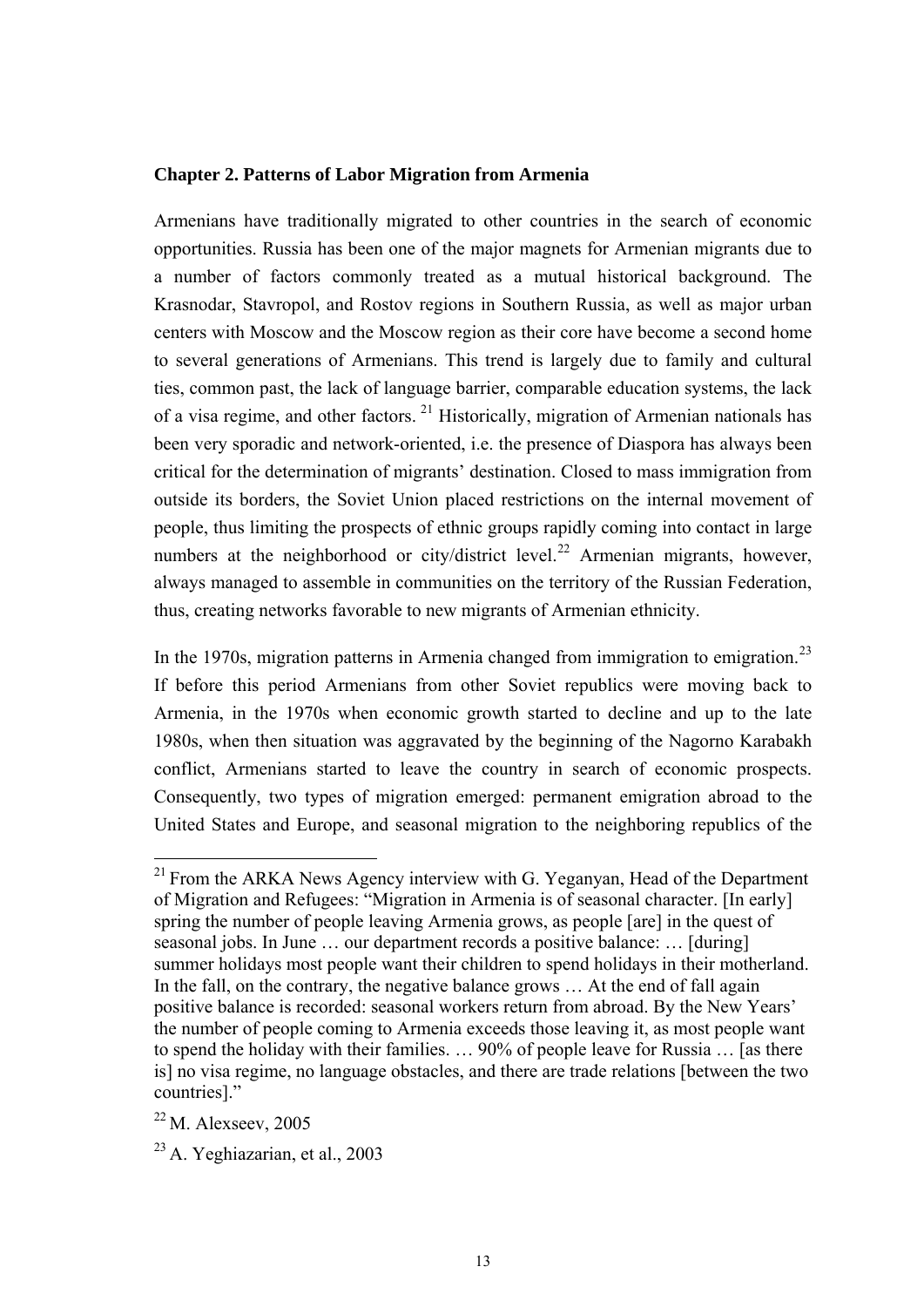<span id="page-13-0"></span>former Soviet Union. The first wave of mass emigration started as a result of the earthquake of 1988. The second one was a consequence of the war in Nagorno Karabakh. With the break-up of the Soviet Union most of these refugees moved to Russia. The shocks of the late 1980s caused massive unemployment and accompanying emigration. Approximately 20% of the 1990 population of nearly 3.4 million people emigrated abroad.<sup>[2](#page-13-0)4</sup> Until 2002, Armenia experienced an outflow of  $14-24\%$  of its population.[2](#page-13-0)5 This chapter will present the pattern of the total outflow of migrants and the description of labor migration trends, for the last decade. It will identify the socioeconomic profile of labor migrants from Armenia. Besides the age, gender, family status, and education level of migrating labor, the main reasons for departure will be identified.

### **Population Dynamics and the Total Flow of Emigrants**

According to official statistics, the picture of population dynamics since 1990 up to present appears as follows: the total population size was growing slightly up to the end of the 1990s ([See Table 2.1](#page-56-0)). If we were to rely on the government data, the population size dropped by 600,000 people in 2000. Since then the number of Armenian nationals decreased slightly by about 2000 persons a year and grew in 2004 to comprise 3,215.8 thousand persons. During the whole period of the 1990s up to the present, the proportion of females only slightly surpassed the number of males with the latter comprising around 48% of the total population. The correlation of urban population to rural population has been at approximately the same level with a ratio of 2 to 1. The percentage of economically active population has dropped by 13.2% for the last decade to comprise 61.4% of the number of labor resources in 2003. The latter comprised 2,008.04 thousand persons or slightly less than two thirds of the total population size in 2003.

The number of unemployed, officially, has been at a steady 5 to 8 % of labor resources since the beginning of the 1990s. The unemployment level in Armenia made up 8.8% by late April, [2](#page-13-0)005.<sup>26</sup> According to the National Statistical Service, 135,800 people were registered by Armenia's employment services by the end of April of the current

 $24$  E. Gelbard, 2005

 $25$  IOM, Migration Trends in Eastern Europe and Central Asia; 2001-2002 Review

 $26$  Unemployment rate in Armenia is calculated as the ratio between the number of registered unemployed people and the economically active population (the amount of the working and unemployed people).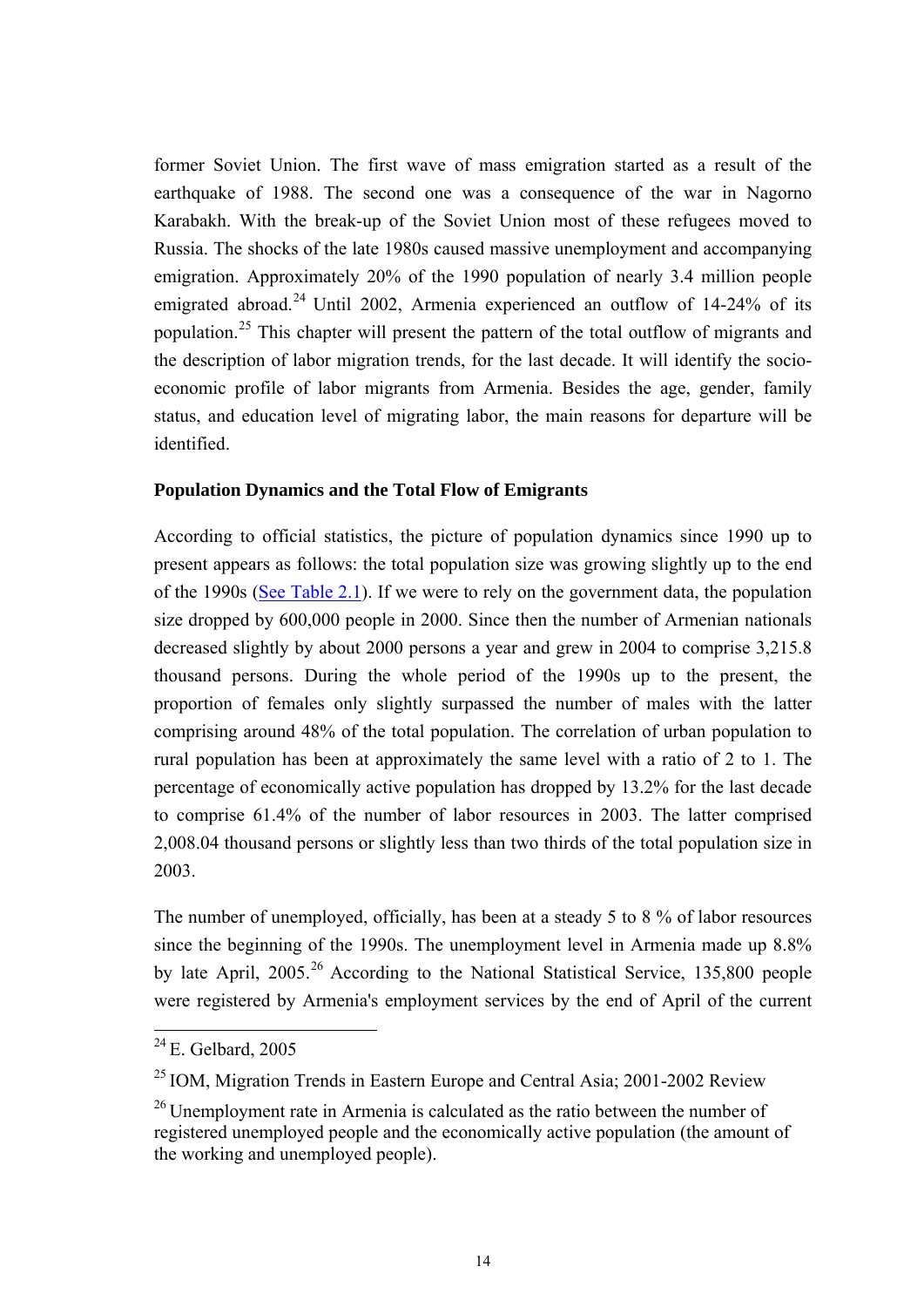<span id="page-14-0"></span>year. 96.4% or 130,900 people of them are the unemployed. 103,200 people or 78.8% received unemployed status, of which 56.5% were women. In April of 2005, the average number of economically active individuals in the population was 1,203,800 people. 1,097,600 (91.2%) of them were employed or had other social occupations, and 106,200 (8.8%) had no permanent jobs, were registered by the Republican Employment Service and had unemployment status. Alternative sources cite unemployment rates between 14 and  $30\%$ <sup>[2](#page-14-0)7</sup>

 Without making distinction between categories of migrants the picture of the total outflow of migrants heading toward Russia looks as follows.<sup>[28](#page-14-0)</sup> Despite the fact the total number of migrants arriving into Russia was changing significantly over the years, the ratio of migrants from Armenia to Russia has been at approximately the same level since 1997, i.e., 2%-4.5% of both the total number of immigrants into Russia and the number of migrants from CIS ([Table 2.2](#page-56-0)). We also further juxtaposed the data on the total number of migrants, from the two official sources ([Table 2.3](#page-56-0)), and it became apparent that the two sources provide conflicting numbers, e.g. see the years 1997 and 2000. While both sources provide information on the total number of migrants (not differentiating between migrant categories), the Armenian official sources suggest that the total number of migrants to the CIS comprised 8.1 and 11.1 thousand persons in 1997 and 2000, respectively. At the same time, in accordance with the Russian official data, the number of migrants from Armenia comprised 19.1 and 15.9 thousand persons in 1997 and 2000, respectively. The discrepancy might be caused by the differences in the collection of data. The data since 2001 looks more promising, and the similar comparison allows concluding that over 50% (progressively growing into the prevailing share) of migrants from Armenia (without differentiation between migrant categories) from 1997 to 2003 have chosen Russia as their destination.

 $^{27}$  Estimates presented in RFE/RL Caucasus and CIA Factbook. See Chart 4.1 for Armenia's unemployment rate trend estimates from the International Financial Statistical Database.

<sup>&</sup>lt;sup>28</sup> Because our focus is on Armenians heading toward the Russian Federation, we will leave migrants having chosen other destinations outside the scope of this study. Using the available official estimates (the National Statistical Service of Armenia and the Federal Statistic Service of Russia) we analyzed the outflow of migrants from Armenia since the early 1990s.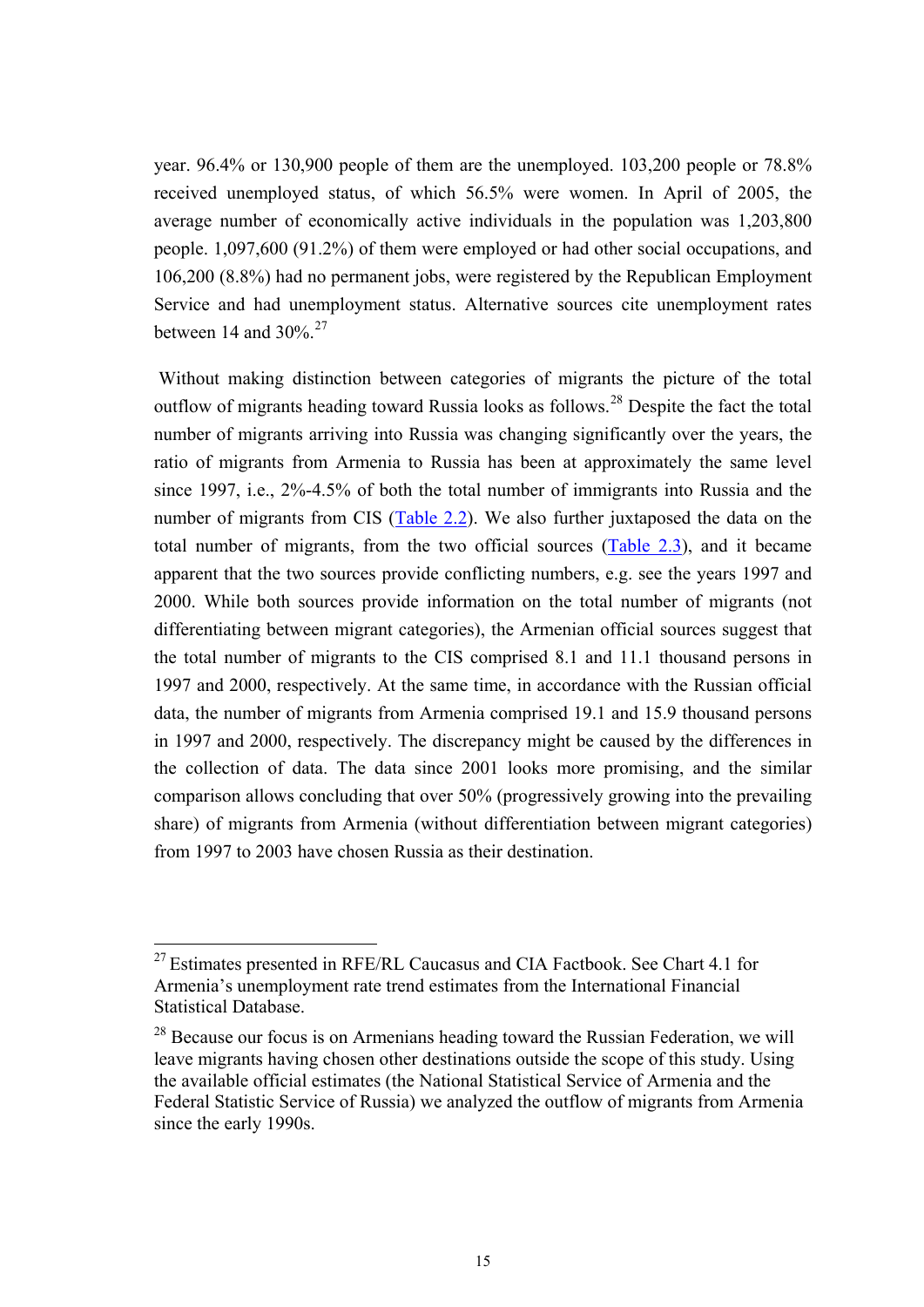### <span id="page-15-0"></span>**Labor Migrants in the Total Outflow of Migrants**

In order to adopt sound migration policies on the regulation of labor migration one needs to obtain a current picture of the phenomenon, identify a socio-economic profile of the average migrant and trace current migration trends. It is important to ask who the labor migrants from Armenia are, what their educational and professional status is, how age and gender characteristics affect migration trends, and what all this information tells us in terms of the long-term effects on human capital development in Armenia. According to recent surveys on labor migration from Armenia, the most popular destination has been the CIS and Russia, in particular. The most obvious reasons for that were mentioned above. In total, 90,1% of the labor migrants have worked in the CIS countries, including Russia, Ukraine and Kazakhstan; 94,4% of them have resided in urban settlements. 43,1% of all surveyed migrants reported Moscow as their preference. Other popular destinations are St. Petersburg, Tumen, Chelyabinsk, and Rostov-na-Donu, with the number of labor migrants to each of the mentioned cities 8 times less that that recorded for Moscow.<sup>[29](#page-15-0)</sup> The overwhelming majority of labor migrants found jobs in the CIS; approximately every third labor migrant that did not choose to work in the CIS has migrated to the USA.<sup>[3](#page-15-0)0</sup> According to the same survey, the majority of Armenian labor migrants to the EU and the USA come from Yerevan. Within the group of labor migrants who migrate to the EU and the USA the ratio of migrants from urban areas of Armenia to those from rural settlements is about 4:1 [\(Table 2.4\)](#page-56-0).

The distribution of migrant contingents by gender and age provides interesting insights about the profile of migrants ([Table 2.5\)](#page-56-0). The proportion of females who have worked in the EU and the USA is much higher that that of males (3.4 times higher in case of the EU and 4.3 times higher in case of the USA). The overwhelming majority of labor migrants are of age 21-50 with roughly every third Armenian labor migrant belonging in the 41-50 age group. The mean age for males and females is 38.2. The bottom age of both male and female migrants is 20, the oldest male migrants are aged 69 and

<sup>&</sup>lt;sup>29</sup> Advanced Social Technologies (AST), "Labor Migration from Armenia, 2002-2005", funded by OSCE Office in Yerevan and supported by the Ministry of Labor and Social Issues of the Republic of Armenia: 18

 $30$  Ibid., 19. (the study covered only those migrants who lived and worked abroad for a certain period of time).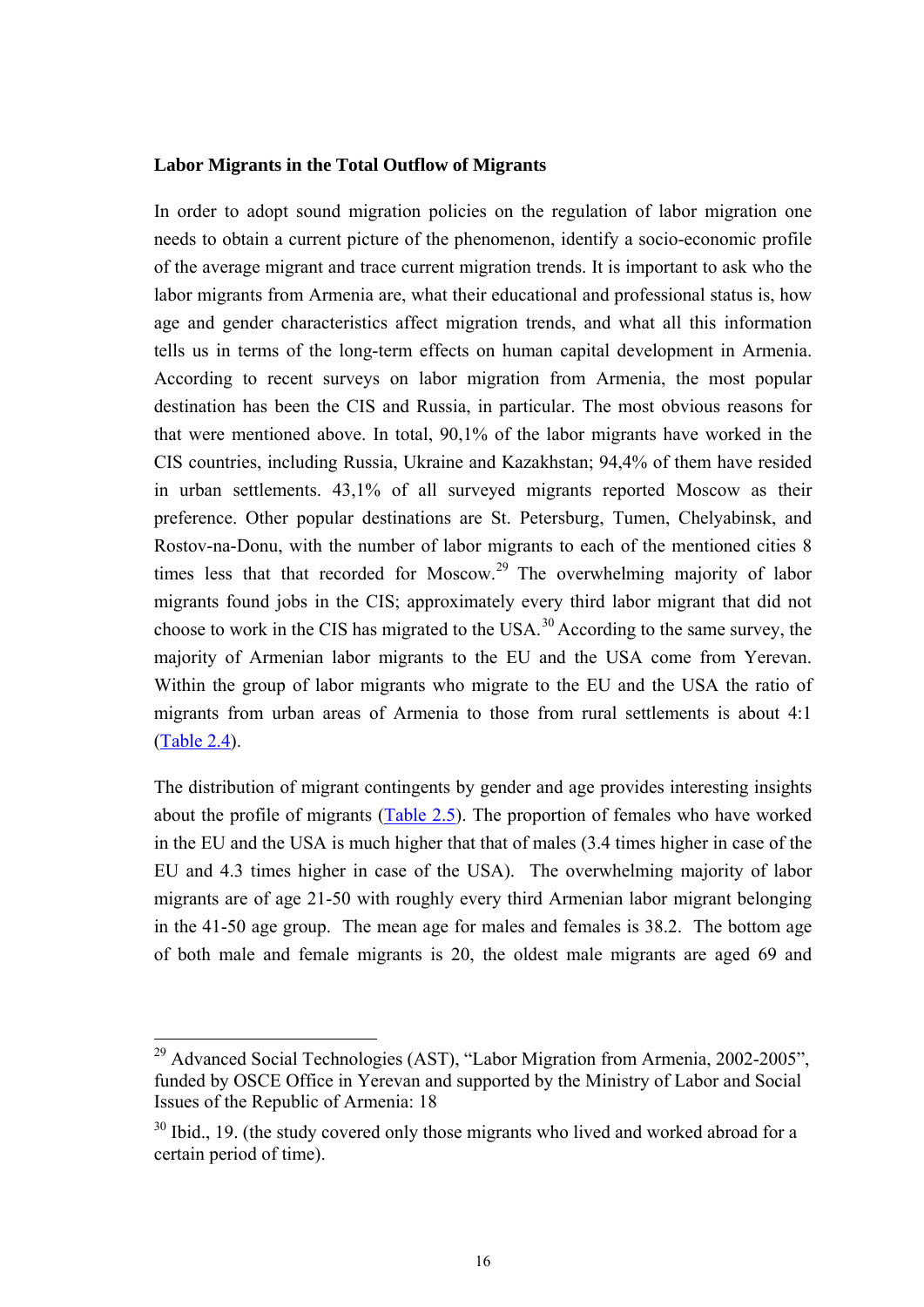<span id="page-16-0"></span>females – 56. Additionally, the mean age of those that work(ed) in the EU and the USA  $(44.8)$  is higher than of those who migrated to the CIS countries  $(38.5)$  $(38.5)$  $(38.5)$ <sup>31</sup>

With regards to employment status and industry breakdown of Armenian migrants at home, approximately half (50.7%) of labor migrants were involved in some income activity before their first trip abroad. 64.6% of them had permanent jobs, and 35.4% relied on finding occasional employment ([Table 2.6\)](#page-56-0). The study assumes that "at least for every third labor migrant the act of migration could not be conditioned by lack of a workplace".<sup>[3](#page-16-0)2</sup> On the other hand, a government-funded study shows 19.0% of arriving short-term trip passengers and 25.2% of departing short-term trip passengers as unemployed. Additionally, this last study sees every third passenger among RA citizens as unemployed.<sup>[3](#page-16-0)3</sup>

### **Main Reasons for Departure**

Migration reasons for age groups follow the subsequent pattern.  $34$  $34$  For teenagers (those up to 20 years of age) a family reunion was the main reason for leaving the country, they are moderately motivated to emigrate by lack of vacancies and unhealthy moral environment; and they deem lack of work by specialty and impossibility to earn enough funds to provide for their subsistence less serious reasons to leave. In the meantime, the 20-49 and of 50+ groups were more or less united in their answers. While both groups named lack of vacancies and inability to earn a decent living among the top reasons for emigration, both groups are equally moderately oppressed by the lack of work by specialty and the unhealthy moral environment. Meanwhile, while the respondents of the 20-49 group turned out to be motivated by family reunion to a lesser extent than the older generation, the latter is more optimistic about the future of Armenia's economy. A small percentage of the survey participants named a geopolitically unstable situation and difficulties to carry out entrepreneurship among other reasons for departure.

 $31$  Ibid.

 $32$  Ibid., 21

<sup>&</sup>lt;sup>33</sup> "Report On Sample Survey Of Passenger Turnover (Migration) At The Border Guarding Posts Of The Republic Of Armenia", NSSRA jointly with European Union's TACIS Program and the IOM, 2003

 $34$  By the results of the survey recorded in the NSS Yearbook 1997-2004 (the survey was conducted to reflect the main reasons for departure from Armenia in 1991-1998; the participants were divided into three age categories and sex groups)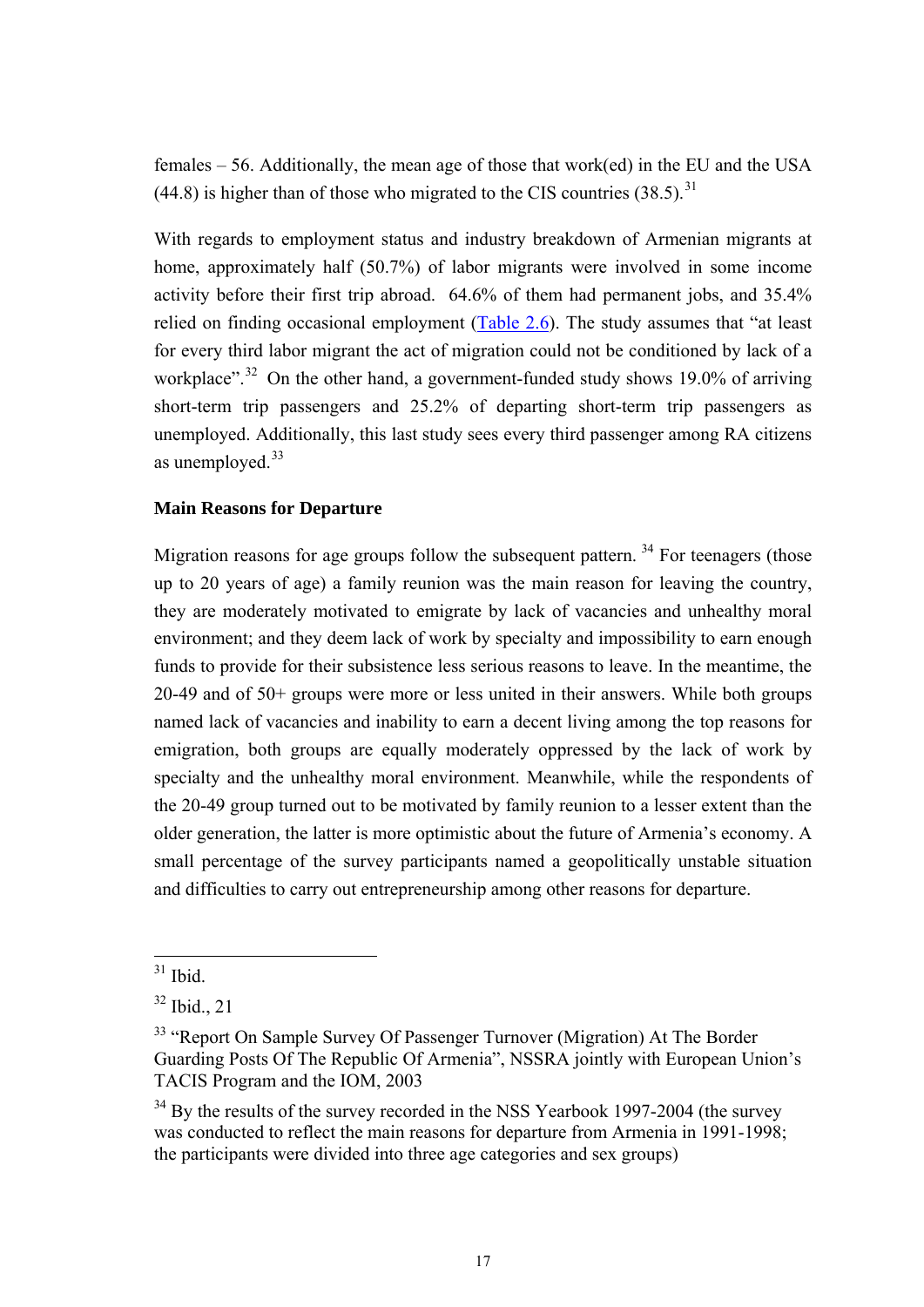<span id="page-17-0"></span>As to the motives based on gender differences, significant disproportion is observed among the participants naming lack of work places and family reunion as the main reasons for departure. The general assumption is that men leave the country first, and women join them in subsequent stages of emigration. In terms of official statistics, while the number of females leaving the country for the lack of work is half as much as the same number of males, a roughly sixfold number of females tend to leave for the sake of reunification with their families.

### **Russia's Interest In Labor Migration From Armenia**

As it has been shown, the Russian Federation is the primary destination of labor migrants from the CIS, including Armenia. The United Nations Economic Commission for Europe speculates that Russia's declining population could become a serious limitation on its ability to meet its growth target of doubling GDP over the next ten years.[3](#page-17-0)5 The Goskomstat estimates that on 1 September, 2005 total population comprised 143,0 million people having decreased by 506,4 thousand people (0,35%) since the beginning of the year. The population numbers decreased due to natural decrease of the population, which by January-August of 2005 increased 51 thousand people since the same period of last year.<sup>[3](#page-17-0)6</sup> Some experts predict that from 2006 to 2010 Russia's economically active population will reduce by one million a year and further states that 30 to 50 percent of labor migrants are currently employed in professions which local population prefers to ignore.<sup>[37](#page-17-0)</sup> The decline in population can result in labor market shortages and increased dependency. While migration is compensating for the depopulation of many regions, construction and service work have absorbed large numbers of foreign workers in major urban centers, particularly in and around Moscow. Meanwhile, in 2002 it was said there were 12 to 15 million migrants in Russia,

<sup>&</sup>lt;sup>35</sup> "Strengthening the Rights-Based Framework For Managing Migration" citing UNECE (2004)

http://www.ilo.ru/news/200502/files/migrationpaper1Budapest14FEBeng.pdf accessed on July 10, 2005

<sup>&</sup>lt;sup>36</sup> Goskomstat - http://www.gks.ru/bgd/regl/brus05/IssWWW.exe/Stg/05-01.htm -Accessed on November 29, 2005.

<sup>&</sup>lt;sup>37</sup> Estimated by Elena Tjurjukanova, leading researcher at the Institute for Socio-Economic Problems of Population at the Russian Academy of Sciences http://www.ilo.ru/news/200507/001.htm - accessed on September 10, 2005.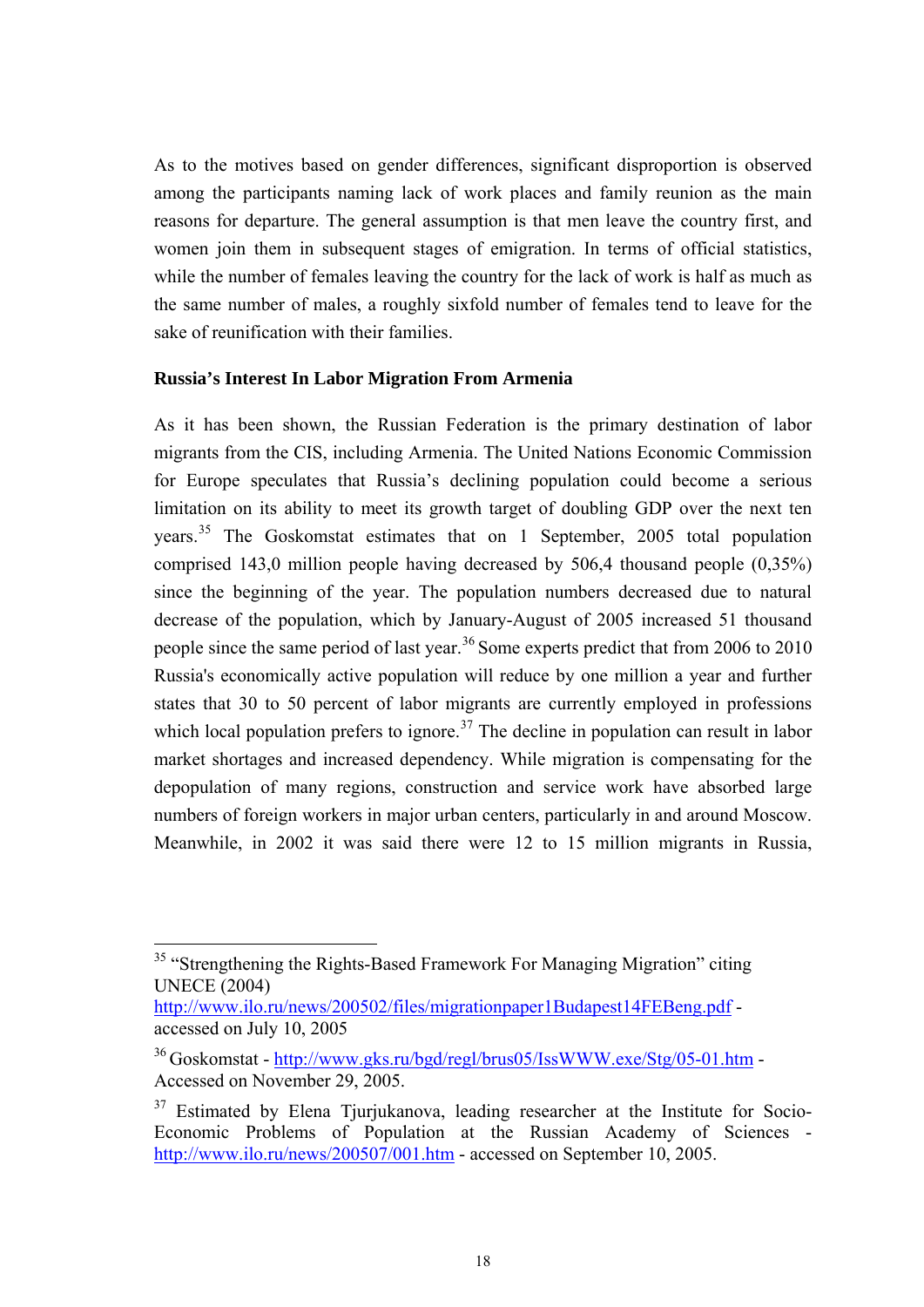<span id="page-18-0"></span>according to various estimates.<sup>[3](#page-18-0)8</sup> 1 to 3.5 million of them were illegal labor migrants.<sup>39</sup> How large is the portion of Armenian nationals among these labor migrants?

According to recent statistics, Armenia is in fifth place after Ukraine, Moldova, Uzbekistan, and Tajikistan, by the number of labor migrants having worked in the Russian Federation from January to June in the last two years [\(Table 2.7\)](#page-56-0). According to the data provided by the RF Federal Migration Service, the total number of labor migrants from Armenia comprised 11,8 thousand people, or 7.3% of the total number of migrants from CIS, in January-July of 2004. The total official number of labor migrants has grown by the end of the same period in 2005, comprising 19,5 thousand persons or 8.3% of the total amount of labor from the CIS. Interestingly enough, the share of Armenian workers has remained at the same level in the last two years, while the absolute number of Armenian nationals employed in Russia has grown almost twofold.

 $38$  As stated by Victor Ivanov, deputy chief of the president's administration charged with "improving the migration policy" - from the transcript of the all-Russia Extraordinary Congress in defense of migrants, held in the State Duma (Russian Parliament) in June 2002.

<sup>&</sup>lt;sup>39</sup> As stated by A. Pochinok, Minister of Labour and Social Development http://www.government.gov.ru/data/news\_text.html?he\_id=15&news\_id=8799 published on 13.02.2003 at the official website of the RF Government.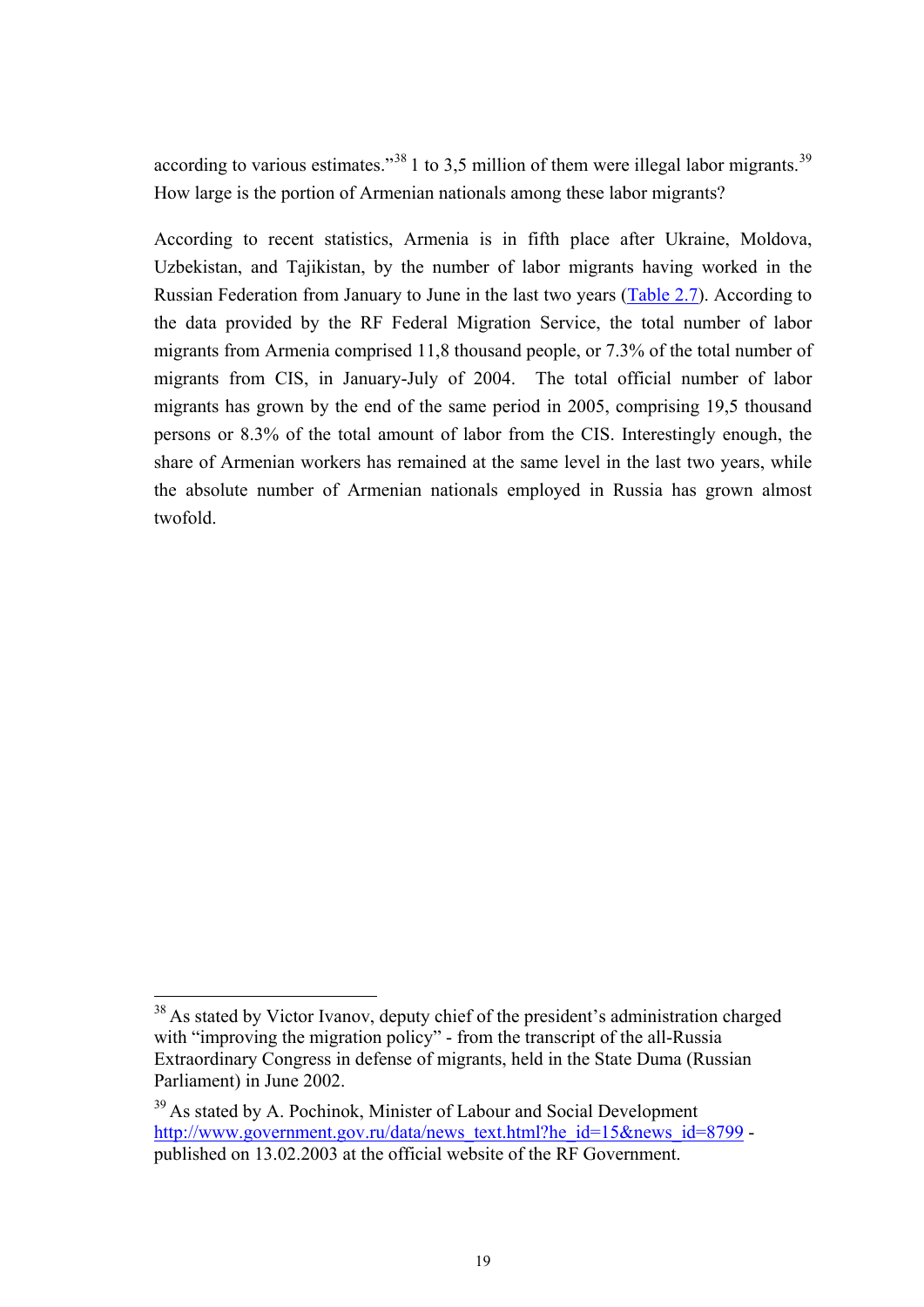# <span id="page-19-0"></span>**Chapter 3. The Legal Status of Armenian Labor Migrants in Russia: Review of Legislation**

This chapter has a twofold objective: to assess the current legislative and administrative frameworks in the Republic of Armenia and the Russian Federation in the area of labor migration and review international obligations of the RA and RF in the field of labor migration. The assessment of legislative and administrative frameworks required gathering legal and administrative documents inclusive of draft laws and passed legal acts. The review of international obligations of the RA and RF required collecting relevant international treaties and agreements inclusive of clauses on foreign labor and labor migration. Both assessments have been completed to evaluate the influence of the existing legislation on Armenian migrants arriving in the Russian Federation.

## **Are Armenian Migrants Welcome in the Host Country?**

The history of migration laws in Russia allows observing a strategy of curbing the flow of migrants.[4](#page-19-0)0 In accordance with the federal law "Regarding the legal status of foreign citizens in the Russian Federation" (in force since 1 November 2002)  $^{41}$  $^{41}$  $^{41}$ , the Government of the Russian Federation starting from 2003 has been establishing quotas on the issue of permits for temporary residence in Russia to foreign citizens and stateless persons<sup>[4](#page-19-0)2</sup> and quotas on the invitations for work in Russia ([Table 3.1](#page-56-0)).<sup>[43](#page-19-0)</sup> The Law envisages for these quotas to be suggested by the local executive bodies of the administrative bodies<sup>[44](#page-19-0)</sup> of the Russian Federation. The 2002 Federal Law provides for a quota of authorizations for a temporary stay of up to 3 years. Applications are processed during six months. Approved applicants cannot change their place of residence within the administrative body of the Russian Federation in which they are entitled to stay

<sup>&</sup>lt;sup>40</sup> Trend not unfamiliar to many European countries.

<sup>41</sup> Hereinafter "The Federal Law 2002"

<sup>&</sup>lt;sup>42</sup> Mandate of the Government of the Russian Federation, N 790 "On the quota on the issue of temporary residence permits to foreign citizens and individuals without citizenship" and respective decrees for the following years http://govportal.garant.ru:8081/SESSION/S\_\_kF7B82zW/PILOT/main.htm accessed on September 10, 2005

<sup>43</sup> Mandate of the Government of the Russian Federation, 30 October 2002 N 782 "On the establishment of quota on the issue of invitations to enter the Russian Federation for employment purposes" and respective mandates for the following years

<sup>44</sup> Official name for an administrative unit in Russian Federation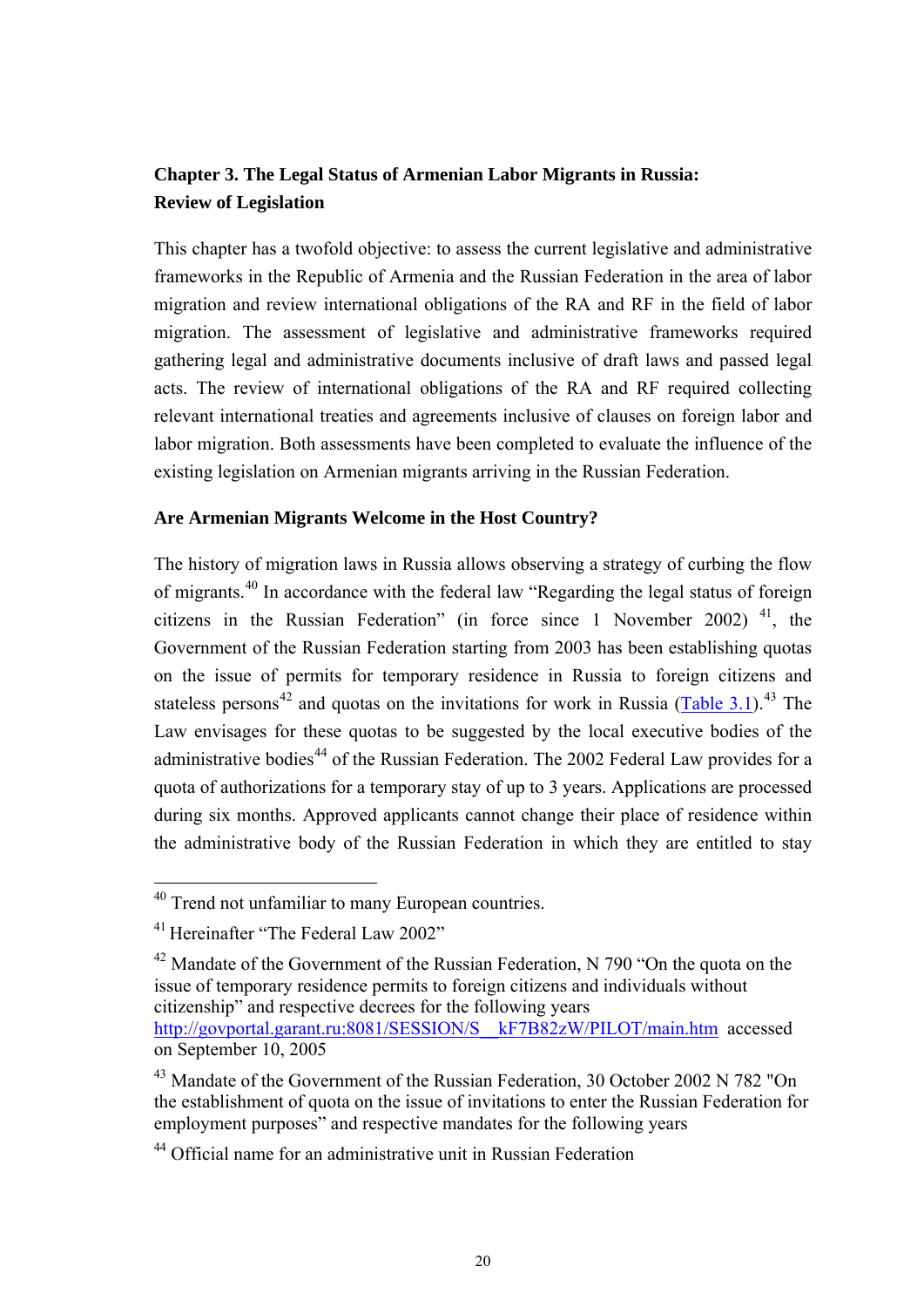<span id="page-20-0"></span>(Art. 11) and cannot seek employment outside of that body (Art. 13). Besides, the law provides for "temporary stay" (Art. 5), which comprises 90 days for migrants entitled to visa-free entry. The local bureaus of the Interior Ministry make decisions on any modification in this timeframe. All migrants should receive migrant IDs, pay taxes on invitations to enter the Russian Federation, for authorizations on temporary stay, for the use of a foreign worker or for employment authorization.

Article 16 of the 2002 Federal Law determines guarantees of medical, material and housing provisions to the foreign citizen for the period of the foreign citizens' employment in Russia. Such guarantees are pledges written by the inviting party/employer, who can be anyone from international organizations and their representatives in the Russian Federation to legal entities and Russian citizens. The inviting party is expected, by this law, to provide a guarantee of its ability to provide the foreign worker with (1) a subsistence minimum in accordance with the legislation of the respective subject of the Russian Federation, as well as funds sufficient to enter and exit the Russian Federation for the period of the foreign worker's stay in Russia; (2) social security and medical insurance, agreed upon as it is provided for in the international agreement between the two countries or, if not envisaged by the international agreement, funds to cover such medical expenses.<sup>[45](#page-20-0)</sup> It should be noted that despite the existing provisions, violation of migrant's rights by employers is not rare.<sup>[46](#page-20-0)</sup>

The Russian Government vested authority to manage labor migration in the Federal Migration Service of the Interior Ministry of the Russian Federation.<sup>[47](#page-20-0)</sup> Additionally, the

<sup>&</sup>lt;sup>45</sup> Stipulation on the guarantees of material, medical and housing provision to foreign citizens and individuals without citizenship for the period of their stay in the Russian Federation (the RF government mandate, 24 March 2003 г. N 167).

<sup>46</sup> Consider the following conclusions of a study on the rights of labor migrants in Russia: "Migrants' labor is gradually accreting with the "shadow" economy. At least 2/3 of migrant employment belongs to the "gray" zone (less than 20% of migrant workers have a written contract with an employer; 74% noted that they receive their salary in socalled "black cash". Violations of migrants' labor rights (extremely long working day, the full or partly absence of salary, exhausting work, limitation of the right to dismissal) are of mass character. Also such forms of rights' violations as constraining the freedom of movement, physical and psychological harassment, debt servitude (12%), seizure of documents (20%), sex-exploitation (22% of female migrants). (Zh. Zayonchkovskaya, E. Tjurjukanova, 2004)

 $47$  FMS is an independent structure of the Interior Ministry, whose stated goals are to elaborate and apply measures on regulation of foreign labor migration, attraction of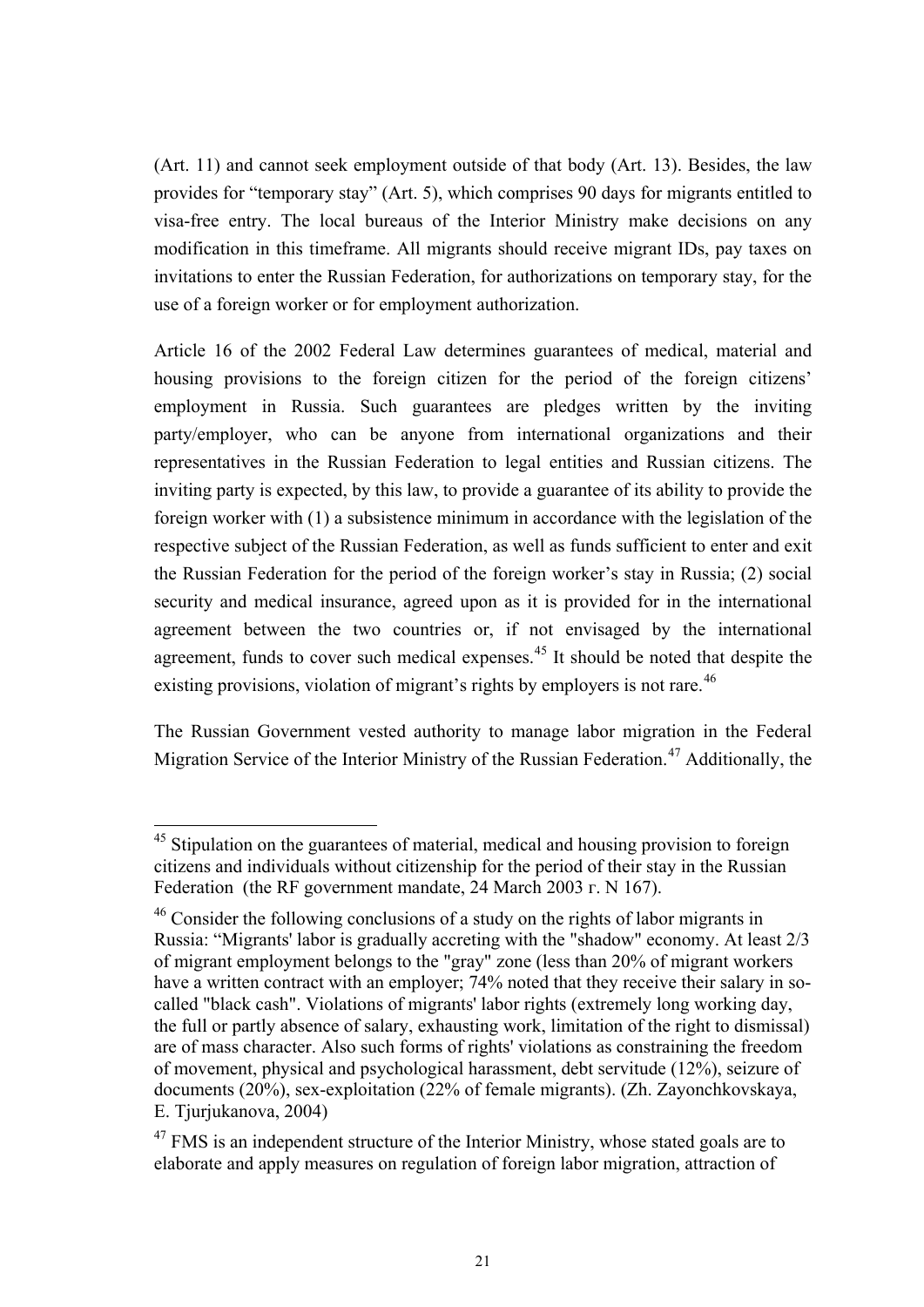<span id="page-21-0"></span>Ministry of Interior shall perform functions of a federal executive migration service agency and is authorized to "elaborate proposals as regards the principal areas of state migration and the ways to improve the legal management of migration-related issues; to coordinate the activities of federal executive agencies and executive agencies of the RF constituent members aimed at the implementation of the state migration policy; to take measures, in accordance with the RF legislation and RF international treaties, in the sphere of management of external labor migration with the objective of enlisting foreign labor force to work in Russia and ensuring job placement of RF citizens outside the Russian Federation; to elaborate and implement measures to prevent and curb illegal migration, to carry out immigration control with regard to foreign nationals and stateless persons; to draft proposals on the allocation of funds from the federal budget according to the duly established procedure and identification of other sources of financing for the purpose of implementation of the state migration policy and exercise control over spending of the designated funds; to participate, within its terms of reference, in the development and implementation of RF international treaties in the sphere of migration."<sup>[4](#page-21-0)8</sup> The authority to grant hiring permits and employment authorizations is also vested with the Federal Migration Service of the Ministry of Internal Affairs.

Besides federal migration policies, local authorities have been introducing regional policies. Recent studies suggest that these policies are restrictive in certain regions (CMI, G. Vitkovskaya, 2003). According to those studies, in the mid-1990s the most restrictive policy has been conducted in regions where the number of labor migrants was at a maximum, i.e. Moscow, the Stavropol region, the Rostov region, and the Krasnodar region. At the same time, attempts to change the status of labor migrants are currently being undertaken in Russia and the regions. In 2006 Russian authorities intend to carry out immigration amnesty. The draft law will be presented to the State Duma in the near future. The amnesty will take place in eight regions only and will cover NIS citizens without a criminal past. Federal Migration Service estimates that about one million migrants will receive amnesty, while Russia will receive revenue from the fees on employment authorizations. The fee will be reduced from four to one thousand rubles, and the revenue will reach 15 billion rubles. Besides, labor migrants will start

foreign labor to Russian Federation and employment of citizens of Russian Federation abroad. (From 19 July 2004 RF President's Decree on Federal Migration Service).

<sup>48</sup> In accordance with President's Decree from 23 February 2002, No. 232.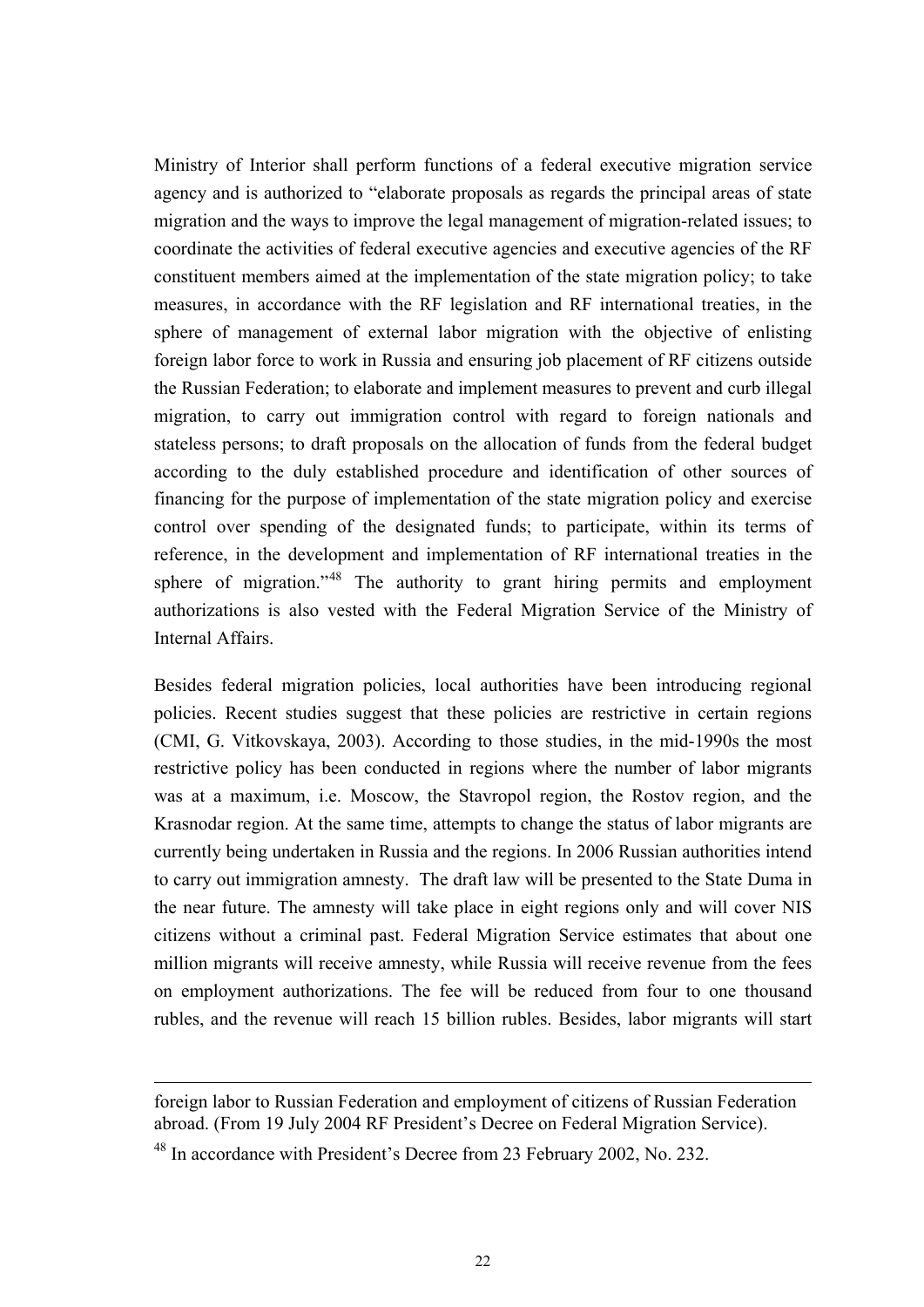<span id="page-22-0"></span>paying RF taxes.<sup>[4](#page-22-0)9</sup> Vyacheslav Postavnin, the head of the department overseeing labor migration at Russia's Federal Migration Service, told a press conference in Moscow on 8 November, 2005 that his service is currently carrying out a pilot project in Moscow and the Moscow region aimed at legalizing migrants already working illegally in Russia. Under current Russian law, such workers face deportation. Apparently, Russia will have a very liberal law on immigration in the event the amendments are approved. Amnesty implies forgiveness of the absence of required permits on residence and employment. All official procedures in this case will last for ten days, whereas at present guest-workers wait for their documents for months.

## **Is Labor Migration Considered a Value in Armenia?**

 $\overline{a}$ 

As evidenced earlier, Armenia possesses able and active labor force suffers considerable unemployment, whereas it so far lacks a working law on the regulation of organized labor supply into foreign states. The State Department for Migration of the Republic of Armenia has posted a draft law on Organization of Oversees Employment which aims at "creating new working places for realization of the right of its citizens to work and for the regulation of the ratio of supply and demand in the labor market", as well as "creating favorable conditions for its citizens, targeted at their involvement in short-term and mid-term overseas employment", as well as protect "the rights and interests of labor migrants".<sup>[5](#page-22-0)0</sup> The draft law, inter alia, envisages state-coordinated mechanisms for organization of the labor supply, such as creation of an authorized state body for coordinating the organization of overseas employment, procurement of overseas labor contracts and entering into bilateral agreements with other countries, creation of the State Overseas Labor Assistance Fund, and licensing of overseas employment procuring agencies.

 $49$  Translated materials of Regnum.ru and Grani.ru www.regnum.ru/news/541013.html; http://grani.ru/Politics/Russia/m.97906.html - both accessed on 11.09.2005, also RFE/Russia - http://www.rferl.org/featuresarticle/2005/11/60e53e58-f84a-4dc2-90c7- 1d5c689eccf9.html – published November 8, 2005

 $50$  Art. 3 of the draft Law on Organization of Overseas Labor www.dmr.am/ADMR/ORENSD~1/ARtagna.htm - accessed on November 29, 2005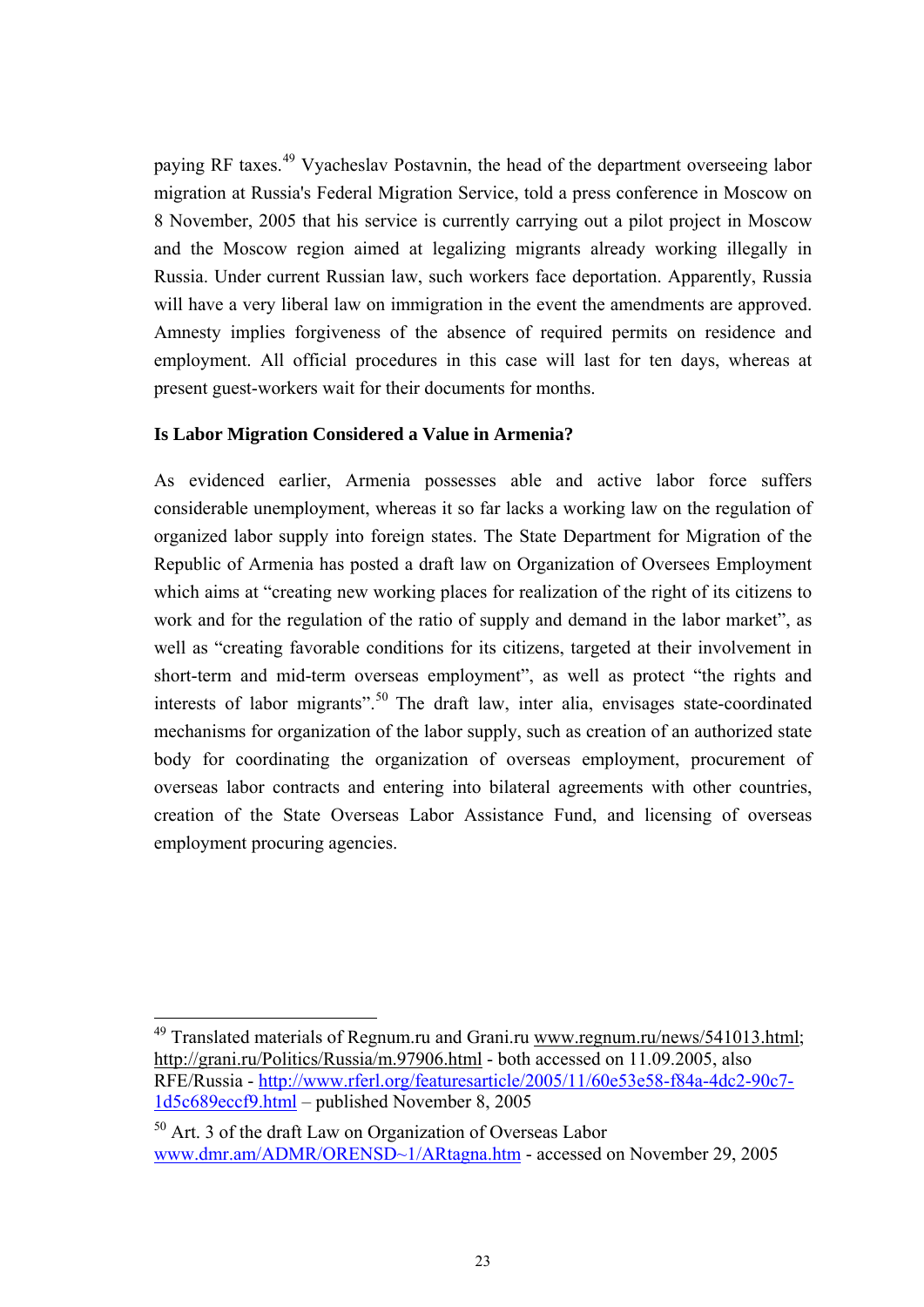#### **Box 3.1**

The draft law On Overseas Employment was prepared and presented in 2000, but "it was met with a negative reaction from other state departments as well as the Parliament."\* Based on the provisions of the draft law, the State Department for migration and refugees aimed at becoming an agency that would oversee the international labor market, issue licenses to the recruitment agencies working in Armenia, and chair a special fund designed as an insurance reserve for Armenian labor migrants in need. This draft law was reviewed by an international expert in 2001, by the ILO specialists and has been rewritten and submitted for the second time. One of the reasons the draft law On Overseas Employment has not yet been adopted was the licensing procedure. In order to eliminate a potentially corrupt environment, the state administration aims at decreasing licensing procedures altogether. Without licensing, however, the DMR feels that there will be considerably less sense in adopting the law.

Another reason for not adopting the draft law On Overseas Employment so far was said to be "the general public misunderstanding of the benefits of such a law".\*\* The perception at the time of possible adoption was that the proposed law would encourage emigration from Armenia and, therefore, would not be beneficial to the country.

\* \*\* From the Interview with Gagik Yeganyan, Head of State Department for migration and refugees, December 9, 2004.

*Source: "Overview Of Migration Legislation Of The Republic Of Armenia", 2004* 

The draft law targets only certain categories of migrants, i.e. labor migrants. Art. 2 states that "the law shall not apply to persons traveling abroad for purposes of business, education, medical treatment, visiting relatives, … or citizens of the Republic of Armenia permanently residing abroad." Such a limitation is beneficial since it would not contribute to expanding the rights of Armenian nationals who choose to permanently leave Armenia. Despite positive aspects such as this, the draft law misses several critical areas. For example, Art. 4 defines labor migrant as "a citizen of the Republic of Armenia residing on its territory, as well as a citizen or a stateless person permanently residing in the Republic of Armenia, that shall be employed by a foreign employer on the basis of an employment agreement …" The draft law thus does not protect migrant workers who have lived and worked in Russia for several years without having acquired Russian citizenship or permanent residence status and intending to return to Armenia.

Furthermore, the draft law grants excessive authority to employment agencies, which are seen as the main agents providing a labor force to foreign countries. The agencies, in particular, are responsible for "monitoring foreign markets, concluding contracts and supplying a labor force" (Art. 13, 14, 15). Such undivided authority could create an environment favorable to the development of forced labor schemes and human trafficking. Besides, the draft law does not provide for cases of overlap in international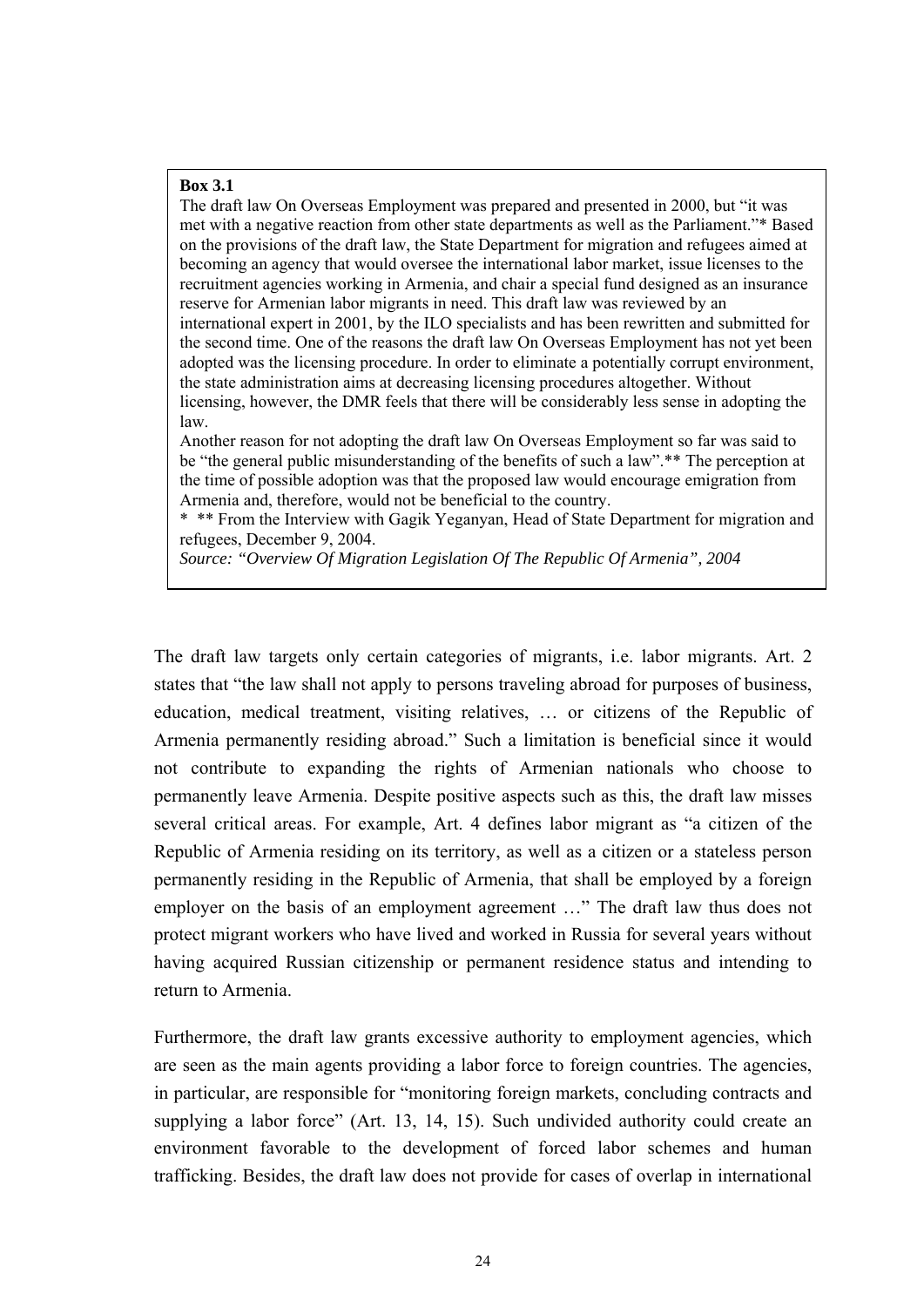<span id="page-24-0"></span>and national legislation in case the intermediary agency is a foreign employer. Finally, the presence of an intermediary/employment agency creates a double expense for the labor migrant who, in accordance with the draft law, "pays for services provided by the agency" (Art. 16) and might also be obliged to pay any additional charges imposed by the foreign employer. Moreover, if we recall that the Russian legislation envisages taxes and duties on the part of both employers using foreign labor and labor migrants, the total expense for the migrant worker could overweigh the risks related to illegal employment in Russia.

Despite certain deficiencies, the mentioned draft law is the only existing legislative outline having regulation of labor migration as its goal. Yet, this draft law has not been approved by the Armenian Government and numerous labor migrants heading abroad in search of economic opportunities technically lack the benefit of state protection. Experts say, in the existing conditions, where the mechanisms of state regulation of migratory processes are not established, Armenia is not ready to accede to such international conventions on labor migration as, for instance, the 1990 UN Convention on the Protection of the Rights of All Migrant Workers and Members of Their Families, since this may introduce additional bureaucratic difficulties in labor migrants' activity.<sup>[51](#page-24-0)</sup> In this light, the Armenian government should develop and implement mechanisms of information exchange between individuals and business entities covered by the law and drafters of this law. The new system should further envisage, inter alia, cooperation between governmental agencies and private entrepreneurs sponsoring and organizing trips for labor migrants. Moreover, the state should ensure the protection of labor migrants' basic rights in the host country. Migrants' rights should be guaranteed by the national legislation and bilateral agreements with the host country. Finally, a consideration, explored in more detail in the final chapter of this study, of the capacity and involvement of the Armenian Diaspora in the process is a must in the Armenian context.

# **Existing International Agreements on Labor Migration Between Armenia and Russia as a Base for Elaboration of Future Policies**

A number of CIS countries and other nations of Eastern Europe and Central Asia have pursued bilateral agreements on migration and agreements on social protection and humane policies for return and readmission of their nationals. Kyrgyzstan's migration

 $\overline{a}$ 51 Zh. Zayonchkovskaya, E. Tjurjukanova, UNESCO Report, 2004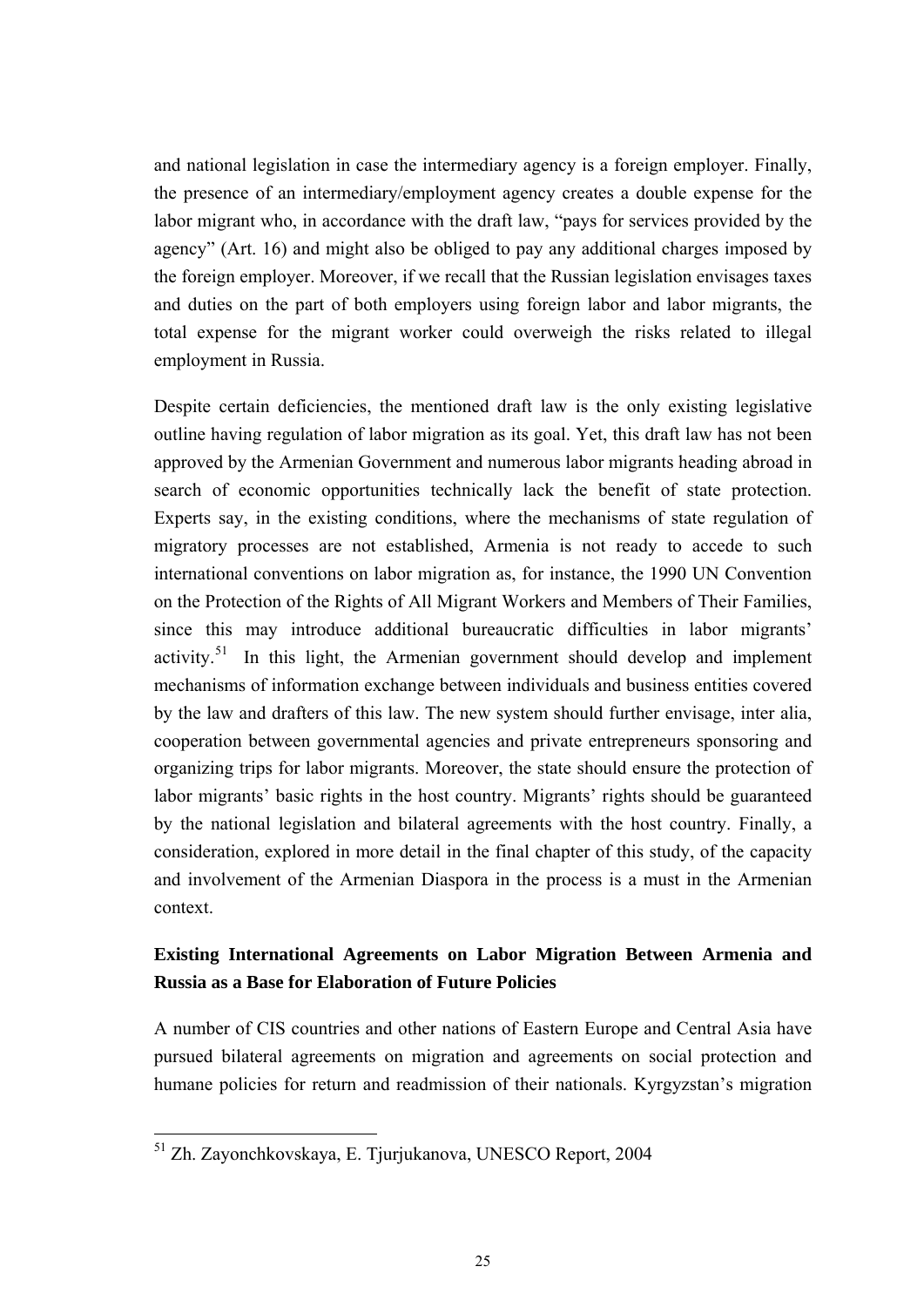<span id="page-25-0"></span>strategy for 2004 included a call for regional inputs to the development of a retirement insurance scheme for labor migrants, channeling labor migration remittances through a regional mechanism, and recommendations for facilitating the World Trade Organization's General Agreement on Trade and Services (Mode 4) as an instrument to regulate labor migration at the regional level.<sup>[5](#page-25-0)2</sup> The CIS countries that are unwillingly facing the problem of mutual migration realize that a better legal control of overseas employment can benefit the home and host countries as well as prevent many issues entailed by illegal migration not discussed in this paper.

Certain steps on cooperation in the area of legal migration as part of the economic reintegration of the former Soviet Republics can be observed in the *Treaty on Creation of an Economic Union,* reached on September 24, 1993. The CIS Member States "agreed to create the necessary legal, economic and organizational conditions for free movement of capital and workers, conditions for fair competition … [they] pledged to refrain from any unilateral non-economic actions restricting access to their markets without mutual agreement" (Art. 7-9). The parties worked out a plan-program on "preparation of the drafts of the CIS intergovernmental agreements … most important are multilateral agreements on the CIS Free Trade Area, … labor migration and social security of working migrants." Articles 19-24 of Chapter V ("Social Policy" I.L.M. Page 1307) provide for "visa-free movement, coordination of labor relation policies, antidiscrimination, recognition of educational certificates, international norms of safety for labor, mutual obligations concerning social insurance, pensions" and similar issues.<sup>[5](#page-25-0)3</sup> In other words, the contracting parties agreed to conclude social agreements providing for the migration of work force and mutual obligations in the matters of social security, pension provisions and other issues requiring a similar agreement between the member-states of the Economic Union. This Treaty thus provides a commonly recognized basis for new initiatives in the area of economic cooperation between the CIS countries, including a potential agreement on temporary migrant contracts between Armenia and Russia.

In a follow-up to the above-mentioned Economic Treaty, the CIS countries entered into the *Agreement on Cooperation on Labor Migration and Social Protection of Migrant Workers* in 1994. The agreement became effective for Armenia in February of 1996.

<sup>52</sup> IOM, "World Migration", 2005

<sup>53</sup> American Society of International Law, International Legal Materials (I.L.M.), Vol. 34, No. 5, Washington, D.C., 1995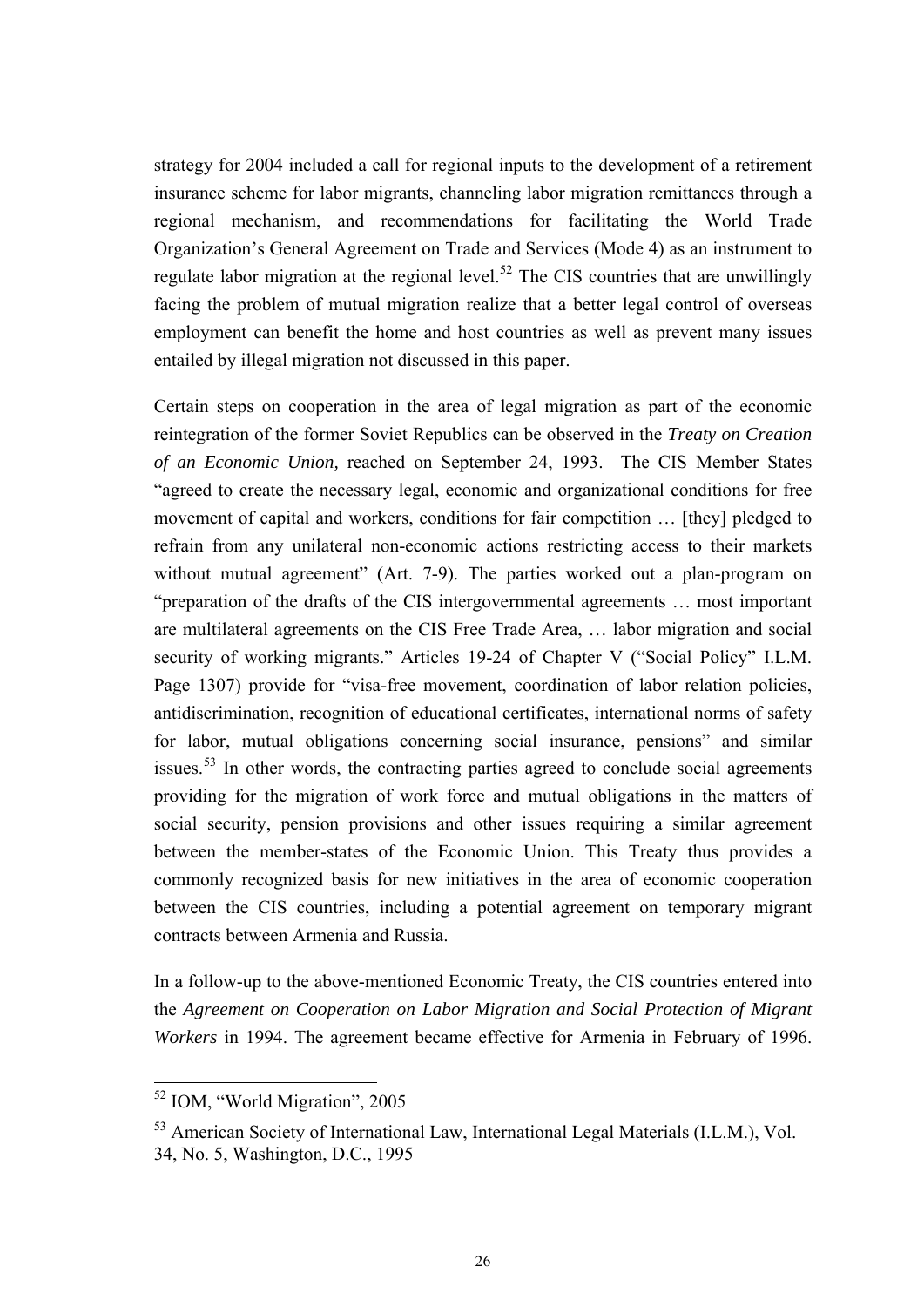<span id="page-26-0"></span>This document provides for a series of mutual commitments in the filed of labor migration, specifically relating to the social protection of the parties' labor migrants in other CIS countries. In particular, it envisages (1) mutual recognition of diplomas, qualifications, certificates, titles, and degrees, as well as mutual recognition of work experience records; (2) migrant's workers eligibility for social benefits, insurance and medical treatment provisions under the host countries' legislation; (3) equal treatment of migrant workers under the host countries' national legislation; (4) prohibition of double-taxation.

Furthermore, the Republic of Armenia is party to the *Agreement on Cooperation between CIS Countries against Illegal Migration*, which came into force on March 6, 1998. The agreement outlines the parties' commitments to information exchange and maintenance of a registry and database of illegal migrants, approximation of legislations, cooperation between respective enforcement agencies, etc. The agreement defers to national legislation to govern cases of deportation of illegal migrants. This document is more or less comprehensive but does not address the rights of migrant workers deprived of their legal status after arriving into the host country. Another important arrangement, lessons of which could serve as basis for further agreements, is *the Agreement on Regulation of Voluntary Re-Settlement* between the Government of Armenia and the Russian Federation, entered into force on March 4, 1999, provides for reciprocal commitments by parties in assisting voluntary re-settlement of migrants. The agreement provides guarantees on property rights and social protection of re-settlers. The document is of declarative nature and does not provide practical mechanisms for assisting migrants returning to the home country.

## **Main Findings**

Specifics of the existing mechanisms for receiving foreign labor migrants in the Russian Federation should be taken into consideration while determining labor migration policies in Armenia. Russia will continue to accept foreign workers, and Armenian migrant workers in particular, as long as there is a need for productive resources. Currently, Russia's economy is growing<sup>[5](#page-26-0)4</sup>, however, the country is experiencing a deficit in labor force. The latter is evidenced by the fact that Russia has increased the quota on the number of invitations for labor workers by almost a third as compared to

 $\overline{a}$ 54 World Bank Country Brief, 2004.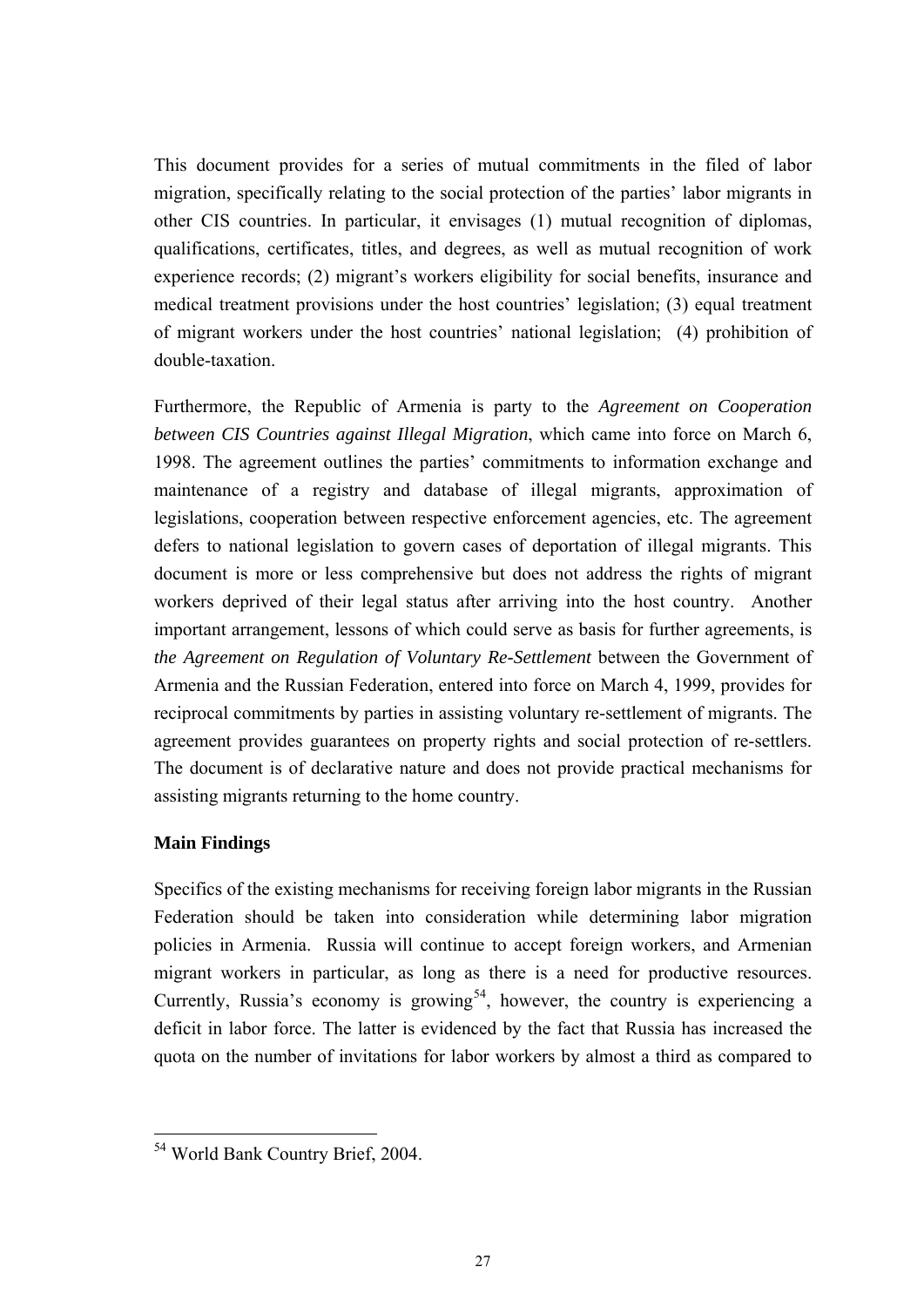<span id="page-27-0"></span>last year, from 214 thousand in 2005 to 330 thousand in 200[55](#page-27-0). On their part, if the current trend persists, Armenian migrants will continue to go to Russia as long as relatively easy access to the country remains and as long as migrants retain hopes of finding employment in Russia. Current immigration policies in Russia lead to the increasing vulnerability of migrants and curb potential economic gains for both the home and host countries. These policies involuntarily entail marginalization of migrant workers and are thus counter-productive due to the fact that they create and environment favorable to illegal residence and employment of migrants.

The review of bilateral and international legislation reveals gaps in the existing migration policies related to the exchange of temporary labor between Armenia and Russia. Protection of migrants' rights and guaranteeing their legal status in Russia or elsewhere should be among the governing principles for any future national or bilateral legislation on labor migration adopted by Armenia. The quantity of quotas on temporary residence for the last several years (since the adoption of Federal Law 2002) was not and is not sufficient to provide for a legal status of Armenian labor migrants in Russia. In this instance, monitoring and forecasting the expected limit on the size of the quota to be issued by Russian authorities should be carried out before approving the number of contracts to be issued to Armenian labor migrants by the Armenian government. Also, geographic considerations would help to determine particularities of Armenian migration policy, i.e. which regions of the Russian Federation should be targeted to provide for both better economic gains and ensure legitimacy of Armenian workers ([Table 3.2](#page-56-0)). $56$ 

<sup>&</sup>lt;sup>55</sup> Data provided by the Government of Russian Federation http://www.government.gov.ru/government/index.html?he\_id=38 – accessed on December 1, 2005.

<sup>&</sup>lt;sup>56</sup> See an exemplary distribution of quotas by regions in the Russian Federation in Table 3.2.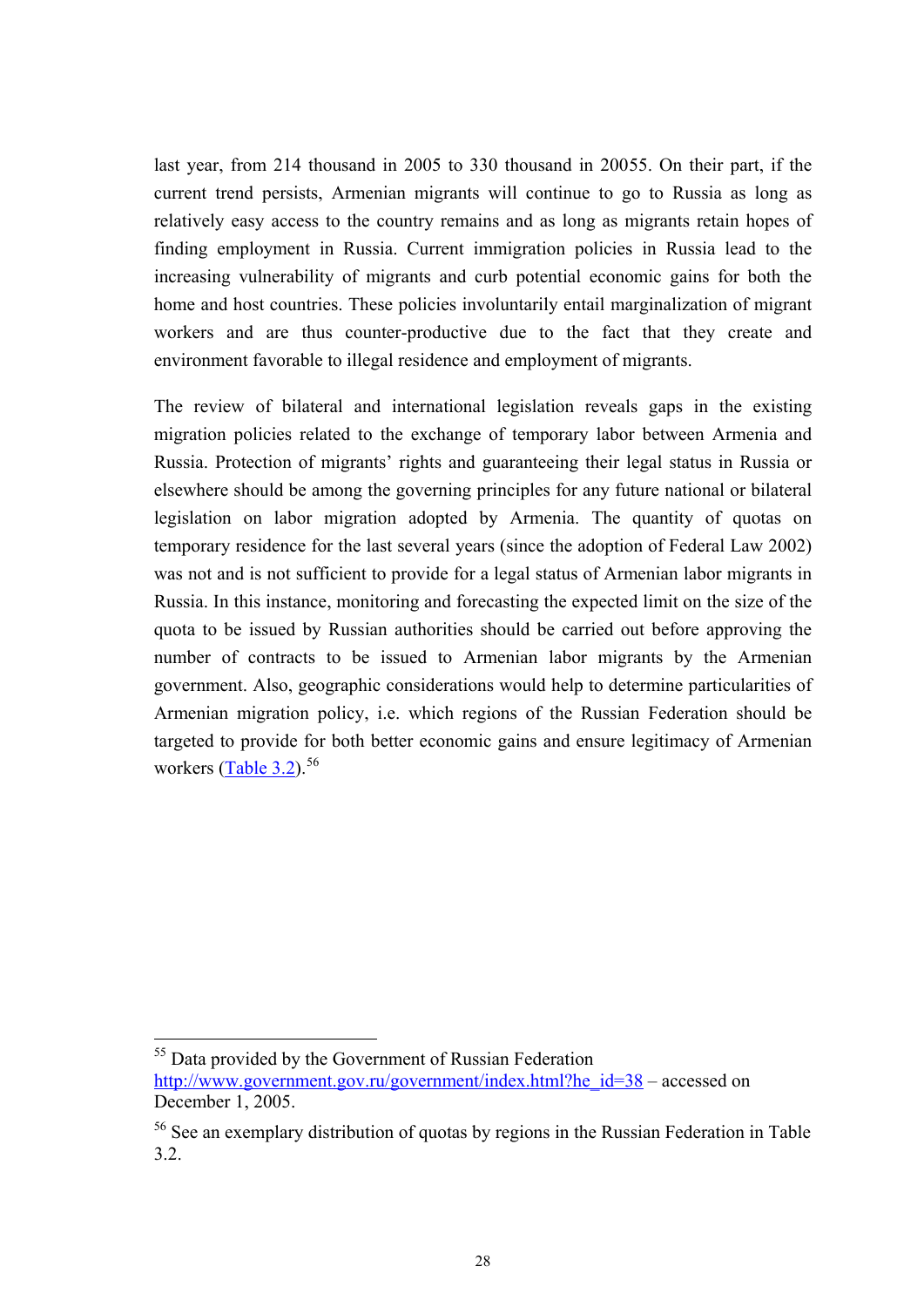### <span id="page-28-0"></span>**Chapter 4. Macroeconomic Considerations of Armenian Labor Migration**

The magnitude of the migration process, as mentioned above, leads to a logical inquiry of potential implications of large-scale migration on Armenia's economy and what, if anything, can and should be done in terms of instituting certain controls over the process. In this section we address the first part of the main question, i.e. economic impact. Because of its character permanent migration<sup>[5](#page-28-0)7</sup> is excluded from the current analysis. The focus is thus on potential effects of the *regulated temporary labor migration process*, sponsored and supported at the government level.

Temporary labor migration, in its extended definition, includes seasonal migration as well.<sup>[5](#page-28-0)8</sup> Furthermore, as has been shown in Chapter 2, in the Armenian case, temporary labor migration is mainly caused by economic reasons as opposed to political or social concerns. The reasoning behind this is that any migration caused by the latter will most likely result in a permanent move to another country rather than being temporary in nature.

We assume two main inputs in the economy: labor and capital. Does the current migration trend have any effect on Armenia's labor market? What is the wage response to the labor migration phenomenon and what is the role of remittances and funds brought back by migrants into the Armenian economy? Although the range of macroeconomic considerations can be more extensive with a discussion of the possible impacts of labor migration on prices of goods and services in the home economy,

 $57$  It is convenient to differentiate between different types of migration by reference to the number of years the migrant has spent outside the country. Here, we assume permanent migration to be a non-returning exit of migrants from Armenia, except for occasional short-term visits to the homeland in rare cases. According to the studies of migration mentioned above permanent migration is more likely to have a stronger effect on host rather than home country.

 $58$  Depending on what perspective [i.e. host or home country] one looks from, temporary migration, in fact, can be a type of permanent migration. This happens in cases when migrants leave their home countries to never come back but travel from one host country to another during their work career. In this case, the migrant is considered to have moved permanently outside the home country, but is still regarded temporary in relation to adopted host countries. In addition, a collective term of "returning migration" is sometimes referred to combine pure temporary migrants and those who had moved from their home country intending to stay abroad but later decided to return. This paper focuses, primarily, on *purely* temporary migrants in relation to their home country. In other words, we look at labor migrants exiting Armenia temporarily and *always* returning after their assignment or contract abroad is fulfilled.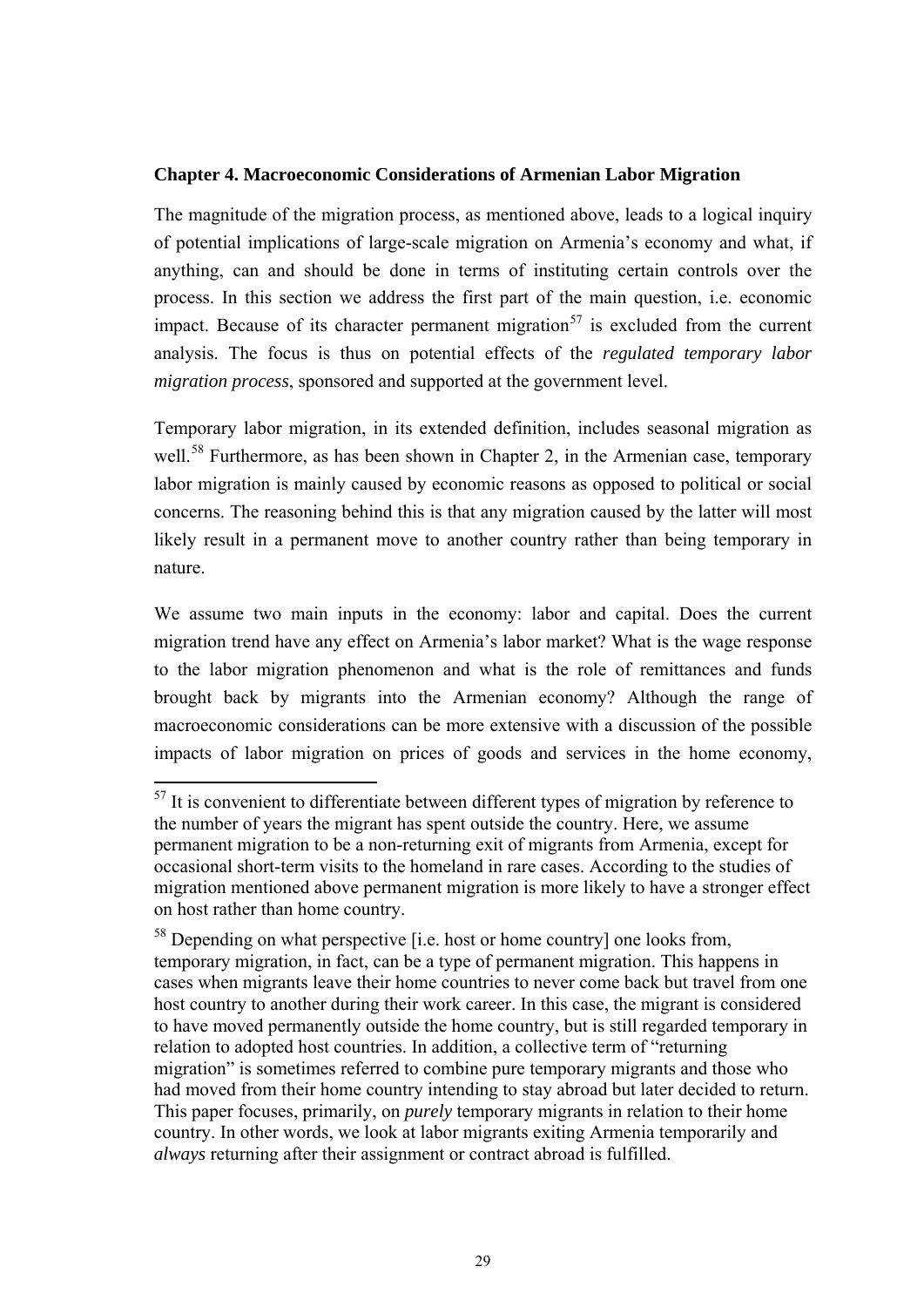<span id="page-29-0"></span>effects on housing and capital expenditure, exchange rate and interest rate fluctuations as a result of large financial inflows of foreign exchange, within the scope of this paper only the three categories<sup>[59](#page-29-0)</sup> mentioned above are addressed. These represent the primary and core aspects that shape the analytical framework of labor migration patterns in Armenian economics.

Despite recent success in achieving positive trends in macroeconomic indicators as posted by the IMF, (2005) [10.1% real GDP growth in 2004, with projected 2005 rate at  $8\%$ ; and inflation down to  $2\%$  in  $2004\degree$  Armenia still faces some major problems affecting its economy, including, but by no means limited to, the wide spread poverty and unemployment. A strong body of economic research and policy analysis advocates increased levels of investment and savings as the primary means of sustaining the levels and distribution of the positive effects of economic growth in the Armenian economy. The Armenian Diaspora is assigned a pivotal role as "first movers"<sup>[6](#page-29-0)1</sup> in spearheading the process and taking up the initiative of investing in the risky business environment, raising the country's competitiveness and attractiveness for the larger capital. Still the situation raises concerns. As recent as 2002, 50% of the Armenian population lived below the poverty line.<sup>[62](#page-29-0)</sup> Furthermore, the same source claims that  $30\%$  of Armenia's total available labor force was unemployed in  $2003<sup>63</sup>$  $2003<sup>63</sup>$  $2003<sup>63</sup>$  Interestingly, this last finding stands in sharp contrast with the International Financial Statistics (2005) estimate of 14.2% ([Chart 4.1\)](#page-60-0). Although, it is safe to suggest that truth lies somewhere between the two estimates, the current situation in the labor market does become troublesome as one considers all factors that come into play when one examines the development prospects of a small landlocked and resource poor country such as Armenia.

<sup>&</sup>lt;sup>59</sup> In other words, we look at the labor market; wage response; remittances/capital formation in this section.

 $60$  Table 4.1 in Appendix for a summary of recent macro indicators as presented by the IMF (2005).

 $61$  Freinkman (2001)

<sup>62</sup> CIA World Factbook (2005)

 $63$  i.e., all who have the capacity to work and once have worked.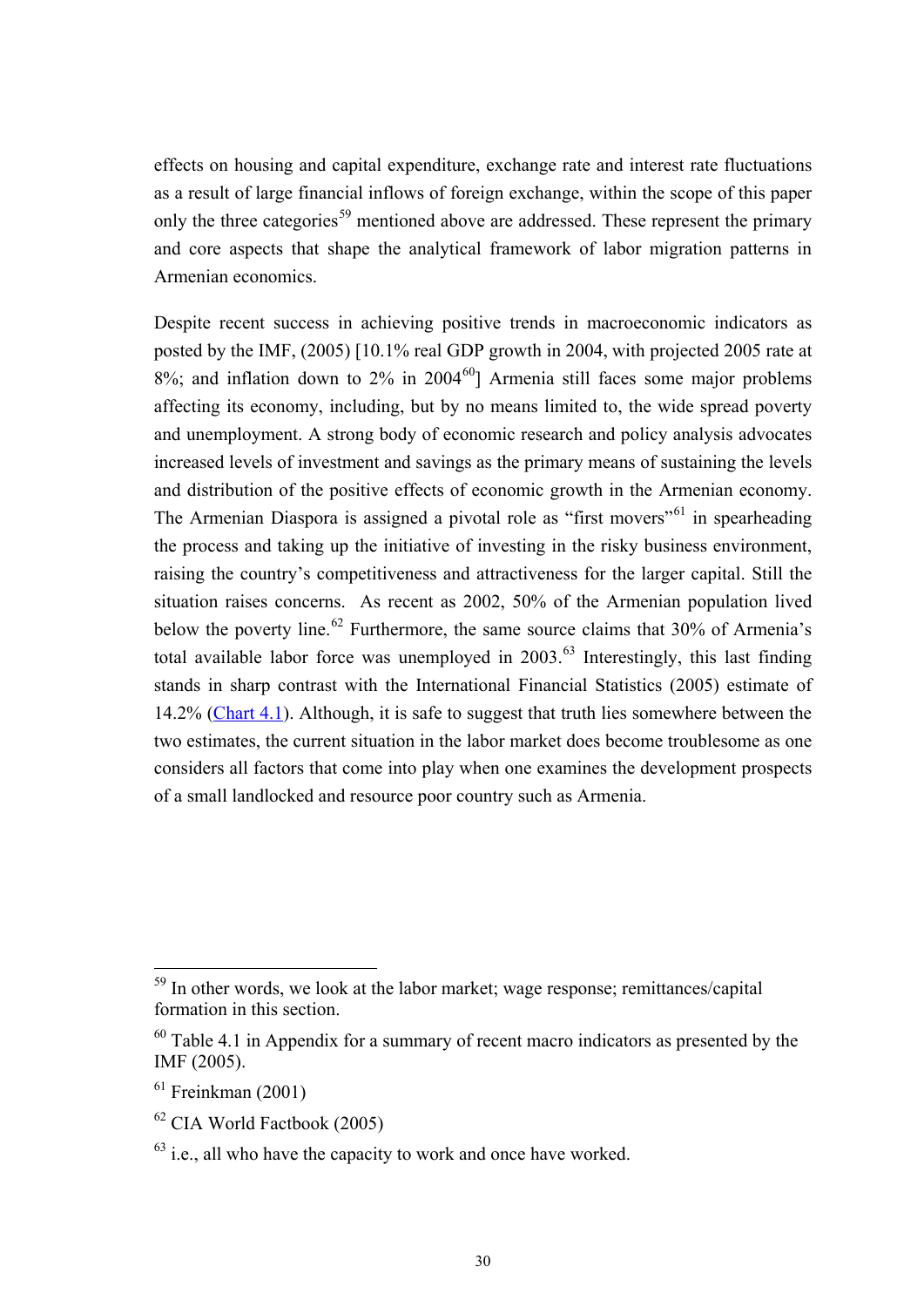## <span id="page-30-0"></span>**Labor Market**

 $\overline{a}$ 

There is a strong [and apparent] connection between the economic development and labor market. A theorist might consider a quick affirmative answer interpreting a reduction in population [i.e. labor force] as a reduction to the labor market supply. Further, one might continue that thought claiming that a reduced labor supply has a detrimental effect on the economy, as output falls throwing the economy into dire straits.

This might hold true in the case of a theoretical model of an economy that operates at close to s full employment level, that is, at an unemployment rate that is equal to the natural rate of unemployment<sup> $64$  $64$ </sup>. However, we strongly doubt the same one-stop reasoning could be applied in the case of Armenia and the unemployment rates cited above only confirm our suspicions. Indeed, human capital is Armenia's major resource as is recognized in practically every study on the subject. Yet, how is one to treat the unemployed segment of the economy?

Lucas (2005) argues that emigration does not necessarily result in a proportionate decrease in the labor force of the home country. Not everyone leaving the country is in the labor force prior to the exit, even though it is difficult to determine that with certainty *a priori*. In fact, as we have already seen in the Armenian case, a large proportion of migrants are either unemployed [by choice or circumstances, and as such could be considered outside of Armenia's workforce] or family members [majority nonworking while in Armenia] reuniting with the migrants living abroad.

A reduction in potential labor supply has an ambiguous effect on the economy. On one level, as another person leaves the country those in the workforce who remain and are still unemployed gain a higher chance of finding a job as competition naturally decreases. A large proportion of migrants often comes from the same geographical areas, freeing up the space for those in neighboring regions to settle in their place, and quite opposite to the above, those who decide to stay in the home country might choose not to participate in the labor market at all satisfied with the financial help provided by their relatives, in the form of remittances, from abroad.

 $64$  In other words, "the economic condition when everyone who wishes to work at the going wage rate for their type of labor is employed" wordnet.princeton.edu/perl/webwn – accessed December 6, 2005.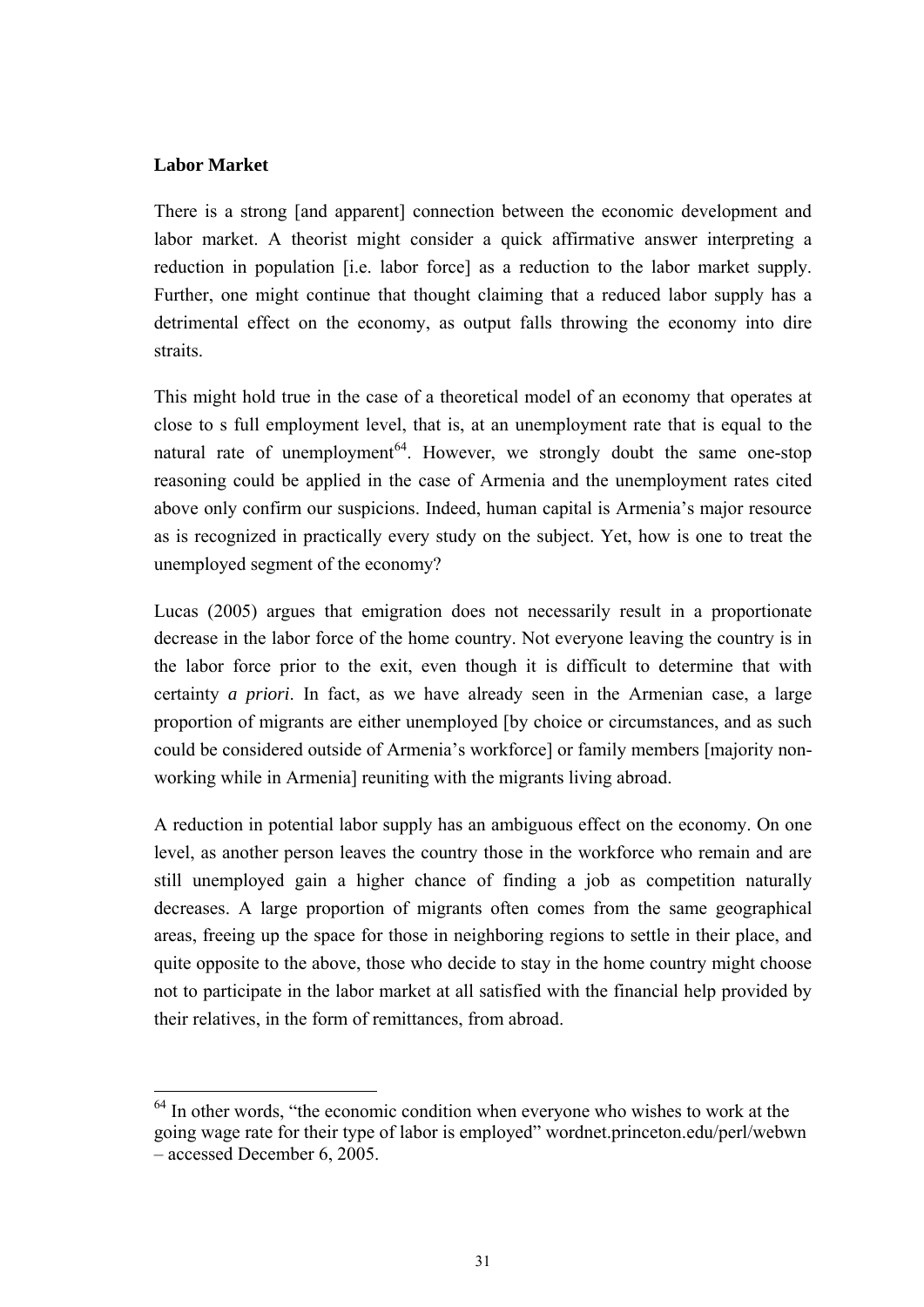<span id="page-31-0"></span>The above seems to work in areas of Armenia with a high density of well-trained and educated professionals, especially in recent years as students have continually been returning from abroad and finding themselves at odds with either seeking jobs outside the country or waiting on opportunities at home. Moreover, there can be an interplay between internal and international migration. As argued earlier some people decide to migrate not until after previous migrants from the same region have established a social network in the host country. The Armenian case presented along these lines would refer to the increasing proportion of new settlers in Yerevan and other towns across the country, as they get increasing financial backing from their relatives abroad in form of remittances.

Aside from the direct quantitative effects on the labor market, what also matters is the relative composition of the *quality* of labor that is exiting the country. Here again, one must be cautious in making any quick conclusions. The studies analyzed in Chapter 2 of this paper indicate that highly skilled labor tends to [permanently] migrate from Armenia to developed countries within the European Union and the United States. At the same time temporary rural migrants with comparatively lower skill sets move to the countries of the Former Soviet Union (FSU), predominantly Russia, for a wide range of reasons. This has proven to be a highly important aspect of temporary migration for the Philippines.

As the Philippine government improved it ability to streamline flows of temporary labor and as skill requirements in the receiving countries became more sophisticated, Filipinos willing to migrate were obliged to seek higher levels of education and adequate training to stay competitive and meet the qualitative changes in the international demand for labor.<sup>[65](#page-31-0)</sup> That in turn resulted in the transformation of the Philippines' educational system and country's technological preparedness, with continuously advancing levels of instruction and research at the universities. Temporary migration was encouraged. It was assumed to bear a temporary cost, with a potential permanent achievement for the developing economy. As Allburo and Abella (2002) argue, there are certain "social gains as these workers acquire additional skills, are exposed to new productivity tools, and appreciate broader perspectives."<sup>[66](#page-31-0)</sup> This brings an issue into a different perspective. Namely, labor force management is no longer a

<sup>&</sup>lt;sup>65</sup> Alburo and Abella (2002)

 $66$  Ibid., p.4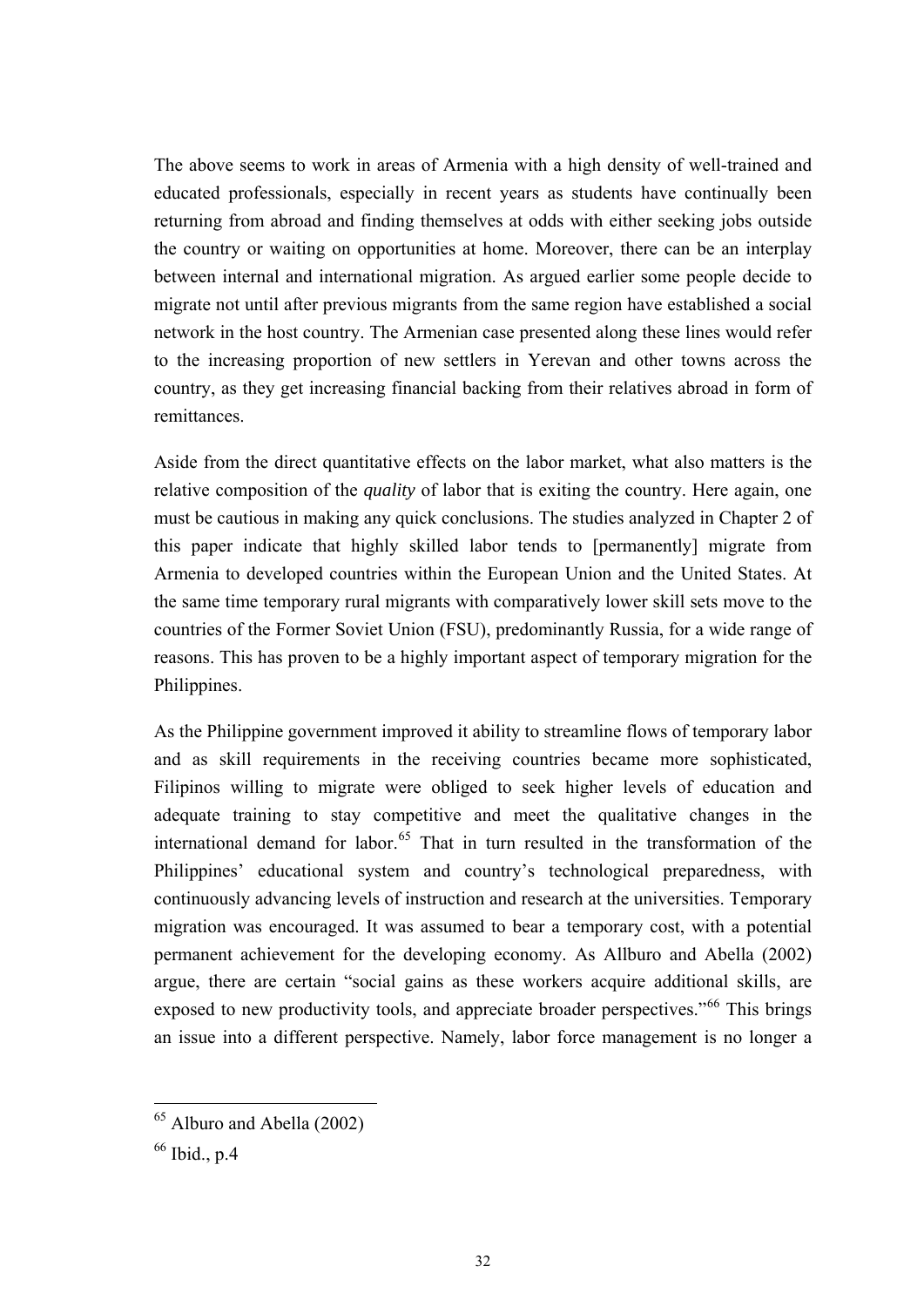<span id="page-32-0"></span>matter of numbers, but a matter of numbers times efficiency, improvement and new skill.

Another study<sup>[6](#page-32-0)7</sup>, addressing high-skilled temporary migration from India, has found evidence for a strong labor supply response to raised skill requirements abroad as workers acquired the necessary qualifications and entered the high-skill sectors in the Indian economy replacing those who had migrated permanently and complementing those involved in temporary migration. As a result of the instances cited above, the Indian and Philippine labor force has seen growing international competitiveness and consequently relative economic advances in both countries through greater investment opportunities and the prospect of sustainable growth as the labor force has persistently improved.<sup>[68](#page-32-0)</sup>

Applied to the issue at hand and based solely on the migration data and patterns discussed in Chapter 2, it is reasonable to expect employers in Russia to raise their expectations of temporary migrants flowing in from the CIS countries, and Armenia in particular. Further, assuming that Russia retains its status as the most popular destination of temporary Armenian labor, it is safe to suggest that skilled professionals from Armenia would become interested in taking job opportunities in the Russian market. With a provision for a regulated temporary migration scheme in Armenia, this may contribute to placing additional pressure on migrants to acquire additional skills and training prior to their departure.<sup>[69](#page-32-0)</sup> The experience of other countries is similar to Armenia's situation, as briefly sketched above, such development will most likely be a positive outcome for a country faced with presently unregulated emigration.

 $67$  Commander et al,  $(2004)$ 

 $68$  See for example Box 1.2 in Chapter 1. The main finding is that despite the exodus of highly skilled labor from the Indian economy, the firms were able to re-gain temporarily lost human capital by hiring new specialists in the same field. In addition, the economy as a whole benefited, as the migrants, who have gained new professional experience and earned some capital, invested in the development of the software sector in India.

 $69$  We are intentionally running ahead of our discussion to highlight the point that it is possible to find gains in raising the quality of labor force of the home country indirectly by means of regulated temporary migrations. A formal presentation of possible temporary migration regime for Armenia will be addressed in the concluding chapter of this study.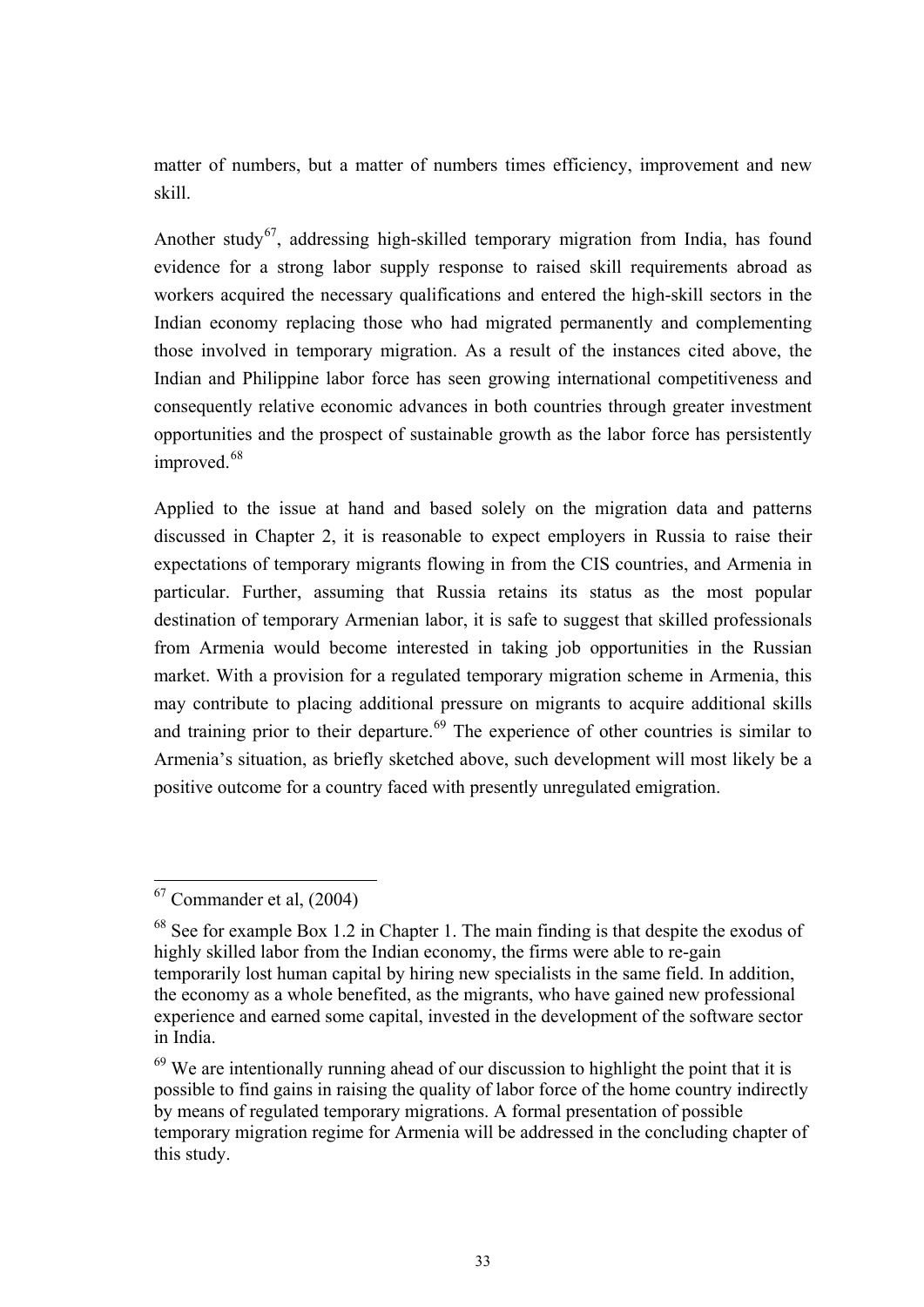## <span id="page-33-0"></span>**Wage Considerations?**

Would a discussion related to labor issues benefit from an attempt to draw any insights about the role of wages in the migration process? More importantly, one could ask what happens to the real wage as more people participate in the temporary labor migration process.

In the theoretically perfect world, a reduction in the supply of labor (either in aggregate terms or within a particular profession or locale) creates a natural labor shortage and induces expectations of rising wages across the board or in a particular segment of the economy (Lucas, 2005). Unfortunately, such a simplified view does not seem to apply well to the reality of the Armenian economy. As has been stated earlier, a big proportion of people involved in labor migration process are unemployed/working age<sup>[7](#page-33-0)0</sup> individuals. A quick, intuitive, conclusion is that there should be little to no pressure on wages as individuals outside the workforce migrate, whether temporarily or permanently. In fact their migration is in part caused by the wage differentials between Armenia and Russia, as was the case during the Soviet period.<sup>[7](#page-33-0)1</sup>

Dustmann (2001) using German macroeconomic data develops the wage differentials view further in studying its effects on the duration of stay for guest workers abroad. According to his analysis growing wage differentials between host and home countries, with host wages higher and home lower, increases the optimal duration of stay of an average migrant, but an increase in host country wage has an ambiguous impact, in effect reducing the time period spent by the temporary worker in the receiving country. Citing evidence for such a counterintuitive effect in Germany, Dustmann explains the phenomenon as income effect. In other words, as wages rise in the host country, marginal value for a typical labor migrant to stay rises as well. However, rising wages, and the subsequent rise in the cost of living in the host country, decreases the marginal utility of wealth or real income of the migrant. Hence, the conclusion is that labor migrants would return to their home country earlier than it would have been otherwise.

At the same time, it is speculative to suggest that the mere inactivity of labor migrants in the Armenian labor force, while they are inside the country, has a downward pressure on the real wage at home. The apparent reasoning behind such a proposition is that when there is a large supply of labor (even though not all of it is part of the active

<sup>70</sup> However, actively seeking work.

 $71$  Yeganyan and Shahnazaryan (2004)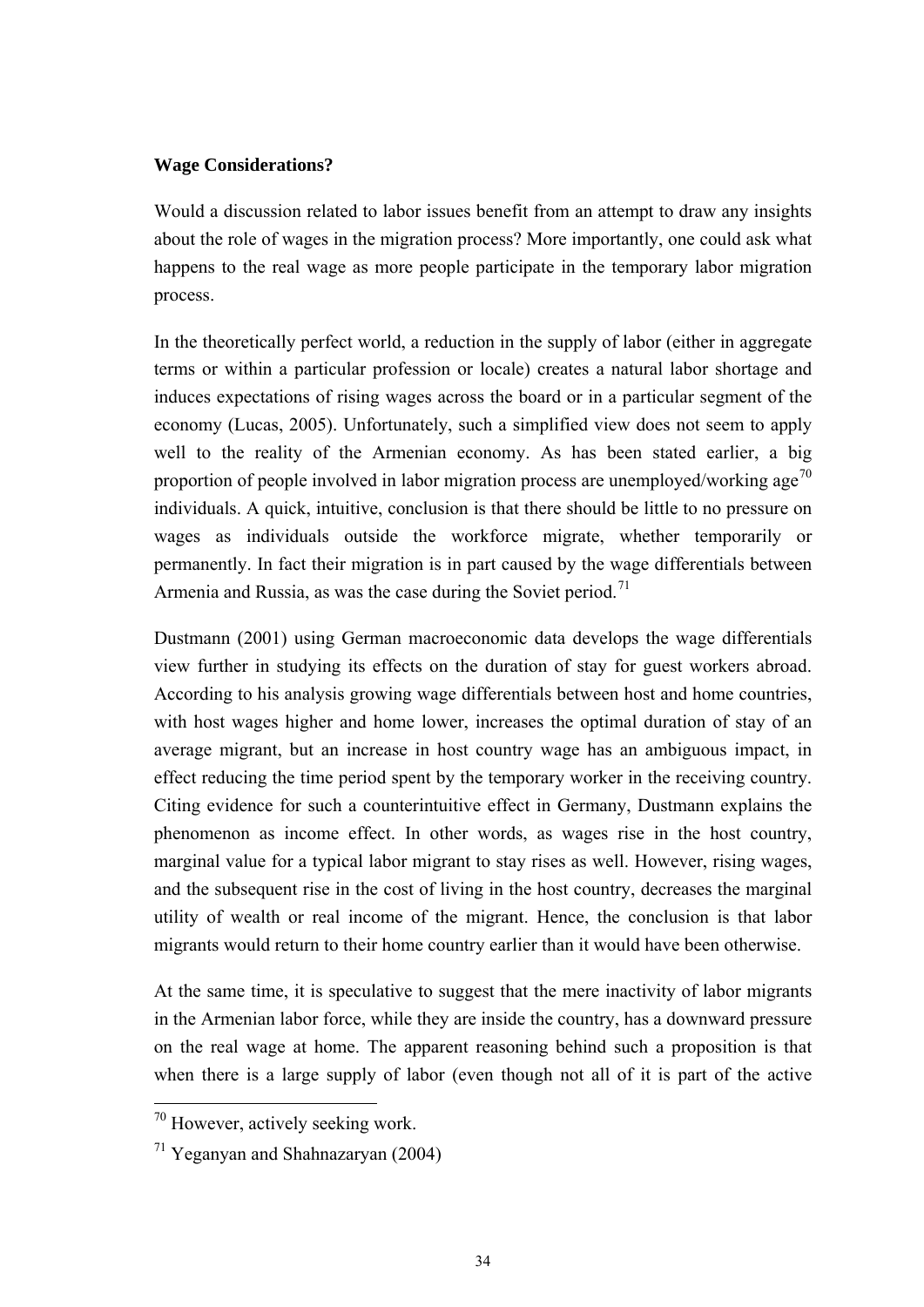<span id="page-34-0"></span>workforce, i.e. high unemployment) employers in Armenia will keep wages at low levels assured that for any discontented employee there will readily be another one to quickly replace him or her at the same low wage rate. Labor market competition would shape any pressures on current and future wages.

Another aspect in relation to wage must be considered. The approach sketched in the preceding section introducing some labor market issues suggests that as the labor migration process becomes increasingly regulated, more temporary workers would return with improved skill-sets to Armenia, as a result of economic development in the host country, raising employers' expectations for guest workers and competition among the temporary migrants in the host country for better  $i$ obs<sup>[7](#page-34-0)2</sup> triggering technological and educational changes in the country. The Experience of Pakistan, Sri Lanka, the Philippines and other countries shows that with the appearance of competitive, better trained, and educated labor force able to create jobs at home, real wages closely followed the trends in regulated temporary labor migration.<sup>[7](#page-34-0)3</sup> Pakistan, with a high proportion of temporary migrants working in construction, has witnessed a growth in real wages in its construction sector, followed by a wage increase for unskilled agricultural labor. For the Philippines the wage rise happened mostly in the manufacturing sector, with a smaller spillover to the agricultural sector, primarily due to the fact that recruitment for labor migration programs in that sector is not as big in percentage terms as in Pakistan. Lucas (2005) notes, that home country labor market gains are apparent: through upward pressure on wages in at least one sector and resulting spillover effects across economy's other sectors; and/or substitution of the émigrés with unemployed (or underemployed) individuals in the labor force who have decided to stay, even though it is temporary in nature.

An efficient temporary labor migration regime implies an active role of the fiscal authority in streamlining and regulating labor migration processes. A proposed structure for the Armenian case is discussed in the next chapter below. In order for Armenia to draw gains from the temporary labor migration process,  $^{74}$  $^{74}$  $^{74}$  besides implementing a well-

 $72$  Illustrative tables on current migration trends to Russia are presented in the Appendix below.

 $73$  See Lucas (2005) for a concise summary and discussion.

 $74$  Undoubtedly, there are costs to migration, with the most apparent being a loss of human capital. Stahl and Habib (1991) note that labor emigration could have detrimental effects on unemployment rate and productivity, as it gets too difficult to replace the workers exiting the economy. It is this realization that prompts us to suggest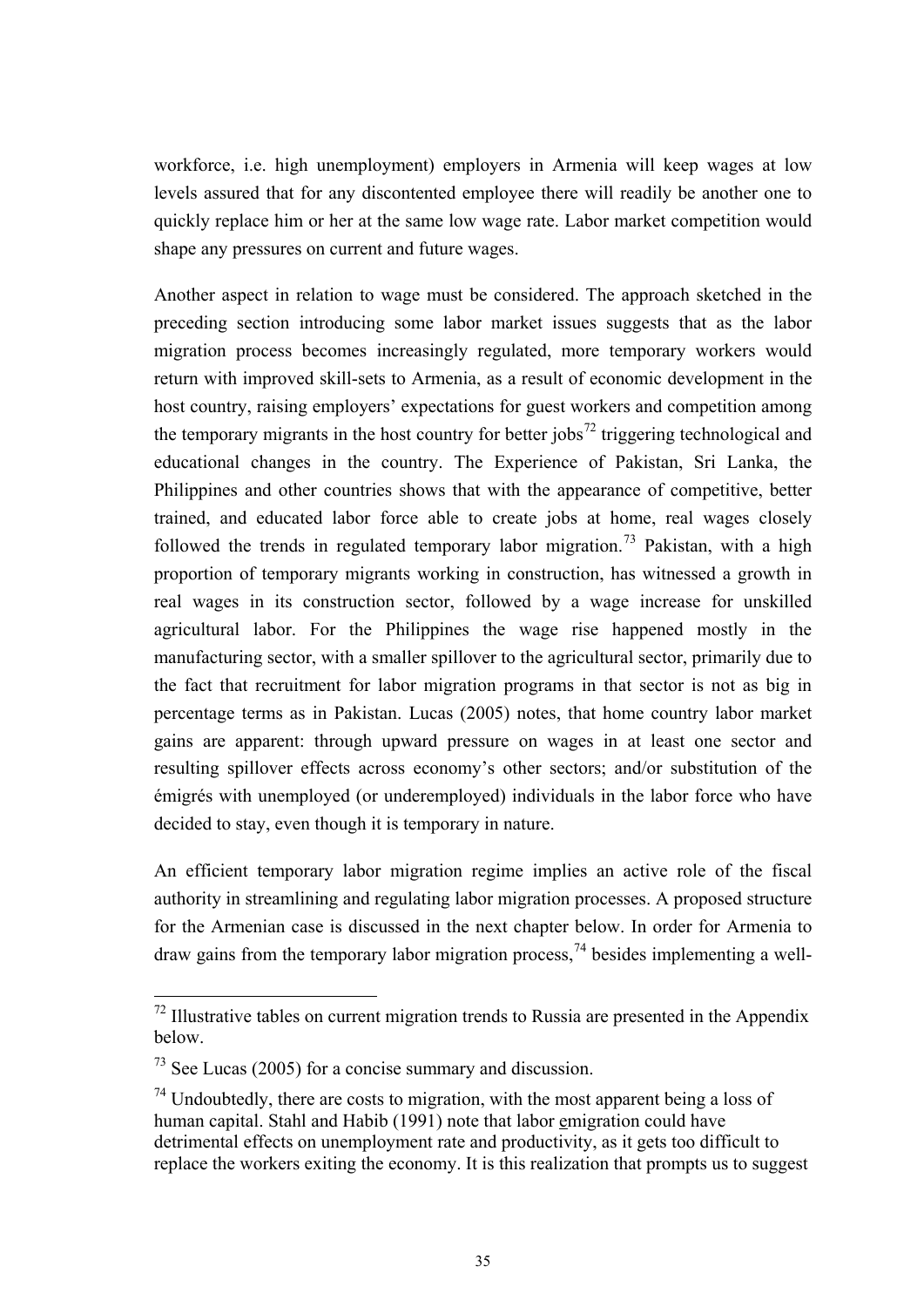<span id="page-35-0"></span>grounded temporary labor migration structure, it is crucial to establish sound controls for data management to draw relevant policy implications.

## **Remittances and Idea of the Pan-Armenian Bank**

In our discussion of economic concerns of temporary labor migration we cannot bypass the topic of remittances and the effects that monetary transfers from abroad have on Armenia's economy. Often being the primary source for financing micro capital projects, e.g., individuals in the home country setting up businesses using the funds received from relatives from abroad, remittances inflows are gaining popularity in discussions of growth and development in less developed countries. The role of remittances has become a highly debated subject in recent literature.<sup>[7](#page-35-0)5</sup> A recent strand of literature places direct correlation between growth sustainability and remittances in the developing world. For a growing number of countries, remittances have offered a crucial source of financing their balance of payments, in certain cases, as noted by Ratha (2003) exceeding total foreign direct investment flows.

Chami et al (2003) in their analysis of remittances data on 113 countries over the span of 29 years come to a less optimistic conclusion. In their model of the effects of remittances on economic growth the researchers find the factor of moral hazard, due to the fact that transfers take place under the conditions of asymmetric information and economic uncertainty, have a negative influence on economic growth. In fact, they state that remittances "do not appear to be a significant source of capital for economic development."[7](#page-35-0)6

In Armenia, a fresh estimate of total remittance flows into the country has produced a figure of approximately \$1 billion<sup>[77](#page-35-0)</sup> for 2003 that number continues to grow.<sup>[7](#page-35-0)8</sup> For a

that in face of apparent migration; a controlled labor migration process could dampen the loss of human capital and in time turnout to bring more gains to the economy than losses.

 $^{75}$  See, for example, Chami et al (2003), Ratha (2003), Lucas (2005), Roberts and Banaian (2005), etc.

<sup>76</sup> Chami et al (2003), p.21.

<sup>77</sup> Roberts and Banaian, 2005.

<sup>78</sup> Armenialiberty.org (2005) referring to the information from the Central Bank of Armenia reported 40% increase in total transfers abroad for the first three months of 2005 as compared to the same time frame in 2004. The news service offers informative reports and brief overview of recent exchange rate fluctuations in Armenia.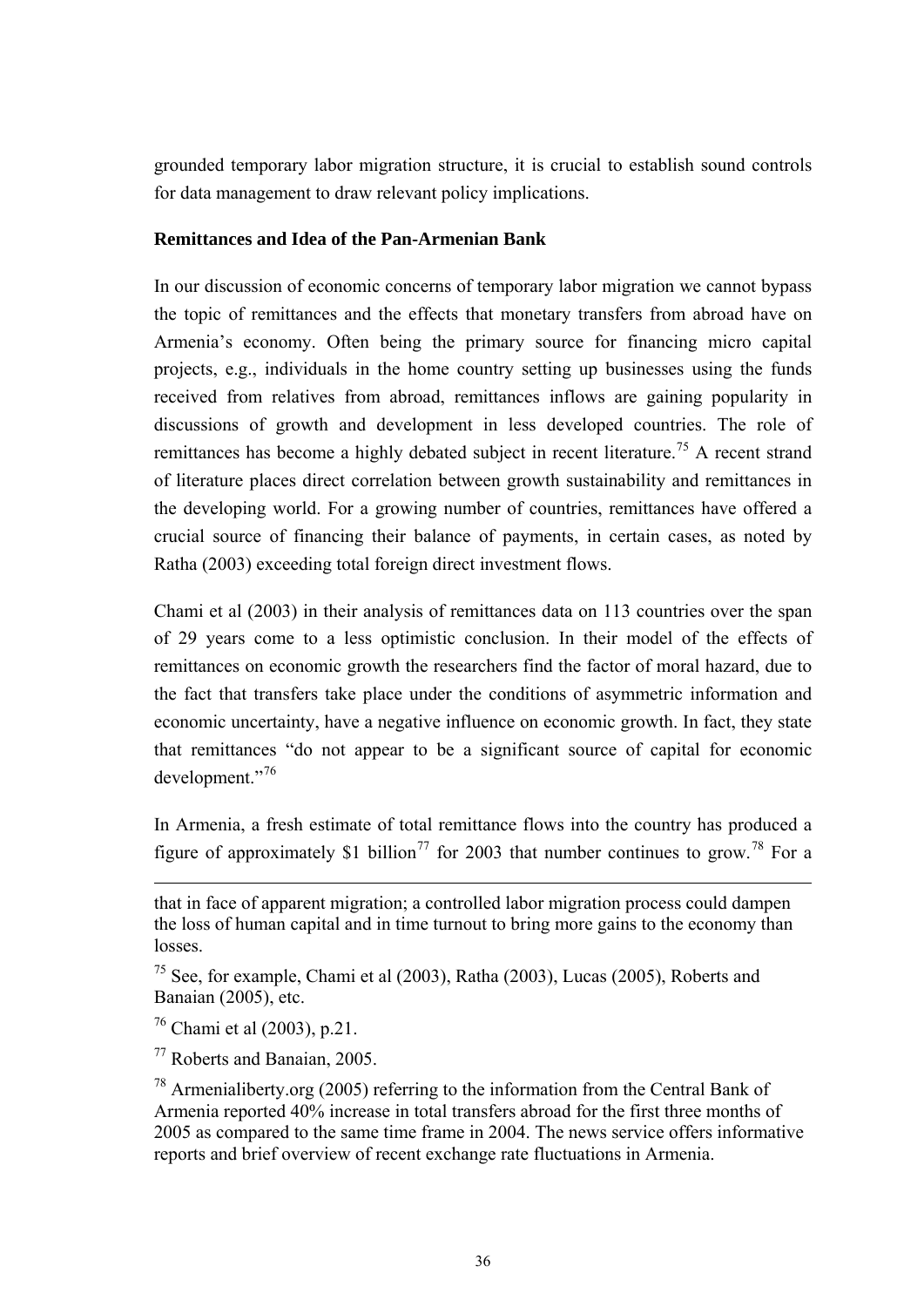<span id="page-36-0"></span>country with an official GDP of close to \$4 billion,  $^{79}$  $^{79}$  $^{79}$  such significant financial inflows can have profound impacts on the economy's core aspects and its structure. Roberts and Banaian (2005) cite little evidence of remittances being channeled into formal financial sectors in Armenia. However, a curious finding that indirectly supports the earlier discussion is the negative impact on labor supply and positive impact on education.<sup>[8](#page-36-0)0</sup> The latter is an encouraging factor that professional growth remains high on the agenda in Armenia. Furthermore, the same study draws attention to the fact that, in the case of Armenia, it is not just remittances that matter, but also the capital and skill that returning migrants eventually bring back. The authors provide astute comments and offer practical recommendations on certain policy tools that can help the Armenian government draw benefits from the growing remittances flows and directing those inflows into growth inducing activity at home. Among other considerations the economists stress a regulated migration process and strict accounting of migratory patterns along the lines of the International Labor Organization, formal Diaspora participation in the funds transfer and management via Business Mentoring Programs / SME Development initiatives and, as described originally in Gevorkyan and Grigorian (2003), Pan-Armenian Development Bank.

The last consideration can be adopted in our analysis. Within the framework of a controlled labor migration regime, discussed below, the Bank would provide an institutionalized mode for currently large and unorganized remittance flows into Armenia. The original rationale for introducing the idea of a Pan-Armenian Bank was to attract risk-averse small investors from the Diaspora allowing the Bank to eventually undertake certain development projects in agriculture, education and other sectors.<sup>[81](#page-36-0)</sup> In the current situation the argument could be extended further. The Bank can effectively serve as a financial intermediary for Armenian nationals abroad, with open accounts at the Bank, to transfer money home via formal channels. Moreover, guaranteeing a certain rate of return for account holders, the Bank can direct the accumulated funds to competitive SME investment projects in Armenia or provide funds to migrant workers' families on demand from their savings accounts. Again, we add a caveat that such systems seem to be feasible given the current temporary labor migration regime in place in Armenia.

 $79$  Both IFS (2005) and IMF (2005) estimates converge around the same estimate.

<sup>80</sup> Roberts and Banaian, 2005.

<sup>81</sup> See Gevorkyan and Grigorian (2003)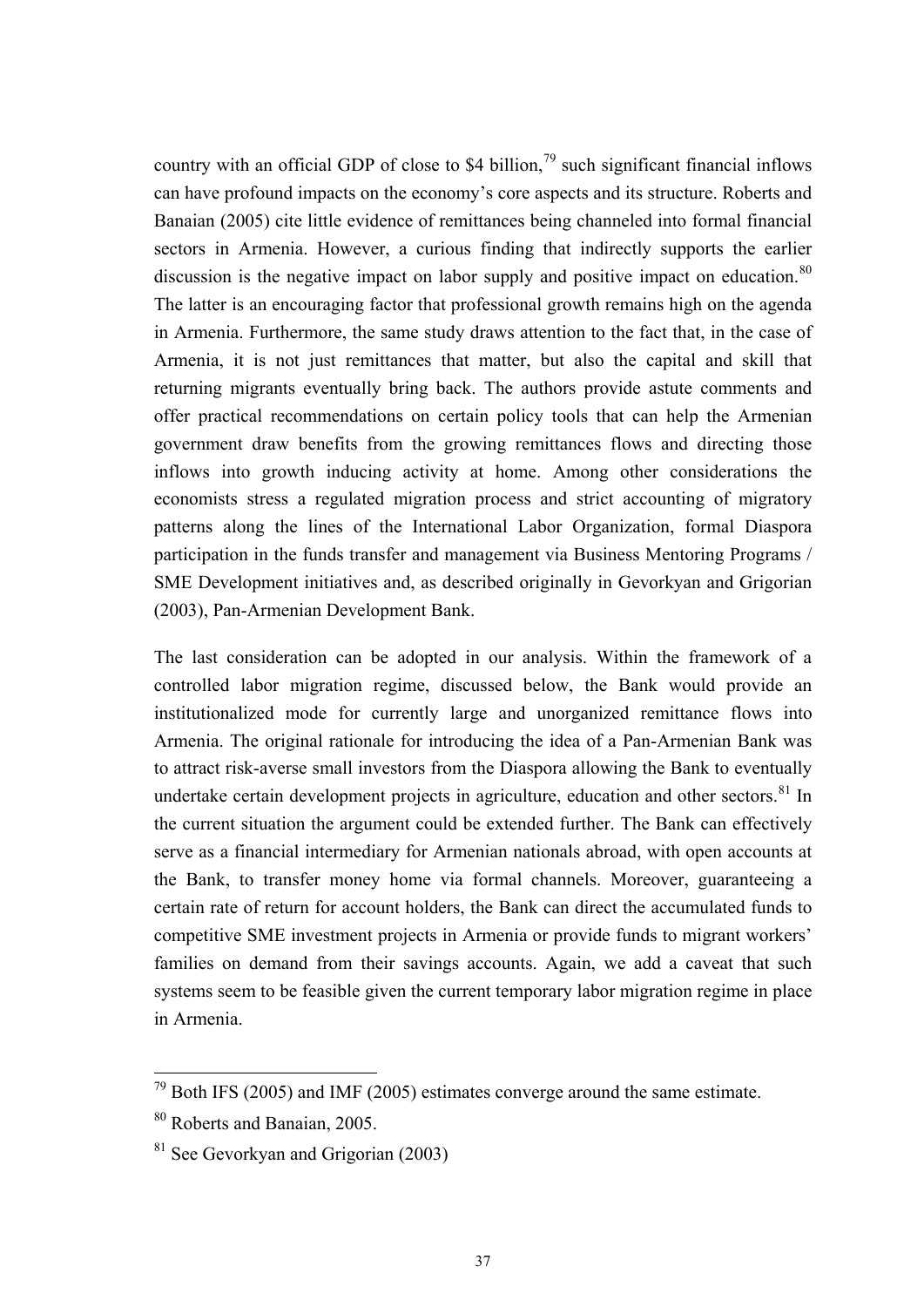<span id="page-37-0"></span>In his extensive study of various temporary labor migration regimes Lucas (2005) cites evidence from a wide sample of countries proving that remittances do not have clearcut positive implications for economic growth. There seems to be enough ground for both sides of the argument to hold and a lot depends on the migration programs implemented by the governments as well as Diaspora involvement in the migration process. A number of countries post high proportions of remittances to GDP and encourage their citizens to send money back to sustain their families at home [e.g. the Philippines]. In simple economic terms, a relatively large inflow of foreign exchange could have upward pressure on exchange rates inhibiting export activity and, by extension, restricting job creation in the export sectors. This becomes of particular concern for Armenia with its embryonic state of export industries and abrupt changes in exchange rate.<sup>[8](#page-37-0)2</sup>

This leads to a conclusion that extensive reliance on remittances as the source of growth might prove to be detrimental as it exposes the country to external capital shocks. Another side effect of such reliance is the postponement of structural reforms in the economy. Skeptical of the growth implications, Cobbe (1994) in his review of economic migration in South Africa and Lesotho, focuses on opportunity cost to the home country being the net loss of labor force that could have been employed and the value created at home, given a more active participation of fiscal authority.

Naturally, remittances will only work as long as there are people inside the home country with whom the migrants have certain connections. If there is one aspect in which all studies cited above agree upon it is that remittances have a positive correlation with expenditure geared towards improvement of home human capital, i.e. education, health, housing, etc. It is this finding that Armenia should and can capitalize on, as the human capital remains to be Armenia's main resource for prosperity. It is yet to be fully determined how exactly remittances influence growth. Some factors that shape that are, but not limited to, the existence of an active workforce inside the country, channels of transfer (efficient financial intermediaries), clear understanding of the multiplier effect of remittances on consumption and private investment, <sup>[83](#page-37-0)</sup> and

 $82$  Indeed, in the third quarter of 2004 the Central Bank of Armenia adapted a new policy tool – making large scale purchases of foreign exchange on the inter-bank market – in order to mitigate currency pressures resulting from unexpected [and large in magnitude] changes in monetary transfers to Armenia from abroad, according to the CBA's 2004 Annual Report, CBA (2004).

<sup>83</sup> Sorensen, 2004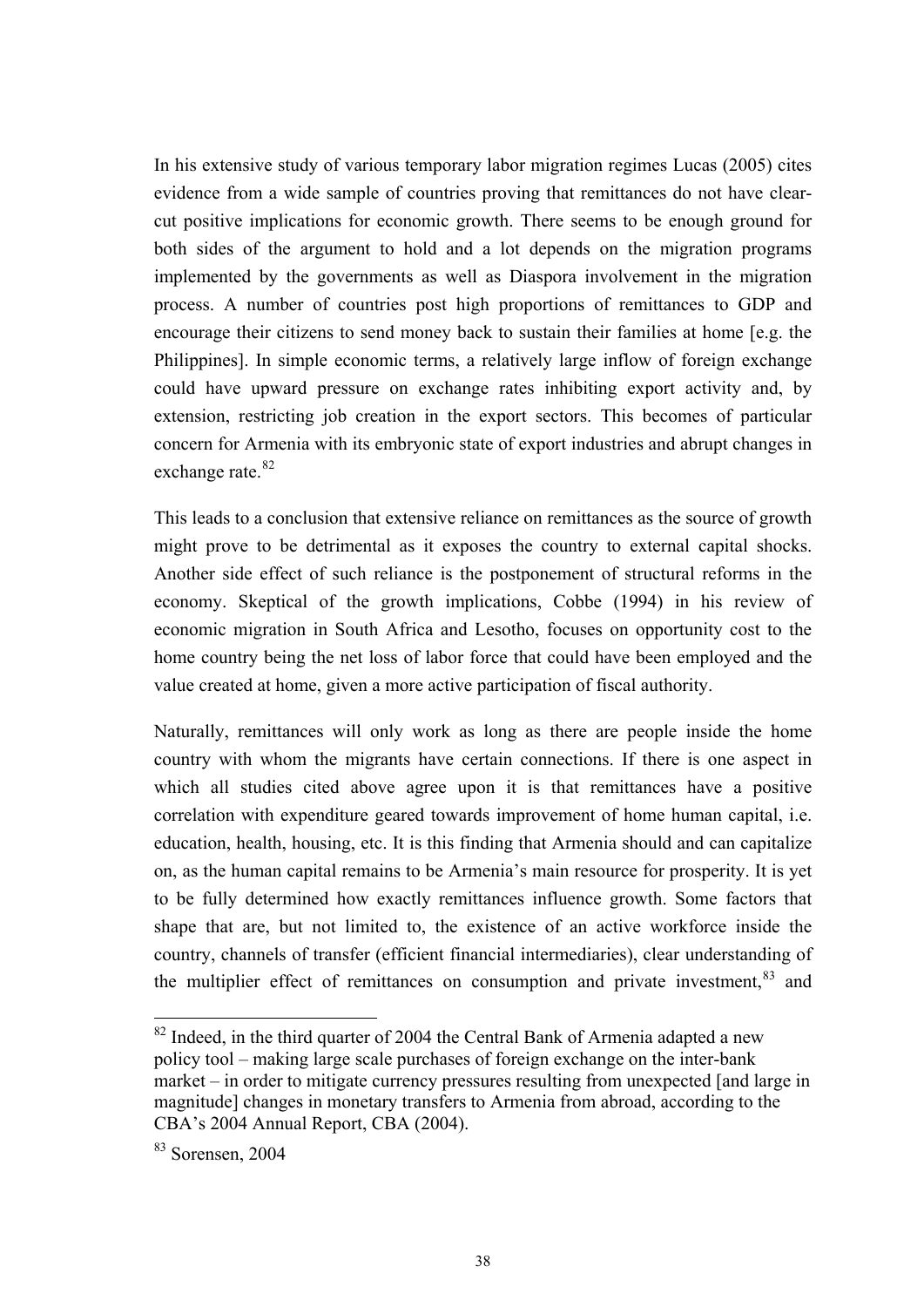<span id="page-38-0"></span>effective reallocation of incoming financial resources in the Armenian economy, e.g. by way of microfinance or state sponsored development programs that distribute funds to the families on demand, while channeling the unused portion to infrastructure projects and structural investment.<sup>[8](#page-38-0)4</sup>

The triad (labor, wage, remittances) framework approach is proposed for the analysis of the impacts of temporary labor migration processes outside Armenia on the country's economy. Remittances are transient in nature, and are more likely to come from temporary migrants rather than permanent. At the same time, labor market and wage effects in the absence of a regulated temporary labor migration policy remain ambiguous and prone to instability. A regulated approach to the issue is more likely to produce positive impacts with higher stability in the labor market, advanced growth of human capital, possible increases in real wages at home and decreases in wage disparity between home and host economies. In addition, remittance in the regulated labor migration environment can be channeled via official vehicles, such as the Pan-Armenian Bank, to the recipients' families and fund infrastructure investment projects. Economic theory and the experience of countries involved in temporary migration regimes proves that the above-cited results are achievable. Moreover, given recent migration trends and growing social discontent with infrastructure and economic reforms in Armenia, implementation of the temporary labor migration scheme that ensures rotation of Armenian guest workers abroad needs to be considered. In the following section we discuss our vision for such a regime based on the existing international experience applied within the Armenian context.

To reiterate, this study does not intend to provide a direct answer to the question of the causes of outward mass [labor] migration from Armenia in the years after the country's independence in 1991, nor does this paper preoccupies itself with fine-tuning the statistical estimates regarding the number of people leaving or returning to the country.

The fact of persistent mass migration out of Armenia, whether permanent or temporary in nature, must be accepted and dealt with. It is urgent and crucial for both the Armenian government, the civic groups in Armenia and the Armenian Diaspora in Russia and elsewhere to take appropriate measures to understand the potential effects of such migration on the country's economy and society and to develop relevant policy procedures addressing the issue.

<sup>&</sup>lt;sup>84</sup> In line with the ideas mentioned earlier in the paper in the discussion of the Pan-Armenian Bank.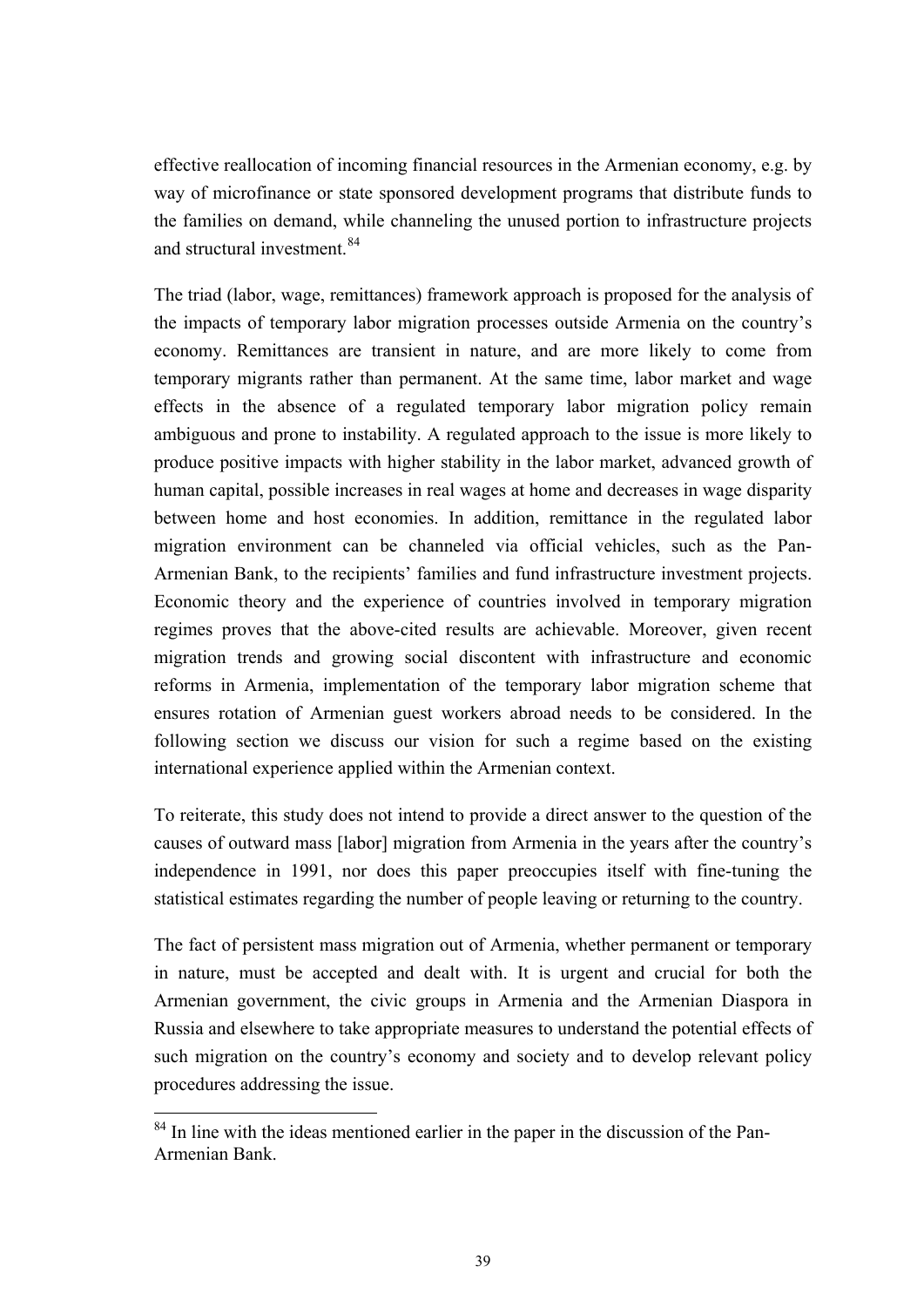### <span id="page-39-0"></span>**Chapter 5. Temporary Labor Migration Regime in Armenia: Concept Overview**

The right to emigrate is as basic as the right to private property and free speech. Equally so is the right to seek employment opportunities outside one's native land. Broadly speaking, the issue seems to arise when balancing the host country's immigration practice, as advanced countries continuously create barriers for entry in their societies for new immigrants, and the home country's economic development. As we have seen in Chapter 2, Armenia has been experiencing continuous net migration drain on its skilled and unskilled labor force.

A large proportion of migrants exit Armenia temporarily to perform random jobs in the Russian market. Due to inconsistencies in legal regulation, discussed in Chapter 3, and other issues many of them often work as undocumented illegal migrants, hence, jeopardizing their potential earnings and, in effect, opportunity for readmission to the country and regaining their ability to provide income to the migrants' families back in Armenia in form of remittances or repatriated capital. Thus, the element of return is pivotal in the discussion of labor migration trends in the post-Soviet, and Armenian context, in particular. Yeghizaryan et al (2003) focused attention on the urgent need for a new immigration policy in their study, citing its economic benefits for Armenia. Yet one should bear in mind the delicacy of the issue. An approach geared to the specifics of the Armenian reality is needed. A blank application taken from the experience that might be reasonable elsewhere can produce counter-productive results. Any major imbalance would lead to a situation where "there is nothing more permanent than temporary migration."[8](#page-39-0)5 Embarking on devising an efficient temporary migration regime for Armenia is not an easy task, and one prone with initial oversights. The scheme presented below, as such, will require further improvement as well as sufficient testing. Nevertheless, it can be taken as a reasonable starting point.

The current official vision of the migration policy concept of the Armenian government has been discussed in Chapter 3 of this study. It is an encouraging development with potentially profound implications for the Armenian economy and society. With that in mind we attempt to further expand the idea and present our vision of the model that would encompass an important participant of the temporary labor migration process, i.e. the Armenian Diaspora. We first turn to theoretical introductions of the known labor migration policy regimes.

<sup>85</sup> Martin (2003)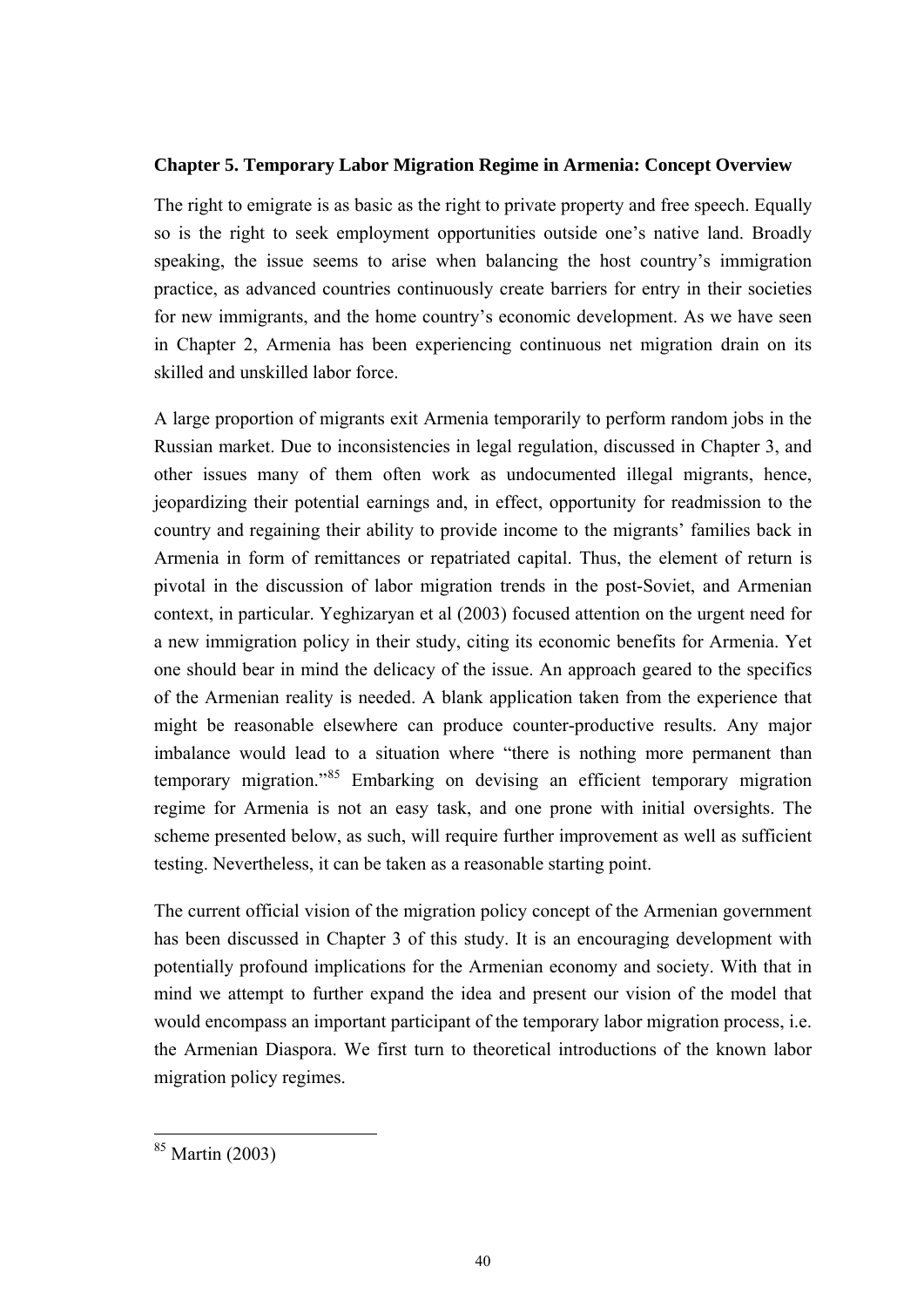# <span id="page-40-0"></span>**Policy Regime**

Literature on temporary migration assumes operation of the particular migration regime provides a basic formal and analytical framework for process management. Adopting classifications from Abella (1997) one can distinguish among the following policy regimes:

- **Laissez-faire:** Under this regime decisions to [e]migrate, job search and contract terms are left to the market by the state. Such a regime is more characteristic of high-income countries (e.g. Portugal).
- **Regulated**: A situation where the government is responsible for introducing laws and regulations governing the recruitment process. However, authorized private agencies are the main [only] intermediary between the employers and employee (e.g. India).
- **State-managed**: The government is actively involved in planning and promoting by setting up state run organizations that recruit and place workers abroad. Often times, under this scheme, the state negotiates with foreign governments on equal treatment of employees and protection of their rights, and enforcing minimum work standards (e.g. the Philippines)
- **State monopoly**: The government assumes full responsibility for running the process of labor migration, including the recruitment and deployment of temporary workers, which is done by public/private agencies under the State-managed regime (e.g. Viet Nam).

Based on the analysis of the Armenian reality, history and current polity, in addition to the complex understanding of the labor migration processes and economic considerations sketched schematically in the preceding chapters we propose that the best scenario for Armenia would be a *state-managed labor migration regime*.

Three main principles<sup>[86](#page-40-0)</sup> often guide the discussion of instituting a new migration system:

• Government policies – considerations of any restrictions on migration, protection policies of temporary migrants abroad, how return policy is enforced.

 $\overline{a}$ 86 Adopted from Martin (2003)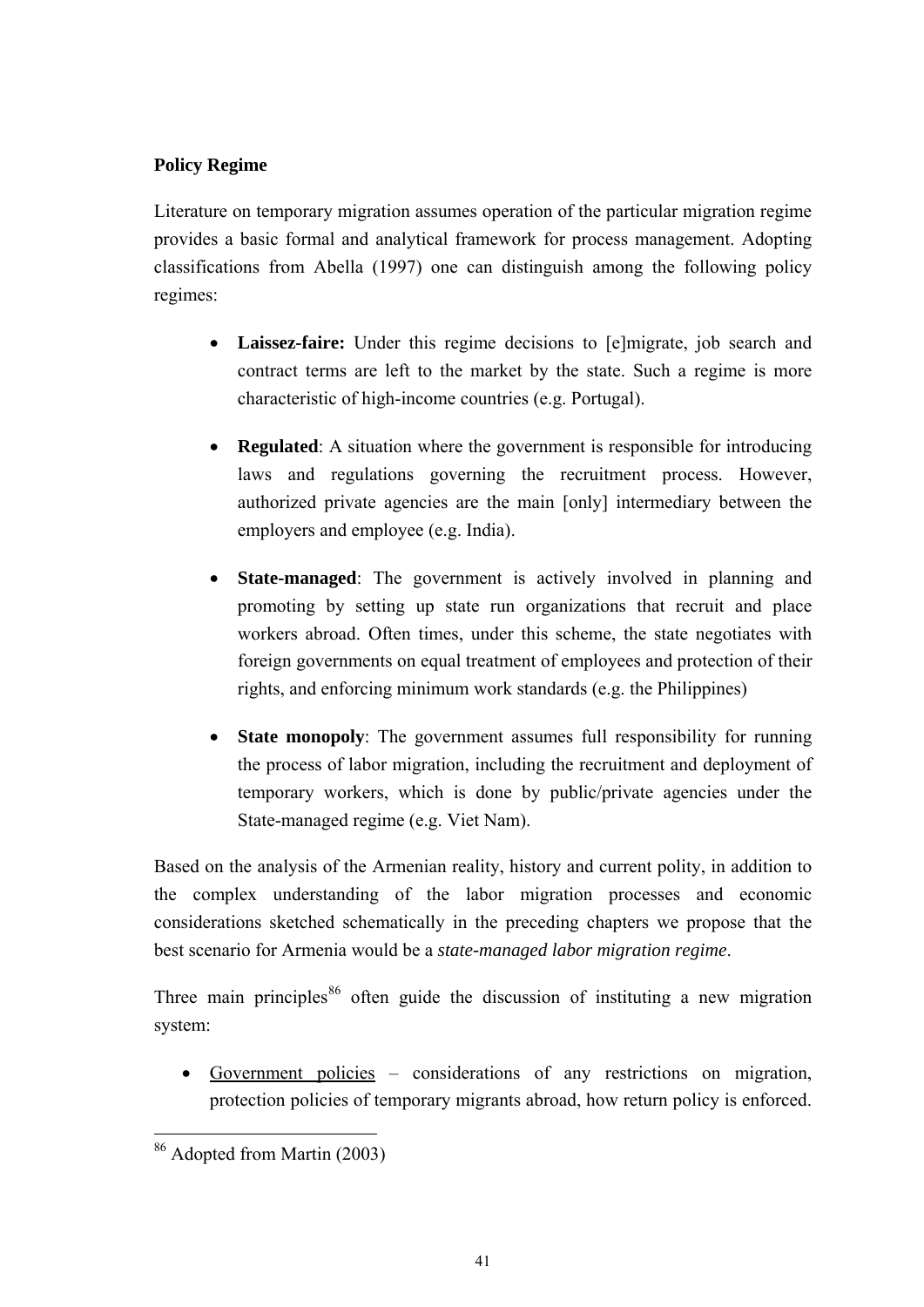<span id="page-41-0"></span>To regulate the migration process the Armenian government will require cooperation of the Diaspora groups and existing networks (pockets of the Armenian communities in Russia and other countries) in order to sustain the effective implementation of the new regime. Experience of other countries that are net-senders of labor force, e.g. Mexico,  $87$  shows that the existence of a network in the receiving country often predetermines the pattern and direction of labor migration. A network-based approach developed in cooperation between Armenian government and Diaspora groups in Russia. A similar framework could be applied to other countries with lower density of temporary Armenian migrants, but strong formal presence of the "old" Diaspora. This is necessary in reducing any instances of illegal migration or involvement of migrants in illegal activities, as was discussed in Chapter 3.

- Existence of economic benefits for labor migrants resulting from migration. Even though their preferences might be different, naturally, people would not be attempting to travel abroad for work if it were not in their self-interest of earning income to support their families. We have addressed some of the related issues in the earlier chapters. For the purposes of current discussion, it is suffice to assume that migrants do gain from regulated migration processes. The gains from migration, in terms of acquired skills, capital and remittances that help finance education or funding of small investment projects also spill over to migrants' families and are considered to outweigh any potential costs resulting from the temporary absence from home.
- Legal considerations under the state managed regime, a solid legal basis for temporary labor migration is a requirement. As Chapter 3 highlighted, agreements between the Republic of Armenia and the Russian Federation are still rudimentary and largely ineffective. Further, separate treaties can be developed with local administrations of Russia's regions, especially in those with high concentration of the "old" and "new" Armenian Diaspora.<sup>[88](#page-41-0)</sup>

 $\overline{a}$ 

88 According to the estimates on the Armenia Diaspora Conference, Russian Armenian Diaspora accounts to two million people

<sup>&</sup>lt;sup>87</sup> For an overview of Diaspora network influence in attracting labor migrants in the case of Mexico and the USA, see Richter et al 2005.

http://www.armeniaDiaspora.com/followup/population.html - accessed December 2, 2005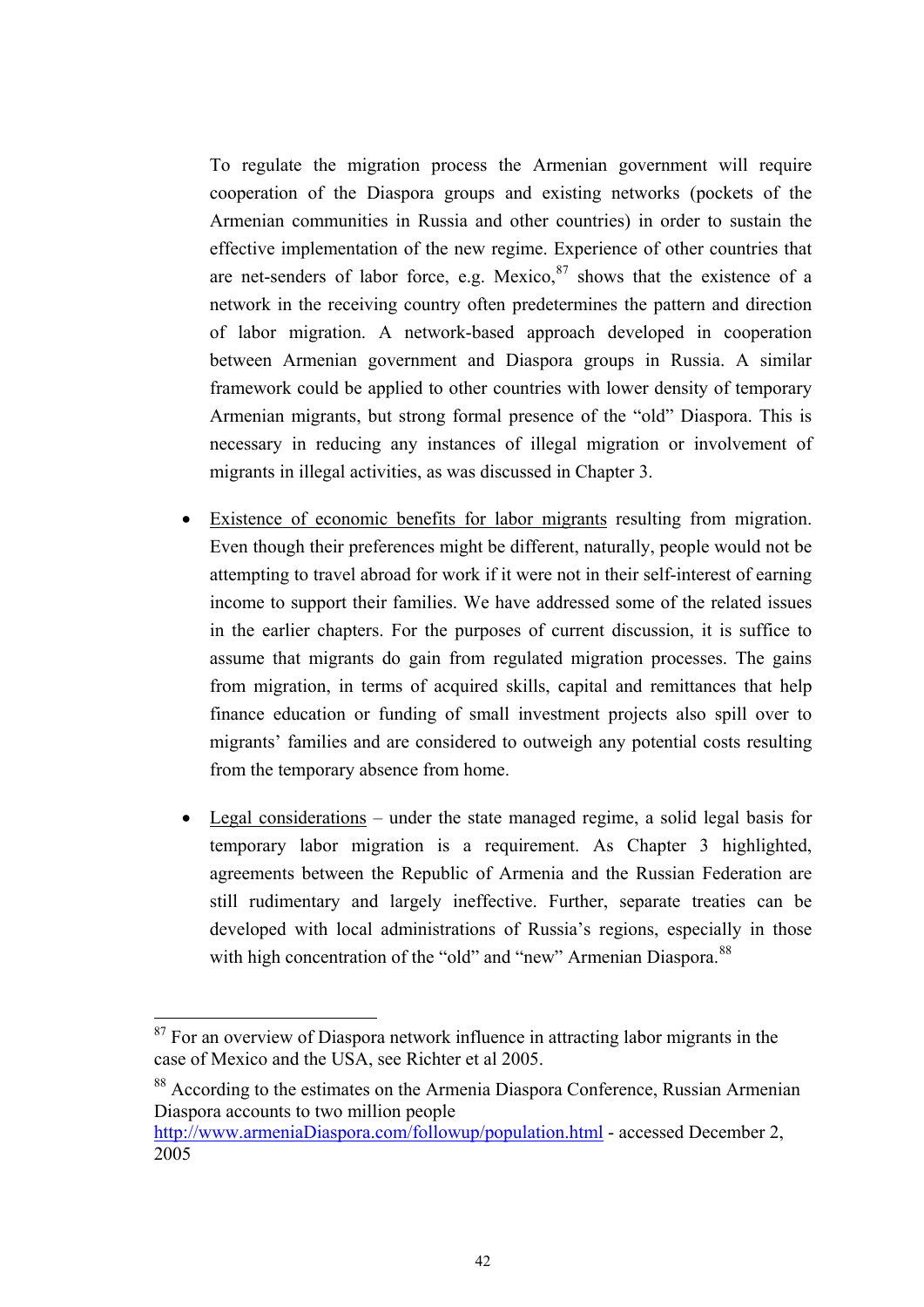### <span id="page-42-0"></span>**First Steps**

The first step during the actual implementation of such a large-scale project would require the establishment of trustworthy relationships across three main players; the Armenian and Russian official governmental structures and the Armenian Diaspora in Russia. Geographically, the Armenian communities in Russia are widespread across almost all regions. Historically, the main pockets of Armenian Diaspora have large concentrations in Moscow, St. Petersburg, and the South Caucasus (Rostov-na-Donu and Krasnodar). The Armenians who settled there prior to the breakup of the USSR form the main part of these communities. Elsewhere, it has been noted that these groups represent most active and viable elements in the Armenian Diaspora in Russia, spread across various spheres of Russian academia, business, military and civil service.<sup>[89](#page-42-0)</sup> A characteristic feature of the Russian Armenian Diaspora is the nature of its selforganization, which is strikingly different from the self-organization of the Armenian Diaspora in the West, or for that matter, outside the borders of the former Soviet Union. Unlike political affiliations of the Armenian Diaspora elsewhere, geography plays an important role in the spread of activity of the Russian Armenian Diaspora. Networks of recent Armenian migrants, discussed in Chapter 2, clustered around industrial and administrative centers in Russia, contribute to the specifics of the Armenian Diaspora there. That allows us to refer to the Armenian Diaspora in Russia in terms of a community. Community groups managed by individuals from the "old" Diaspora are seen as the "official" representation of the Russian-Armenian society by the regional, municipal and federal administrations in Russia. It is assumed, even though the two types of Diaspora are very different in terms of the background and mentality, that the old Diaspora has some type of responsibility, or control over arriving immigrants.<sup>[90](#page-42-0)</sup>

In this paper we adopt a similar view, however, with caution. The caution is due to the fact that the old Armenian Diaspora, still undergoing institutionalization, cannot be held fully responsible for the activities of their compatriots coming to Russia from Armenia, whether to settle or to assume temporary work. For the successful interplay of the two, the old Diaspora, that until recently did not consider itself to be a Diaspora at all as everyone was part of the USSR, needs to receive cooperation at other levels of the

<sup>&</sup>lt;sup>89</sup> See, for example, Oussatcheva (2002)

 $90$  See the analysis of the historical and current trends in the Russian Armenian Diaspora in Oussatcheva (2002) and Lourie (1999).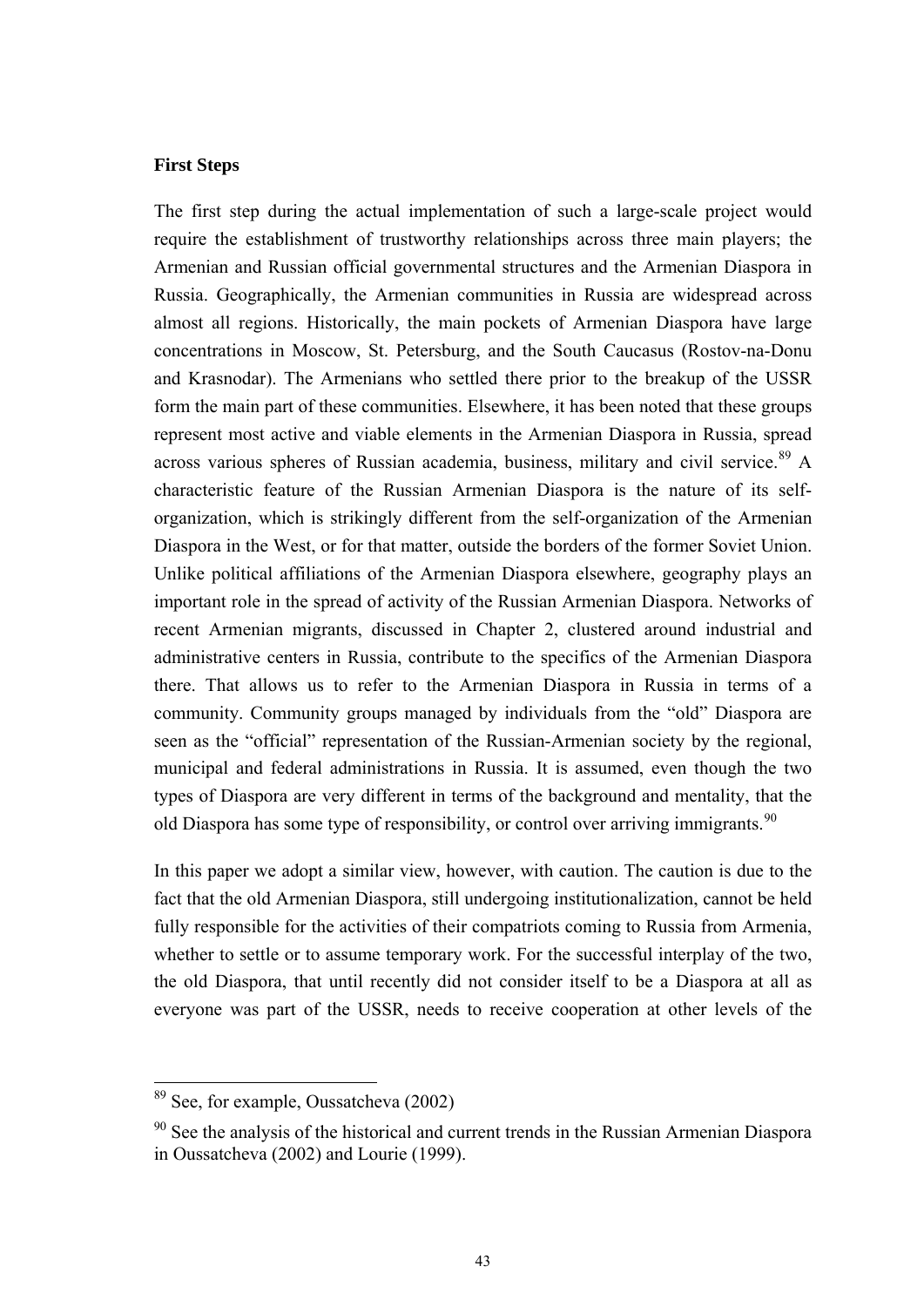<span id="page-43-0"></span>Armenian polity, primarily in dealings with the government and civic groups in Armenia.

In terms of instituting a working temporary labor migration regime, the above presents a necessary requirement for the below proposed scheme to work. Namely, any temporary labor migration regime that might be put in place for it to hold legitimacy and be efficient must provide legal status to the migrants, yield gains to the Armenian economy and the Russian economy and require a healthy and strong cooperation between the Armenian Diaspora in Russia and the officialdoms of Armenia and Russia. The Russian Armenian Diaspora through its established and growing communities can play an intermediary role in the migration process between the Republic of Armenia and the Russian government either locally, within any specific region or on a countrywide scale. In addition, and mainly due to the acknowledged fact of its profound penetration in business and education, the Diaspora community plays an important role in our model of temporary labor migration by contracting with potential employers and keeping the communication lines open between all participants as described in the next section below.

### **The Model**

 $\overline{a}$ 

The model that, in our view, supports the operations of the temporary labor migration regime between Armenia and Russia is presented in [Figure 5.1](#page-46-0) below. It provides an image of the migration process and determines the primary participants. An important feature of the chart is that it stipulates mutual relationships among all participants (double lines). By definition, a similar approach could be applied to cases with large established Armenian Diaspora communities and a high proportion of recent migrants from Armenia. This model assumes the existence of bilateral treaties between the Republic of Armenia and the Russian Federation regulating the flow of temporary labor migrants between the two countries. The treaties include provisions guaranteeing the legal status of the migrants, protection of their basic rights and the responsibilities of each side.<sup>[9](#page-43-0)1</sup> Aside from the official bilateral treaties between the two governments, to warranty better treatment of its citizens and encompass possible alternative ways of employing temporary labor in the Russian regions, it will be prudent for the Armenian

 $91$  An example of such responsibilities could include provisions on repatriation and fair treatment of the migrants by the authorities. Responsibility would fall on the Russian side in the latter and the Armenian side in the former case. See more on legislation in Chapter 3.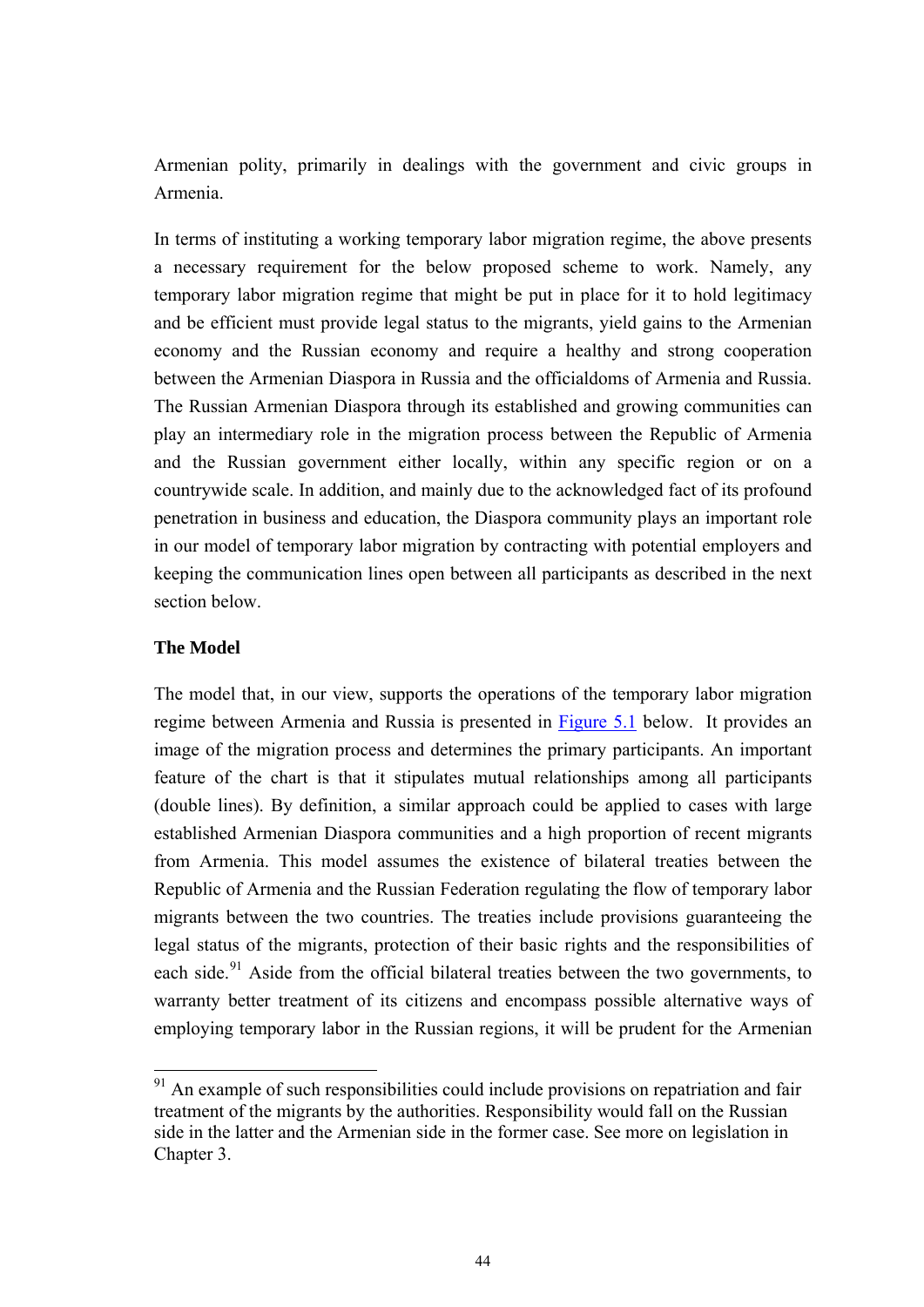government to establish bilateral treaties with the Russian regions containing high concentrations of recent Armenian émigrés.

As specified by the state managed regime, the Armenian government would establish and oversee the operations of the official Foreign Employment Agency. The Agency will report to the executive branch of the Armenian government on a regular, e.g. monthly, basis on the recruitment and deployment process. A solid collaboration between the two entities is a necessity not only to ensure smooth operation of the recruitment and deployment schemes, but also to conduct background checks and provide final clearance for foreign employment to a migrant, in effect preventing individuals that either do not hold the required qualifications for the job or have either legal or social obligations in Armenia that require their presence in the country. Besides the Armenian government, the Agency will work in close cooperation with the Local Armenian Consulate in Russia and the dedicated entity within the regional Armenian Community Group in Russia that would be assigned the task of dealing with the temporary workers from Armenia. In turn, a special department at the RA Consulate, governed by the instructions from the Armenian government, will cooperate with the Agency, the Group and the administration in the Russian region on the labor migration issues.

As must be obvious now, the Group within the Armenian Community will play a determining role in the process. It will be an intermediary entity between the Migrant, the Armenian government (through its consular representation in the specific region), the Foreign Employment Agency in Armenia, the Russian authorities and the employer in Russia. Needless, to say, this levies a heavy responsibility upon a community group. However, it is expected that the operations will be supported and encouraged by the Armenian government either directly or through the Consulates.

We assume that the Russian authorities prefer dealing with the old Diaspora representative simply due to the common understanding of market and social needs in the specific region. Provided such justification at all levels the Armenian Community Group is able to then negotiate with the potential employers in Russia and often times find employment within Diaspora held enterprises. The group and the Consulate, in fact, should have shared responsibility over the process. The Employers are found and chosen by the Armenian Community Groups with the Russian authorities having a record of those employers approved for hiring temporary workers. This is an important consideration, since we are still talking about a developing system and a great deal of official regulation and sometimes management is required for the system to work.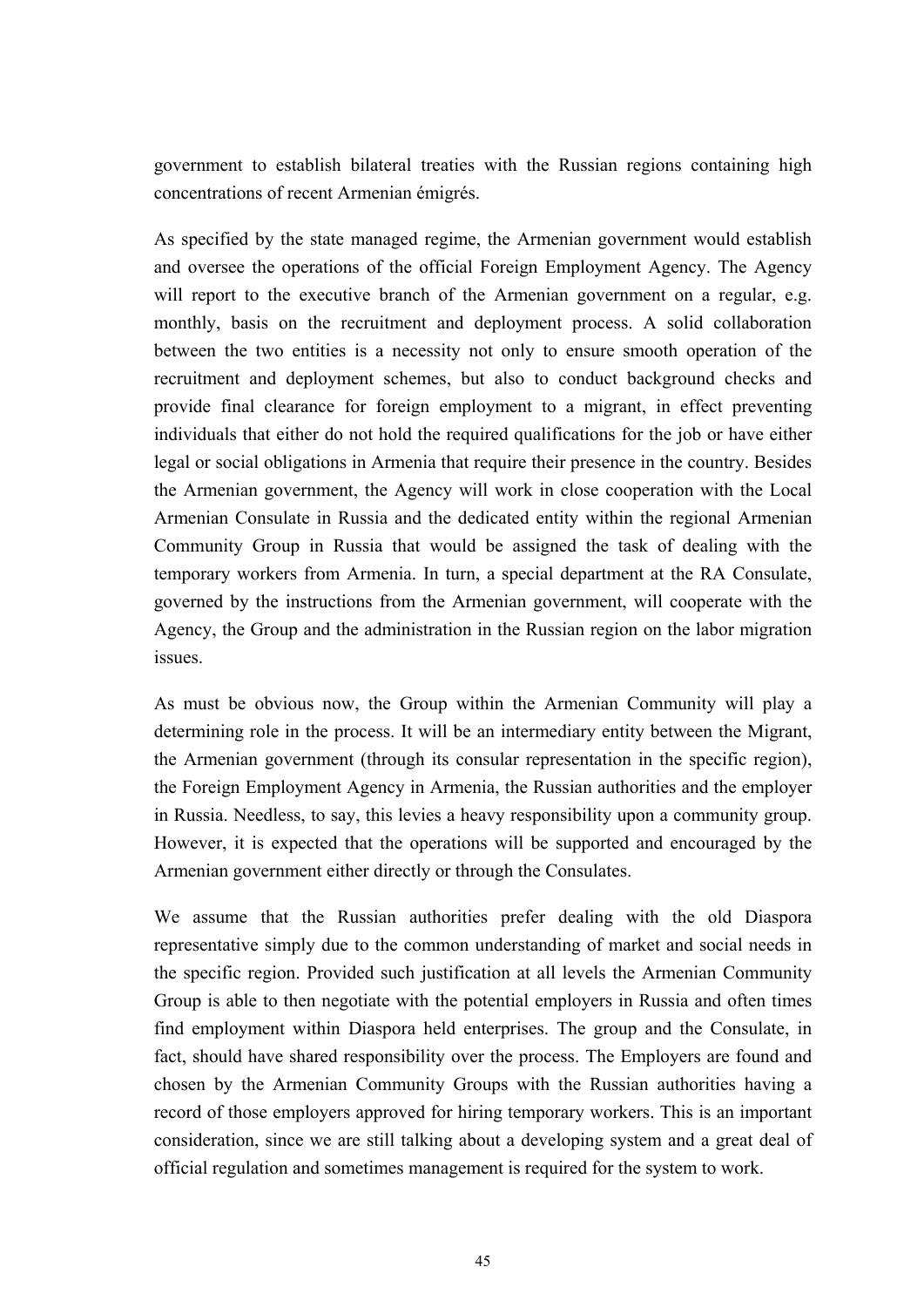## **The Flow**

In a simplified version the process flow in the model described above and in Figure 1.1 can be presented as follows. We assume the environment of established bilateral treaties and operating Foreign Employment Agency in addition to the working relationship between the Consulate and the Armenian Community Group in Russia. There is an open and efficient flow of relevant information across all participants, ensuring smooth operation of the process. Following this procedure is the only legitimate process for a temporary migration opportunity for an Armenian migrant in Russia. Any other method of finding employment would require individual initiative on behalf of the migrant and confine him or her to strict Russian immigration laws.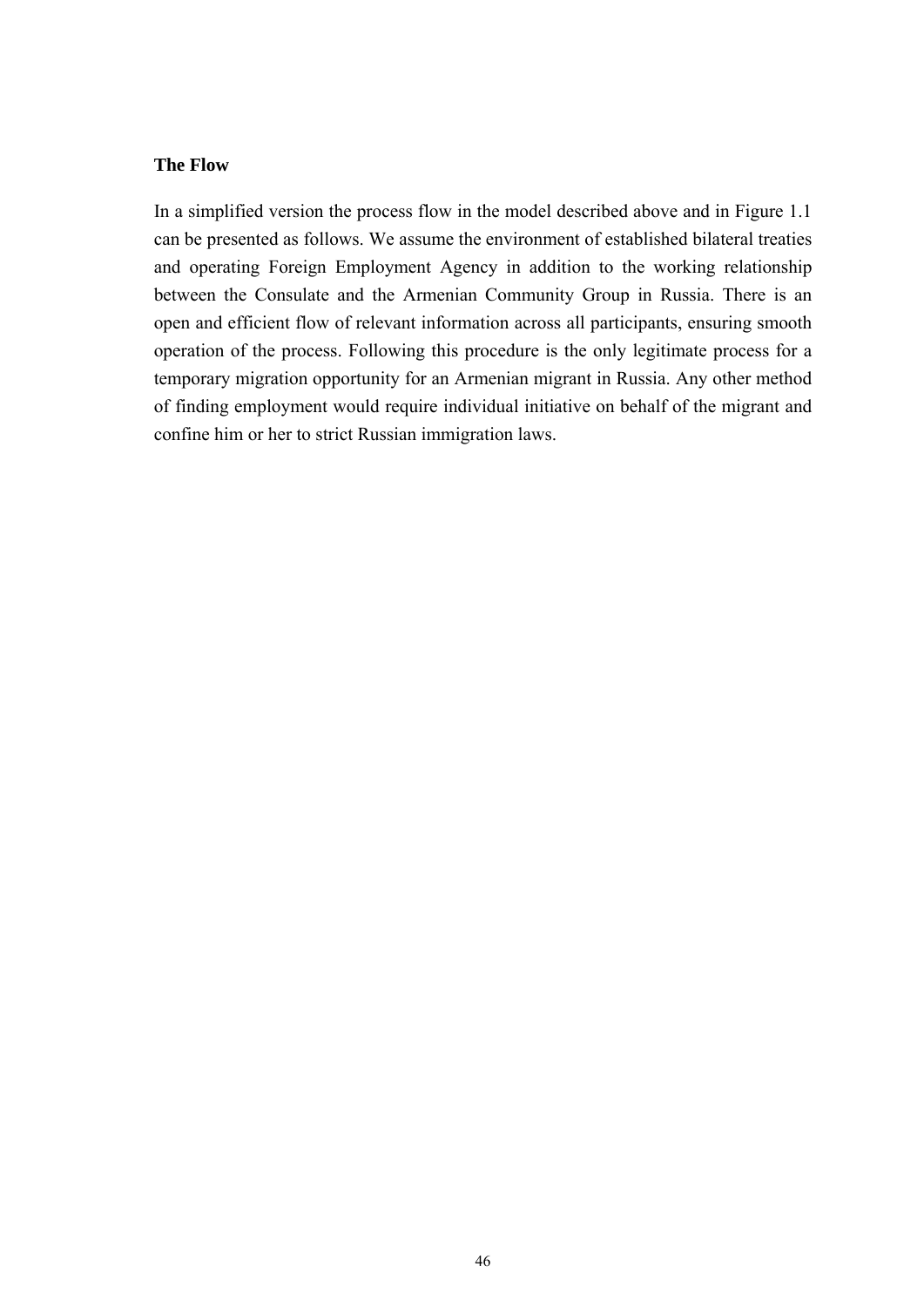<span id="page-46-0"></span>

## **Figure 5.1. Proposed Temporary Labor Migration Model between Armenia and Russia:**

A hypothetical migrant then fills out an application at the Foreign Employment Agency in Armenia. The Agency takes no longer than two weeks, or any other specified period of time that is deemed efficient, to respond.<sup>[92](#page-46-0)</sup> During that time the Agency confirms all formalities with the Armenian Government. The Agency runs the Migrant's qualifications across its database of open employment opportunities in Russia. The Armenian Consulate in Russia and the Armenian Community Group create the database. The latter maintains the database and shares with all three parties. Once the Migrant passes all the initial approval steps and a possible opportunity is determined the

 $92$  The actual time frame in this study is not relevant, as long as it is reasonable amount, it can be worked out during the actual implementation of the scheme.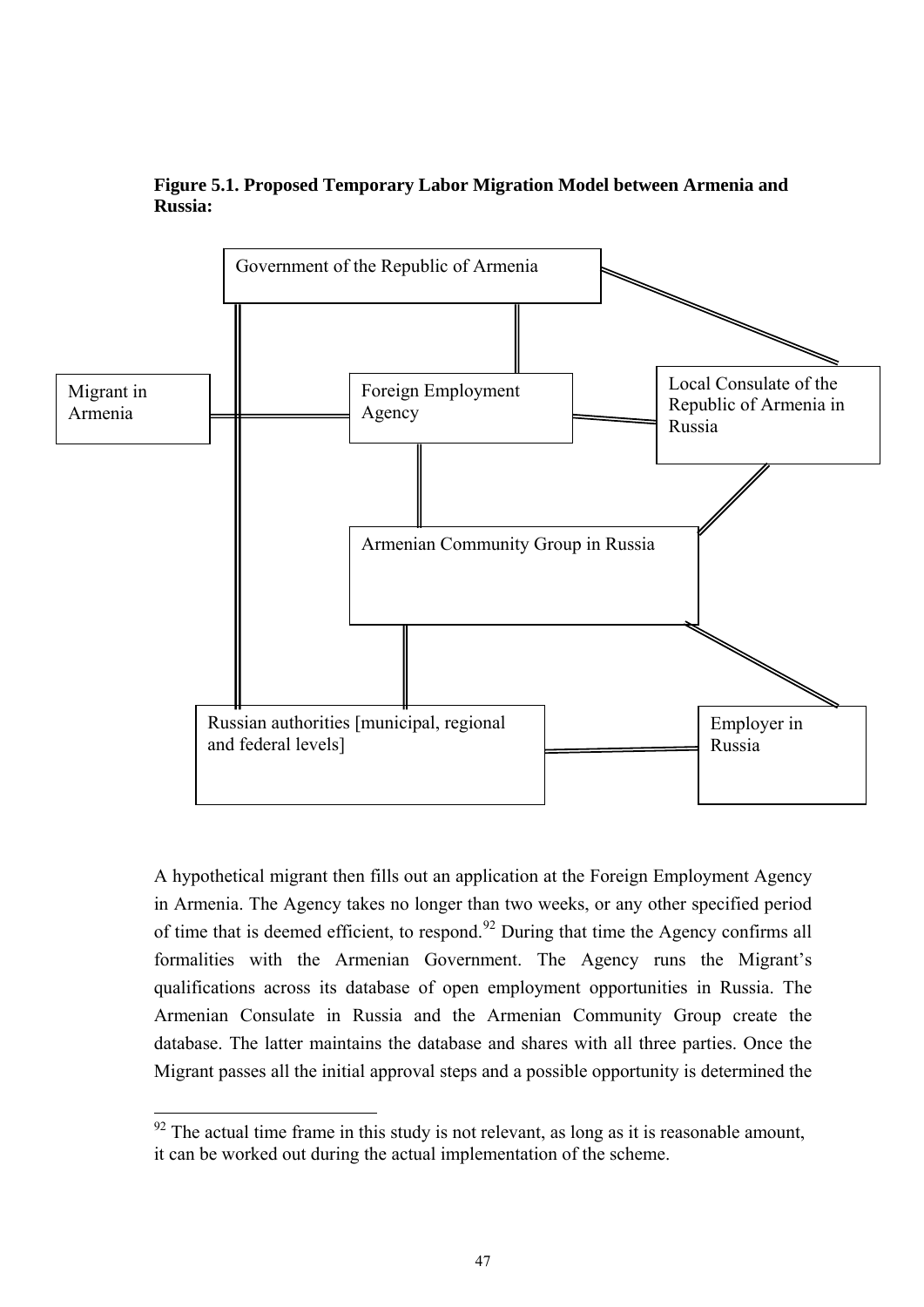<span id="page-47-0"></span>information is sent to the Armenian Community Group that confirms whether the opportunity still exists and negotiates with the employer. This assumes the Agency has had a discussion with the Migrant regarding possible employment opportunities and has the Migrants' agreement on that. Upon receiving confirmation from the Employer, the Armenian Community Group communicates that to the Consulate and the Employment Agency. The Migrant arriving on a special temporary work visa, a distant but viable situation, reports to the Armenian Consulate for initial registration and to the Armenian Community Group.

The Group helps the Migrant to settle in the new environment, helping rent an apartment and providing basic information about their new location. A representative from the Group then introduces the Migrant to the future employer. During the length of the employment period the Armenian Community Group oversees the progress and receives regular reports from both the Migrant and the Employer.<sup>[93](#page-47-0)</sup> These reports will then be transmitted to the Employment Agency. Experience of other countries proves that such basic information about the working conditions, attitudes towards and concerns of the Migrants first helps create reliable statistical body for further analysis of the temporary labor migration impacts on both the host and home countries; and second, ensure that the Armenian executive branch in charge of the process, communicates diligently any concerns about Migrants' well-being to its Consulates and the local authorities in Russia. After all, it is expected of the Government to assume responsibility for its citizens' welfare and implement certain measures necessary to uphold it. At the end of the deployment period the process would have come full circle and the Migrant returns home, with the Armenian Community Group and the Employment Agency being the integral agents in ensuring that happens. As with other aspects, the Agency is expected to keep track of all Migrants that travel out of and into Armenia and report the statistics to the executive branch of the Armenian Government. Finally, and this must be stressed with all urgency, the Armenian Community Group, although capable and possessing the infrastructure, will perform as an efficient vehicle in the process only with the clear guidance, encouragement and, importantly, financial backing of the Armenian Government. The Armenian Consulates established in various Russian regions should work in close cooperation with the present "old" and "new" Diaspora communities in establishing such a working group. It is possible to envision  $\overline{a}$ 

 $93$  To simplify, it would make sense for the Migrant to have face-to-face meetings with the representatives of the Armenian Community Groups on a regular basis. Furthermore, a more practical approach would assume that the office of the Armenian Community Group is stationed in the same building with the RA Consulate in Russia.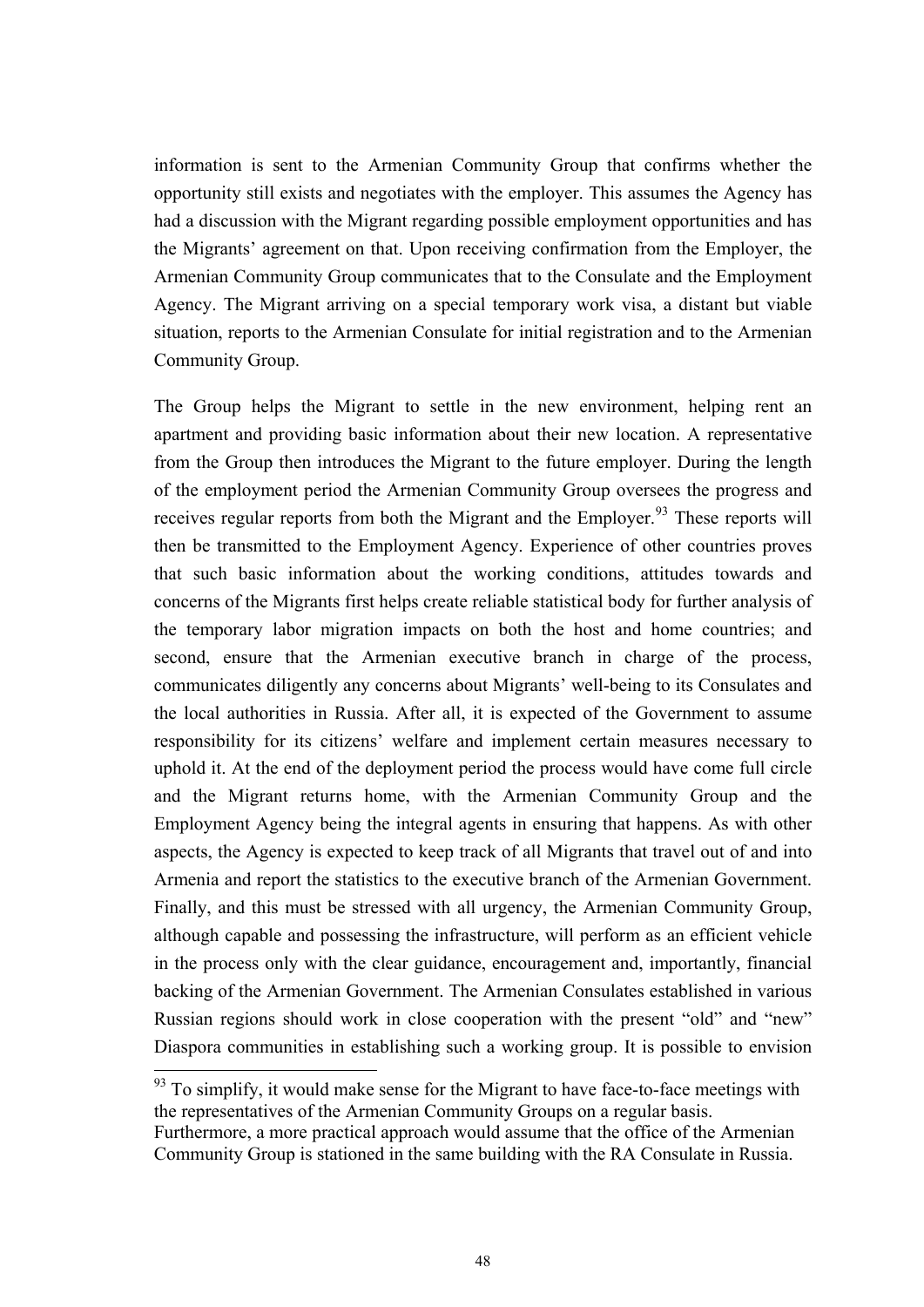other incentives, aside from holding a collective responsibility for its compatriots in Russia, however, that is beyond the scope of the present study.

A final note must be added. In terms of economics, the above-mentioned model is viable in producing positive results as long as the process remains properly regulated and managed. Migrants should be encouraged to expatriate their capital home. Remittances should follow the official channels of the Pan-Armenian Bank type structure, as described earlier. Importantly, the employment agency should be involved in the local market as well and match the Migrant's skills with the opportunities existing in Armenia, especially in the cases of the repeated migrants who possess new skills acquired as the result of the migration process.

Presented as a hypothetical idea, the model does provide a reasonable framework for further analysis of the temporary labor migration processes from Armenia. An obvious extension to the current set up would be direct involvement of the Armenian Diaspora outside of Russia. This might become important in terms of providing financial support to the Armenian Community Groups in Russia who often lack the funds necessary to implement local initiatives. However, given the fragmented state of the Diaspora, the immediate functionality of this provision is doubtful.

Nevertheless, for an Armenia facing uncontrolled mass migration, a big portion of which is temporary labor migration to Russia, it is vital to preserve its only main natural resource, human capital, and establish a guarantee of return. Implementing a temporary labor migration process, in our view, seems to do the job well. Moreover, such a regime will help alleviate negative, and clarify ambiguous, impacts of the migration process on Armenia's economy.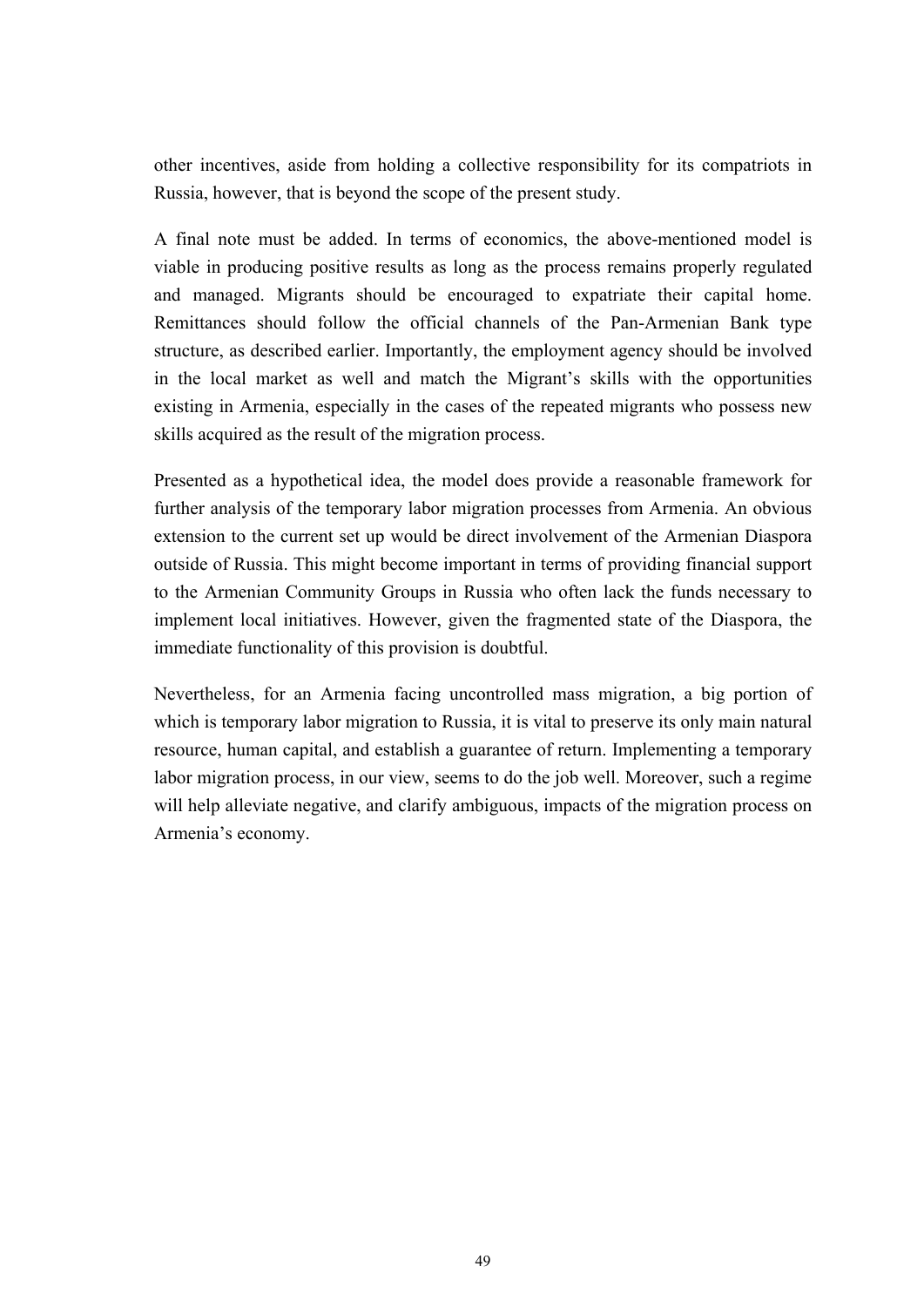### **Conclusion**

Over the past two decades Armenia has been experiencing a net population outflow as growing numbers of Armenian nationals have been leaving the country in search of economic opportunities abroad. The goal of this policy study was to draw attention to these trends, define the legal and economic analysis and contribute to developing migration policies based on best practices worldwide. International experience demonstrates that regulating temporary labor migration has numerous advantages. In the Armenian context, such a regulated regime mandated by the government can only become successful if it is carried out in cooperation with the Armenian Diaspora. As a case study, this paper looked at the labor migration trends from Armenia to Russia, a country that remains the most popular destination for economic migrants across the post-Soviet space. A concept model for the regulated temporary labor migration regime that involves all key participants in the migration project is offered as a starting point and basis of investigation for future studies and possible implementation. Assuming that a legal base is worked out on a bilateral level between Armenian and Russian governments, including individual agreements with Russian regions with a high density of Armenian populations, a pivotal intermediary role is assigned to the community groups of the Diaspora working with the Armenian and Russian authorities to streamline the migration process.

The economic implications should be studied from multiple angles. The analysis presented in the paper proposes that, in the Armenian case, regulated temporary labor migration will have stimulating effects in the labor market, and therefore have a profound impact on reducing unemployment in the country. Returnees joining the home labor force with new skills contribute to wide spread economic development across all industries, with rising wages. That creates greater incentives for workers to stay in the home economy. Finally, remittances if channeled via formal means, as in the example with the Pan-Armenian Bank, have a potentially stronger impact, as the Bank would be in the position to fund certain infrastructure projects. Certainly, this analysis requires further expansion and detailed review. However, it offers a framework for future research on the issue. How all these factors come into play in Armenia is a subject of future research, backed by reliable and insightful econometric data currently today.

While discussing the introduction of policies contributing to better regulation of migration processes and initiatives to transform labor migration into a regulated mechanism generating economic gains for Armenia, we should also keep in mind the social implications accompanying labor migration. First, "migration always has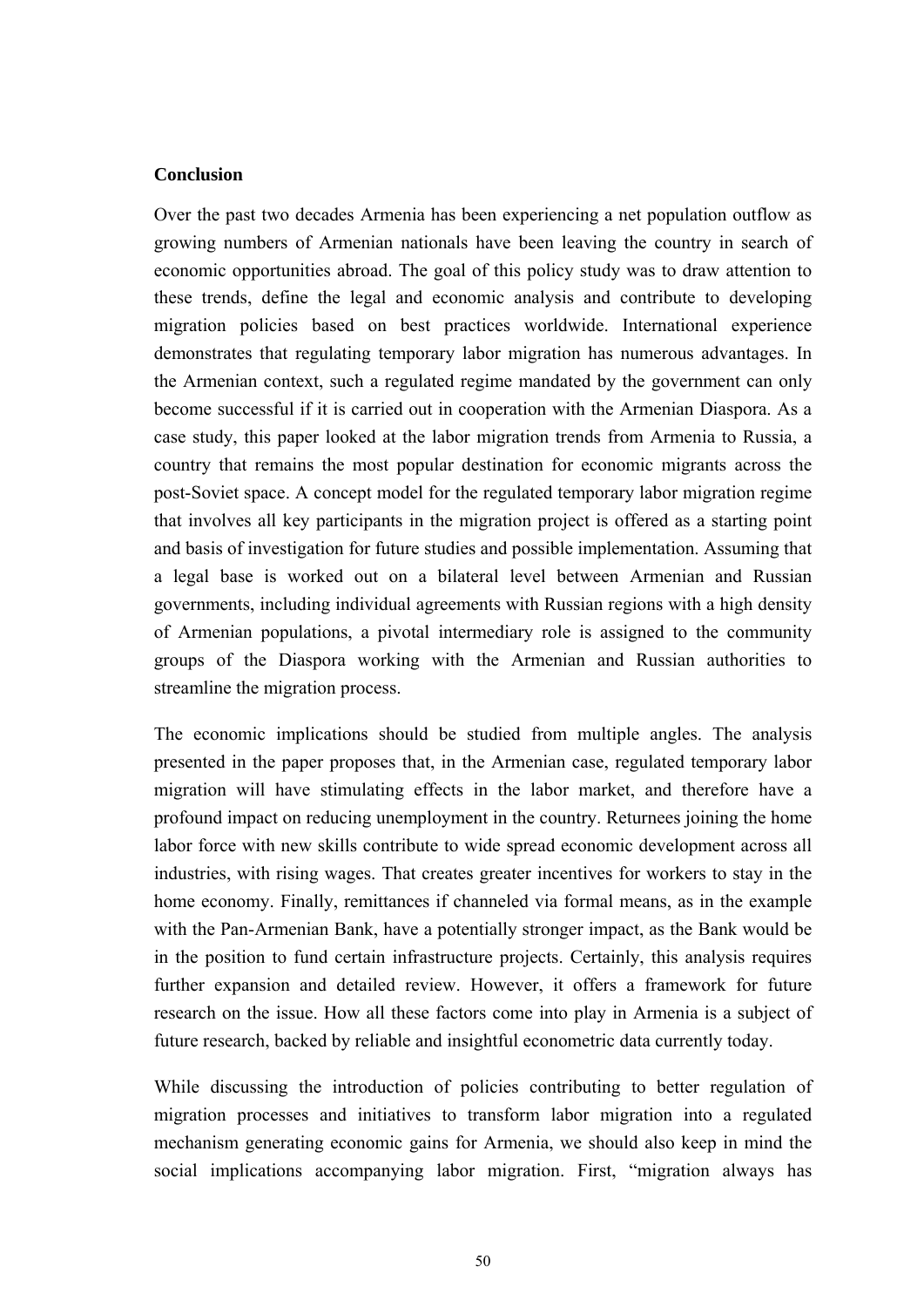<span id="page-50-0"></span>demographic consequences for the sending country, even when it is temporary migration for employment purposes, since it separates spouses and reduces the birth rate."<sup>[9](#page-50-0)4</sup> Labor migration also might affect the socio-demographic situation at home. "Mass labor migration, even if it is seasonal, can have a very negative effect on marriages and birth rate in the home country."<sup>[95](#page-50-0)</sup> Second, migrants commonly face the following challenges in the accepting country, in particular, in the Russian Federation: involvement in hazardous work, lack of legal status, and ethnic intolerance.<sup>[96](#page-50-0)</sup>

The key-takeaway of the discussion above is that implementation of the regulated temporary labor migration regime by the Armenian government with active participation of the Armenian Diaspora in the management process will bring clarity and predictability to the population movements in and out the country. Various schemes of the regime can be applied, with one being introduced in this paper. In the end, a regulated labor force flow is highly likely to have lasting positive implications for Armenia economically and socially.

 $94$  Iontsev, 2000: 44 based on A. Sovi, 1977: 344

 $95$  Ibid, 41.

<sup>96</sup> See more on this in Zh. Zayonchkovskaya, E. Tjurjukanova, 2004.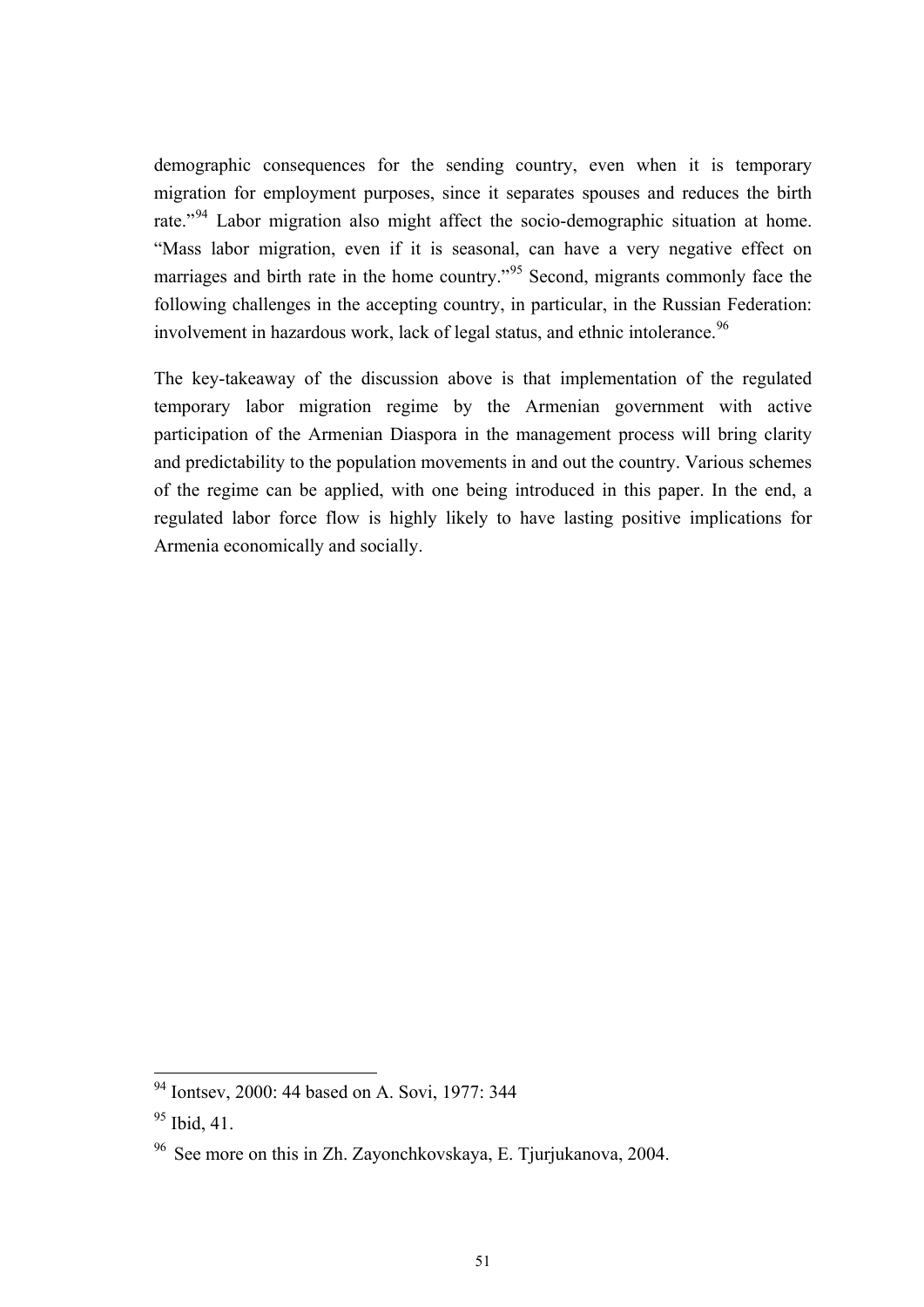#### **References**

Abella, M. I. (1997), *Sending Workers Abroad*, International Labor Office, Geneva.

Alburo, F. and D. Abella (2002), *Skilled Labour Migration from Developing Countries: Study on the Philippines*, International Migration Paper #51, International Labor Office, Geneva.

Alexseev, M. A. (2005), *Xenophobia in Russia*, PONARS Policy Memo No. 367.

Altonji, J. and D. Card (1989), *The Effects of Immigration on the Labor Market Outcomes of Less Skilled Natives*.

ARKA News Agency, September 6, 2004. *Interview with G. Yeghanyan. It is Impossible to Combat Migration: We Can Combat the Reasons Causing Migration*, [http://www.armeniandiaspora.com/archive/10403.html,](http://www.armeniandiaspora.com/archive/10403.html) accessed September 10, 2005.

Armenia Diaspora Conference,

[http://www.armeniaDiaspora.com/followup/population.html](http://www.armeniadiaspora.com/followup/population.html) - accessed December 2, 2005.

- Armenialiberty.org, 2005, *Euro's Continuing Fall Raises Armenians,* Trust Towards Dollar," direct url: [http://www.armenialiberty.org/armeniareport/report/en/2005/06/433509d1](http://www.armenialiberty.org/armeniareport/report/en/2005/06/433509d1-db26-4ea6-85b3-48962b97e523.asp) [db26-4ea6-85b3-48962b97e523.asp](http://www.armenialiberty.org/armeniareport/report/en/2005/06/433509d1-db26-4ea6-85b3-48962b97e523.asp) - accessed June 10, 2005.
- Borjas, G. (1994), *The Economics of Immigration*, Journal of Economic Literature, Vol.32, pp. 1667-1717.
- Borjas, G. (2004), *Native Internal Migration and the Labor Market Impact of Immigration*.
- Caucasus Media Institute (CMI) *Migrations in the Caucasus*, Edited by A. Iskandaryan, 2003.
- Caucasus Media Institute (CMI) *Caucasus Russia: Legal and Illegal Migrations*, Edited by A. Iskandaryan, 2004.
- Central Bank of Armenia (2004), *Annual Report 2004*, as presented to the National Assembly of the Republic of Armenia.
- Chami, R., Fullenkamp C. and Jahjah, S. (2003), *Are Immigrant Remittance Flows a Source of Capital for Development?* IMF Working Paper 03/189.
- CIA Factbook (2005) <http://www.cia.gov/cia/publications/factbook/geos/am.html> accessed December 2, 2005.
- Cobbe, J. (1994/2000) *Some Economics of Massive Economic Migration: An African Case*, Center for Economic Research on Africa.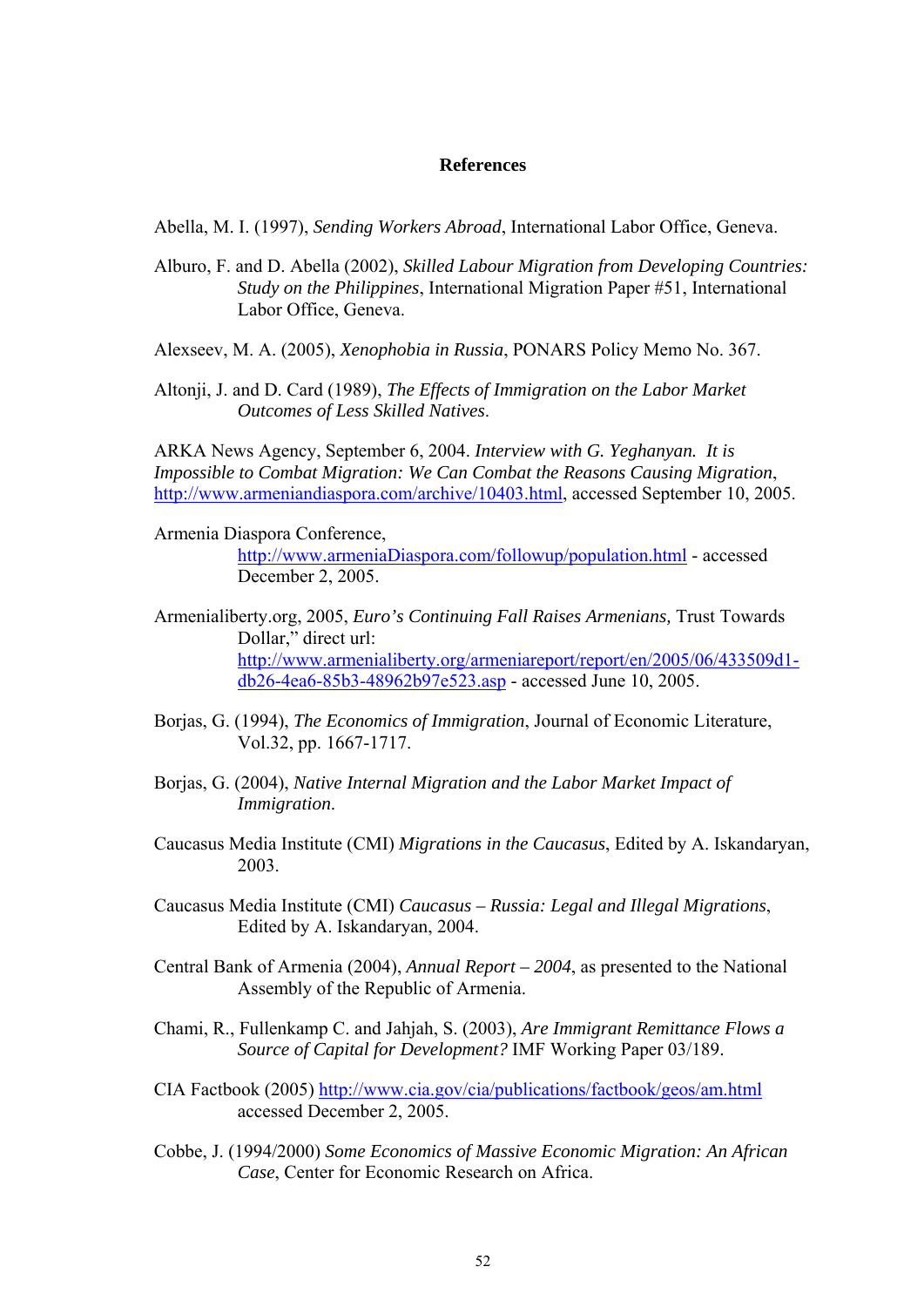- Commander, S., R. Chanda, M. Kangasniemi and L. A. Winters, *Must Skilled Migration be a Brain Drain? Evidence from the Indian Software Industry*, Discussion Paper No. 1422, The Institute for the Study of Labor [IZA]
- Dustmann, Ch. (2001), *Return Migration, Wage Differentials, and the Optimal Migration Duration*, Discussion Paper No. 264, Institute for the Study of Labor [IZA]
- Freinkman, L. (2001), *Growth Challenges and Government Policies in Armenia*, World Bank Country Study No. 22854-AM.
- Friedberg, R. (1997), *The Impact of Mass Migration on the Israeli Labor Market*, Brown University, PSTC Working Paper #97-11
- Friedberg, R. and J. Hunt (1995), *The Impact of Immigrants on Host Country Wages, Employment and Growth*, Journal of Economic Perspectives, Vol. 9, Issue 2, pp. 23-44
- Gevorkyan, A. V. and D. A. Grigorian (2003), *Armenia and Its Diaspora: Is There Scope for a Stronger Economic Link?* Armenian Forum, Vol. 3, No. 2.
- Government of Pakistan Bureau of Emigration & Overseas Employment Islamabad: [www.beoe.gov.pk](http://www.beoe.gov.pk/) - Accessed: November 20, 2005.
- IMF (2005), *IMF Executive Board Approves Three Year, US\$34.2 Million Poverty Reduction and Growth Facility Arrangement for the Republic of Armenia*, IMF Press Release No. 05/123, May 25, 2005.
- *International Financial Statistic*, IMF database <http://ifs.apdi.net/imf/logon.aspx>, accessed September 24, 2005.
- Iontsev, V. (2000) *International Migration: Russia and the Modern World*, Vol.5, Moscow State University.
- Lourie, S. (1999), *Armenian Community in Saint-Petersburg (1989-1993). Ethnic Selfidentification during ' the ethnos crisis'*. [http://svlourie.narod.ru](http://svlourie.narod.ru/) - accessed December 10, 2005.
- Lucas, R. (2005), *International Migration Regimes and Economic Development*.
- Khachatrian, H. (2005), *Armenia Government Considers Ways to Improve Conditions for Migrant Workers*, Eurasia Insight.
- Martin, Ph. (2003), *Managing Labor Migration: Temporary Worker Programs for the 21st Century*, International Institute for Labor Studies, Geneva.
- Minister of Labour, Manpower & Overseas Palistanis: [http://www.pakistan.gov.pk/ministries/ContentInfo.jsp?MinID=27&cPath=3](http://www.pakistan.gov.pk/ministries/ContentInfo.jsp?MinID=27&cPath=346_562&ContentID=2213) [46\\_562&ContentID=2213](http://www.pakistan.gov.pk/ministries/ContentInfo.jsp?MinID=27&cPath=346_562&ContentID=2213) - Accessed: November 20, 2005.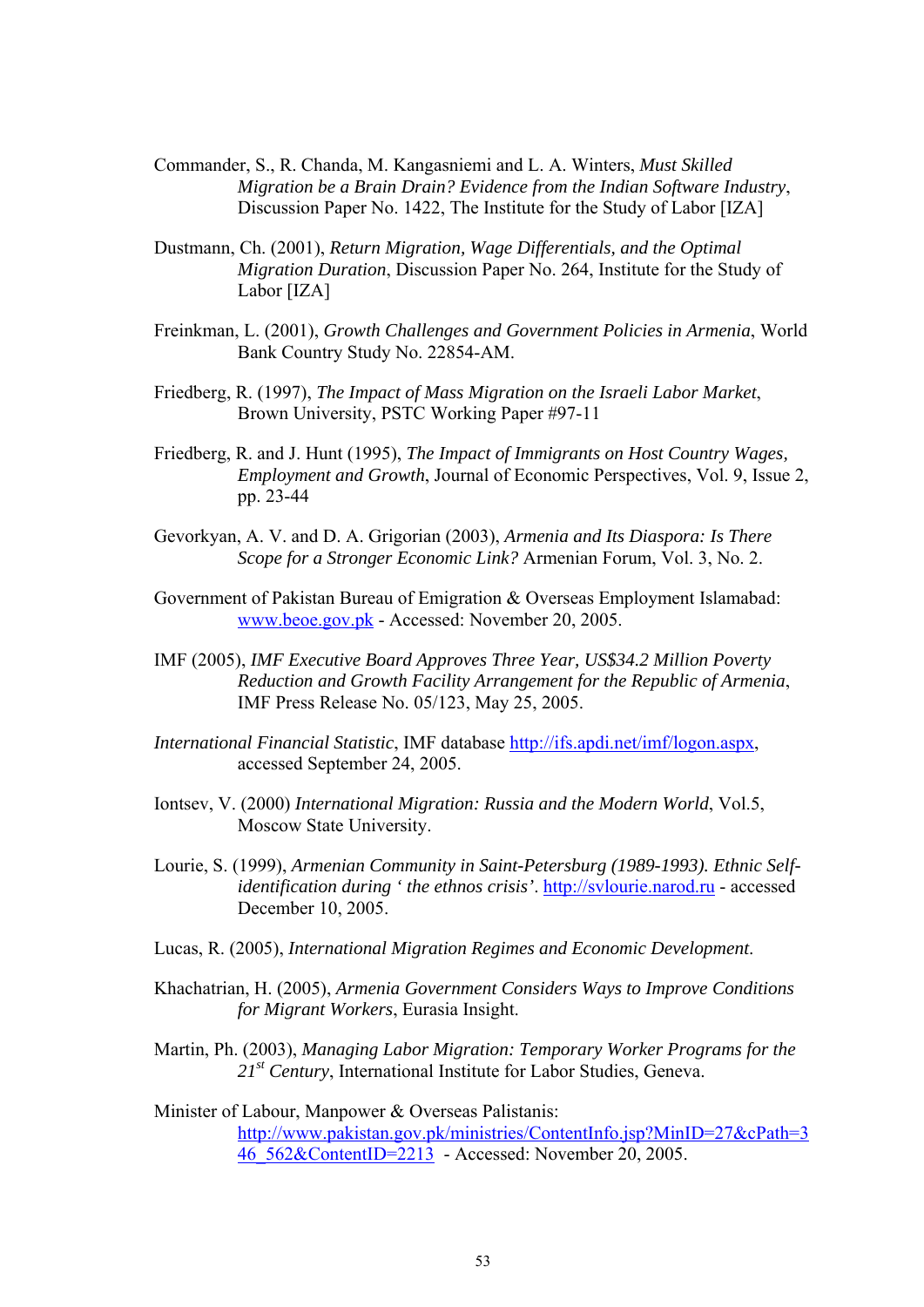- Mughal, R. and L. Padilla (2005), *Labour Migration in Asia: Protection of Migrant Workers, Support Services and Enhancing Development Benefits,* International Organization for Migration (IOM).
- O'Neil, K. (2004), *Labor Export as Government Policy: The Case of the Philippines*.
- Ottaviano, G. and G. Peri (2005), *Rethinking the Gains from Immigration: Theory and Evidence from the U.S*.
- Oussatcheva, M. (2002), *Institutions in Diaspora: The Case of Armenian Community in Russia.*
- Ratha, D. (2003), *Workers' Remittances: An Important and Stable Source of External Development Finance*, Chapter 7 in Global Development Finance: Striving for Stability in Development Finance, Washington DC: World Bank.
- Richter, S., Taylor, J. Edward, and A. Yunez-Naude (2005), *Impacts of Policy Reforms on labor Migration from Rural Mexico to the Unites States*.
- Roberts, B. and K. Banaian (2005), *Remittances in Armenia: Size, Impacts, and Measures to Enhance their Contribution to Development*, Presented at the 3<sup>rd</sup> AIPRG Annual International Conference on Armenia.
- Sorensen, N. Nyberg (2004), *The Developmental Dimension of Migrant Remittances*, Migration Policy Research / Working Papers Series No.1 –June 2004, IOM  $- OIM$
- Sri Lanka Bureau of Foreign Employment: [www.slbfe.lk](http://www.slbfe.lk/) Accessed: November 23, 2005.
- Stahl, Ch. and A. Habib (1991), *Emigration and Development in South and Southeast Asia*, in Papademetriou, Demetrios G. and Philip L. Martin, The Unsettled Relationship: Labor Migration and Economic Development, New York, Greenwood Press.
- Tishkov, V., Zh. Zayinchkovskaya and G. Vitkovskaya (2005), *Migration in the Countries of the Former Soviet Union*, prepared for the Policy Analysis and Research Program of the Global Commission on International Migration.
- The Official Website of the Philippine Overseas Employment Administration Department of Labor and Employment Republic of the Philippines [www.poea.gov.ph](http://www.poea.gov.ph/) – Accessed: November 26, 2005.
- The State Department for Migration and Refugees of the Republic of Armenia: [www.dmr.am](http://www.dmr.am/) - accessed December 13, 2005.
- Yeghizaryan, A., V. Avanesian, N. Shahnazaryan, jointly with "Ameria" CJSC (2003), *How to Revers Emigration,* Armenia 2020.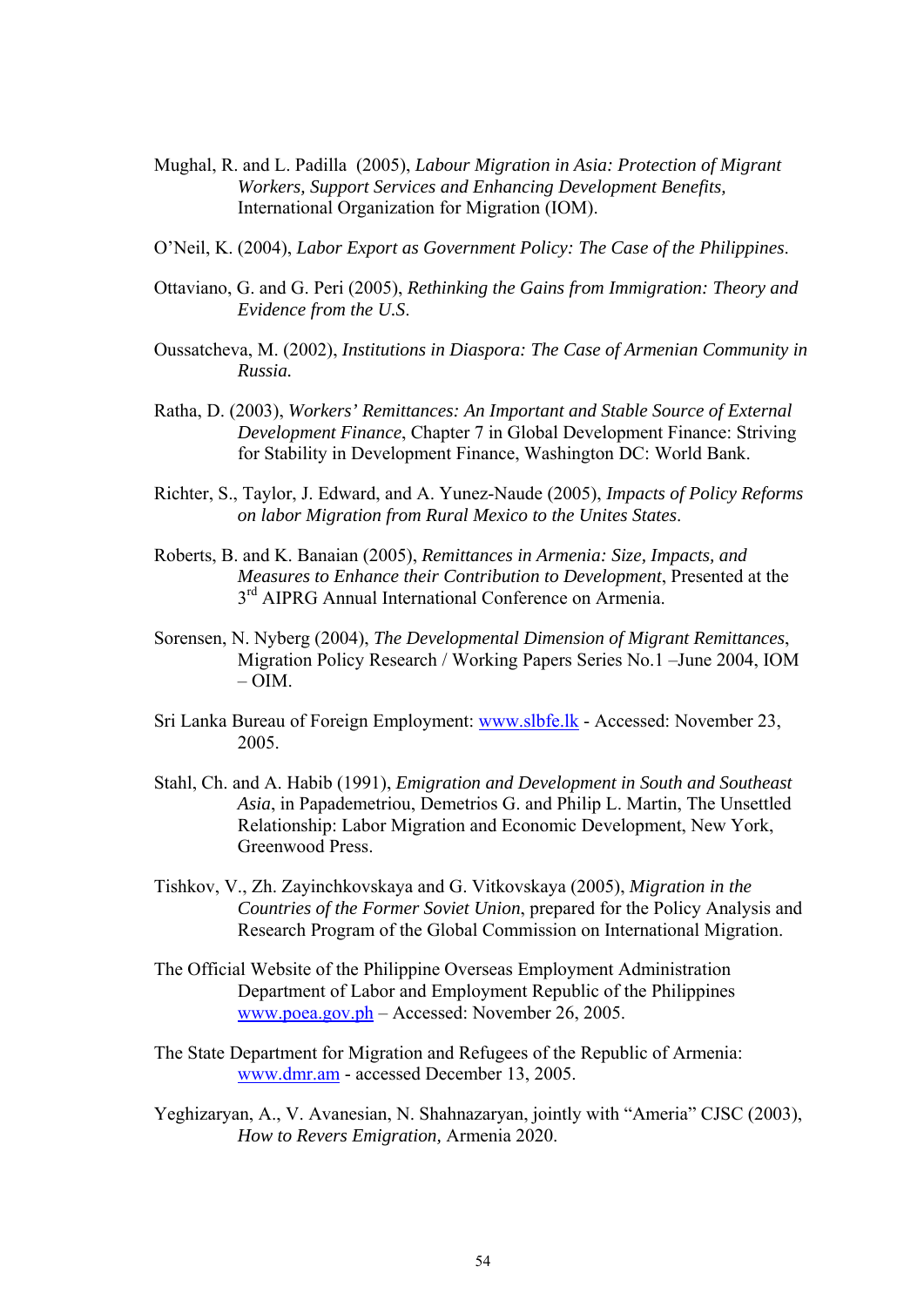Zayonchkovskaya, Zh. and E. Tjurjukanova, *The Protection of the Rights of Migrants Workers in the Countries of Central and Eastern Europe and the CIS and Perspectives of Joining the 1990 UN Convention*, UNESCO Series of Country Reports on the Ratification of the UN Convention on Migrants, July 1 2004.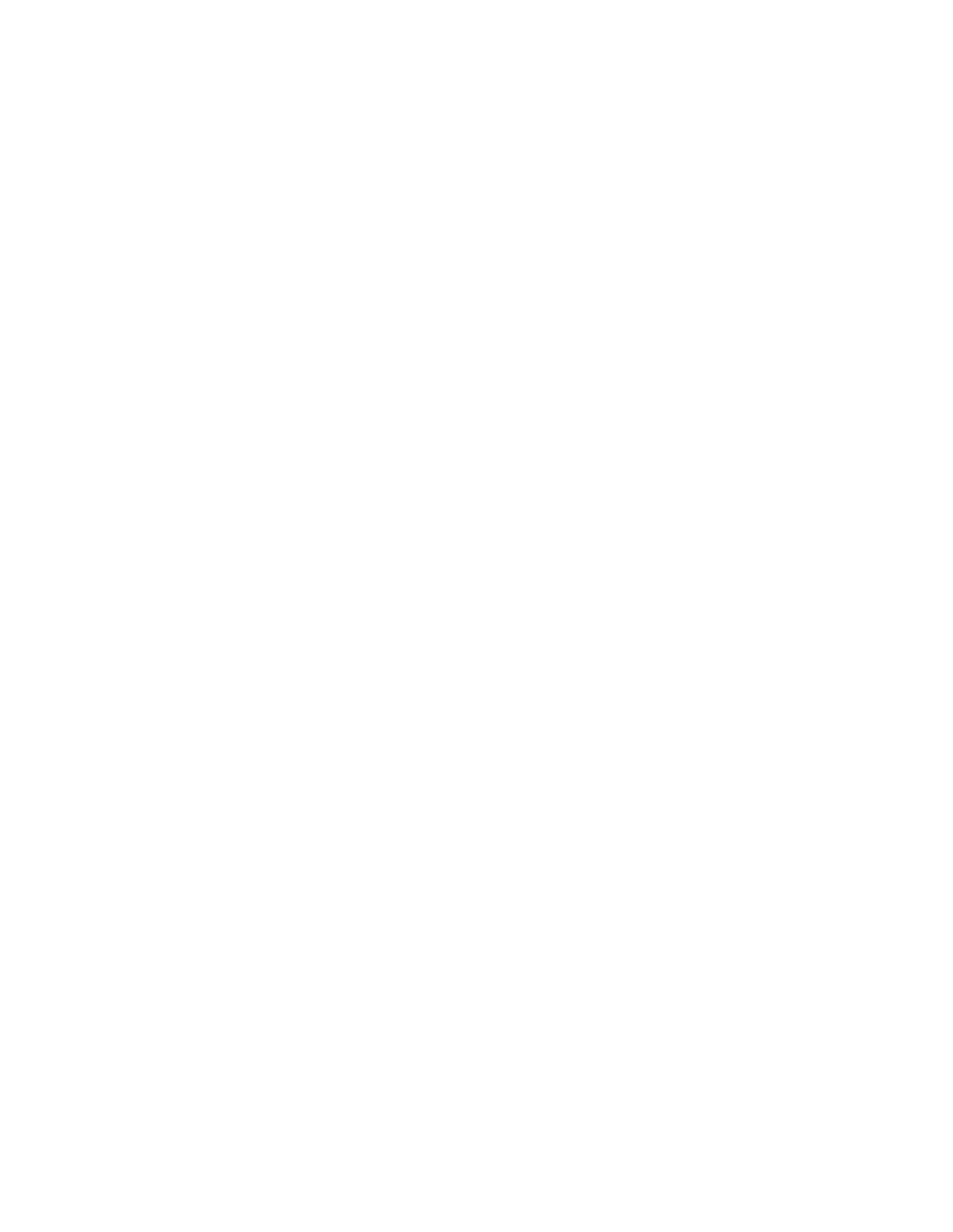# **Appendices**

<span id="page-56-0"></span>

|              |             | <b>2000</b>   |             | 2001          |             | 2002          |             | 2003    | 2004        |               |
|--------------|-------------|---------------|-------------|---------------|-------------|---------------|-------------|---------|-------------|---------------|
| Country      | <b>Male</b> | <b>Female</b> | <b>Male</b> | <b>Female</b> | <b>Male</b> | <b>Female</b> | <b>Male</b> | Female  | <b>Male</b> | <b>Female</b> |
| Saudi Arabia | 26,161      | 35,198        | 26,672      | 40,013        | 27,622      | 43,868        | 25,812      | 50,283  | 23,893      | 46,998        |
| Kuwait       | 5,340       | 28,293        | 6,041       | 29,059        | 6,686       | 35,156        | 6,770       | 31,853  | 7,039       | 29,494        |
| U.A.E.       | 10,346      | 22,469        | 9,169       | 19,122        | 12,538      | 20,355        | 14,362      | 17,955  | 15,468      | 17,243        |
| Lebanon      | 443         | 12,752        | 442         | 14,993        | 423         | 12,269        | 356         | 12,851  | 376         | 17,442        |
| Jordan       | 383         | 6,971         | 447         | 7,629         | 388         | 6,146         | 520         | 6,562   | 1,177       | 7,722         |
| Qatar        | 9,350       | 2,787         | 11,169      | 2,884         | 17,153      | 3,591         | 18,700      | 5,098   | 24,877      | 4,972         |
| Oman         | 1,284       | 3,680         | 1,266       | 2,403         | 1,335       | 2,243         | 1,546       | 2,585   | 1,618       | 1,789         |
| Bahrain      | 1,484       | 4,993         | 948         | 2,790         | 948         | 3,578         | 1,179       | 2,552   | 966         | 2,833         |
| Cyprus       | 448         | 1,891         | 639         | 2,451         | 681         | 2,412         | 625         | 2,418   | 501         | 2,622         |
| Maldives     | 2,078       | 977           | 1,727       | 665           | 1,500       | 1,395         | 2,090       | 1,103   | 2,111       | 343           |
| Singapore    | 147         | 1,470         | 229         | 1,278         | 112         | 1,158         | 85          | 984     | 123         | 855           |
| South Korea  | 654         | 201           | 280         | 73            | 421         | 101           | 1,798       | 238     | 1,182       | 122           |
| Hong Kong    | 22          | 352           | 12          | 370           | 3           | 267           |             | 222     |             | 154           |
| Malaysia     | 1,165       | 39            | 185         | 151           | 99          | 282           | 30          | 209     | 30          | 211           |
| Other        | 488         | 322           | 581         | 319           | 613         | 430           | 629         | 424     | 610         | 684           |
| <b>Total</b> | 59,793      | 122,395       | 59,807      | 124,200       | 70,522      | 133,251       | 74,508      | 135,337 | 79,979      | 133,484       |

Table 1.2: **Sri Lanka - Foreign Employment By Country/Gender 2000-2004** 

*Source: Sri Lanka Bureau of Foreign Employment / Annual Statistical Report of Foreign Employment - 2004 [http://www.slbfe.lk/feb/stat\\_main.html](http://www.slbfe.lk/feb/stat_main.html)*

| Year | <b>Total</b>      | Urban $\frac{6}{6}$ | $1400$ , $2.1$ , Armenia - I opulation Size, at the beginning of the year<br>Rural $\frac{6}{6}$ | Males $\frac{6}{6}$ | <b>Females</b> | Labor            | <b>Economically</b> | <b>Economically</b>    | <b>Officially</b> |
|------|-------------------|---------------------|--------------------------------------------------------------------------------------------------|---------------------|----------------|------------------|---------------------|------------------------|-------------------|
|      | <b>Population</b> | of total            | of total                                                                                         | of total            | % of total     | <b>Resources</b> | Active (% of        | <b>Non-active</b>      | registered        |
|      | (1000             | population)         | population)                                                                                      | population)         | population)    | (1000)           | labor               | population             | unemployed        |
|      | persons)          |                     |                                                                                                  |                     |                | persons)         | resources)          | $\frac{6}{6}$ of labor | (% of labor       |
|      |                   |                     |                                                                                                  |                     |                |                  |                     | resources)             | resources)        |
| 2005 |                   |                     |                                                                                                  |                     |                |                  |                     |                        |                   |
| 2004 | 3,215.8           | 64.2                | 35.8                                                                                             | 48.2                | 51.8           |                  |                     |                        |                   |
| 2003 | 3,212.2           | 64.2                | 35.8                                                                                             | 48.1                | 51.9           | 2,008.4          | 61.4                | 38.6                   | 6.2               |
| 2002 | 3,210.3           | 64.3                | 35.7                                                                                             | 48.0                | 52.0           | 1,976.9          | 62.7                | 37.3                   | 6.8               |
| 2001 | 3,212.9           | 64.6                | 35.4                                                                                             | 48.0                | 52.0           | 2,406.2          | 58.7                | 41.3                   | 6.1               |
| 2000 | 3,215.3           | 66.7                | 33.3                                                                                             | 48.6                | 51.4           | 2,357.4          | 61.4                | 38.6                   | 7.2               |
| 1999 | 3,803.4           | 66.8                | 33.2                                                                                             | 48.6                | 51.4           | 2,288.0          | 63.9                | 36.1                   | 7.2               |
| 1998 | 3,798.2           | 66.9                | 33.1                                                                                             | 48.5                | 51.5           | 2,251.0          | 65.6                | 34.4                   | 6.2               |
| 1997 | 3,791.2           | 67.0                | 33.0                                                                                             | 48.4                | 51.6           | 2,173.3          | 70.8                | 29.2                   | 7.6               |
| 1996 | 3,780.7           | 67.3                | 32.7                                                                                             | 48.4                | 51.6           | 2,153.7          | 73.5                | 26.5                   | 6.9               |
| 1995 | 3,766.4           | 67.5                | 32.5                                                                                             |                     |                | 2,132.6          | 74.2                | 25.8                   | 5.0               |
| 1994 | 3,740.2           | 67.7                | 32.3                                                                                             |                     |                |                  |                     |                        |                   |
| 1991 | 3,574.5           | 69.5                | 30.5                                                                                             |                     |                |                  |                     |                        |                   |

# Table 2.1: **Armenia - Population Size,** *at the beginning of the year*

*Source: NSS Statistical Yearbook of Armenia 2001-2004*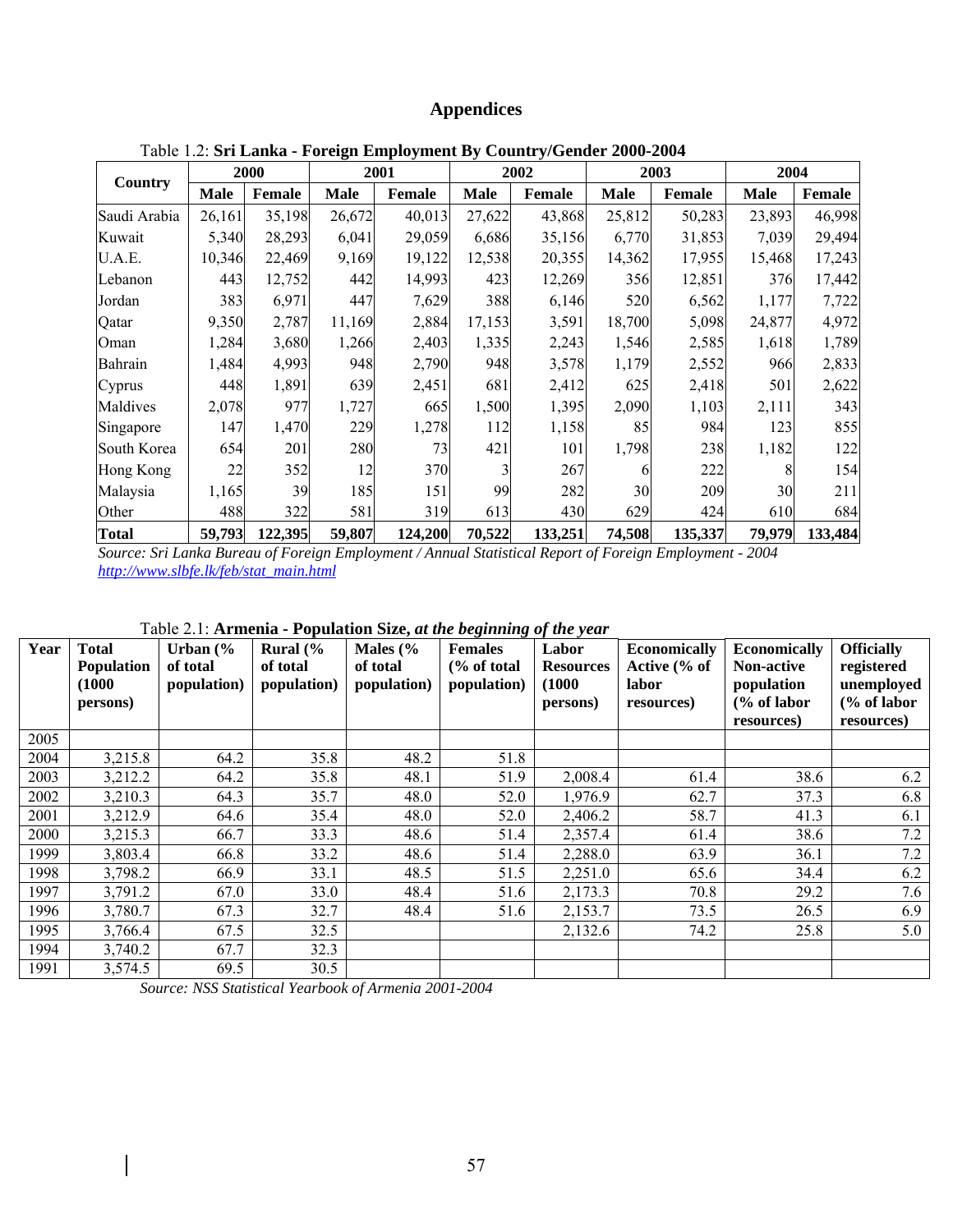|                 | <b>Migrants</b>             | including migrants from: |         |  |
|-----------------|-----------------------------|--------------------------|---------|--|
|                 | arriving into RF<br>(total) | <b>CIS</b>               | Armenia |  |
| Jan-Jun<br>2005 |                             | 80.7                     | 2.9     |  |
| Jan-Jun         |                             | 42.9                     | 1.4     |  |
| 2004            |                             |                          |         |  |
| 2004            | 119.2                       | 110.3                    | 3.1     |  |
| 2003            | 129.2                       | 119.6                    | 5.1     |  |
| 2002            | 184.6                       | 177.3                    | 6.8     |  |
| 2001            | 193.5                       | 186.2                    | 5.8     |  |
| 2000            | 359.3                       | 350.3                    | 15.9    |  |
| 1997            | 597.7                       | 582.8                    | 19.1    |  |

Table 2.2: **Total Migration into Russia (1000 persons)**

*Source: Federal State Statistic Service of Russia; Federal Migration Service of the Government of the Russian Federation* 

|      | <b>Total number of</b><br>Armenian emigrants to<br>CIS (GoA data) | Armenia's share of<br>immigrants in Russia (RF<br>data) | <b>Ratio of Armenian</b><br>immigrants in Russia |
|------|-------------------------------------------------------------------|---------------------------------------------------------|--------------------------------------------------|
| 2004 |                                                                   | 3.1                                                     |                                                  |
| 2003 | 7.7                                                               | 5.1                                                     | 66                                               |
| 2002 | 8.5                                                               | 6.8                                                     | 80                                               |
| 2001 | 10.7                                                              | 5.8                                                     | 54                                               |
| 2000 | 11.1                                                              | 15.9                                                    | 143                                              |
| 1999 | 6.9                                                               |                                                         |                                                  |
| 1998 | 8.1                                                               |                                                         |                                                  |
| 1997 | 8.1                                                               | 19.1                                                    | 235                                              |
| 1996 | 7.3                                                               |                                                         |                                                  |
| 1995 | 10.4                                                              |                                                         |                                                  |

*Sources: NSS Statistical Yearbooks of Armenia 2001-2004; Federal Statistical Service (RF); authors' estimates* 





*Source: AST, "Labor Migration from Armenia, 2002-2005"*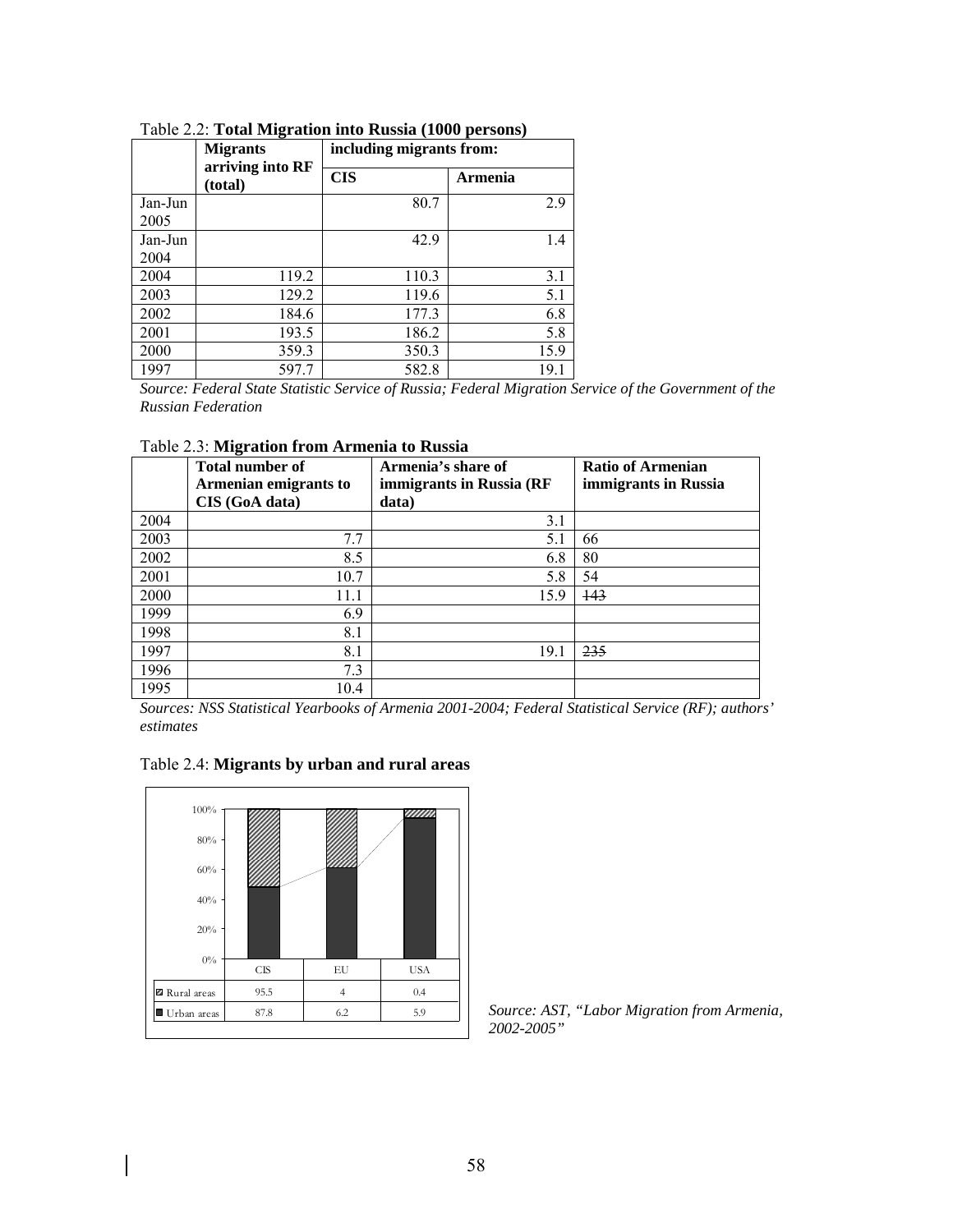

Table 2.6: **Employment status and industry of Armenian migrants in Armenia**

*Source: AST, "Labor Migration from Armenia, 2002-2005"* 

| <b>Sphere of employment</b> | <b>Percent</b> |
|-----------------------------|----------------|
| Services                    | 22,9           |
| Construction                | 16,3           |
| Agriculture                 | 15,9           |
| Trade/public food           | 15,4           |
| Production                  | 9,3            |
| Transport                   | 6,6            |
| Education                   | 4,4            |
| Science                     | 2,2            |
| Art                         | 2,2            |
| Other                       | 4,8            |
| <b>Total</b>                | 100,0          |

| 100%<br>$80\%$<br>$60\%$<br>40%<br>20% | mmmm  |         |
|----------------------------------------|-------|---------|
| $0\%$                                  | Males | Females |
| $\square$ USA                          | 2.6   | 11.1    |
| Z EU                                   | 4.1   | 13.9    |
| $\blacksquare$ CIS                     | 93.3  | 75      |

Table 2.5: **Migrants by age and gender** 

| $-0.3/1$           | $\overline{\phantom{a}}$ | .                                                      |  |
|--------------------|--------------------------|--------------------------------------------------------|--|
| Z EU               |                          | 13.9                                                   |  |
| $\blacksquare$ CIS | 93.3                     |                                                        |  |
|                    |                          |                                                        |  |
|                    |                          |                                                        |  |
|                    |                          | Source: AST, "Labor Migration from Armenia, 2002-2005" |  |

Table 2.7: **CIS citizens officially working in the Russian Federation**

|              | Jan-Jun 2004 |               | Jan-Jun 2005 |      |
|--------------|--------------|---------------|--------------|------|
|              | 1000 persons | $\frac{0}{0}$ | 1000 persons | $\%$ |
| Total        | 162,1        | 100           | 236,5        | 100  |
| Ukraine      | 82,5         | 50,9          | 94,8         | 40,1 |
| Moldova      | 19,7         | 12,2          | 24,2         | 10,2 |
| Uzbekistan   | 16,3         | 10,0          | 33,9         | 14,3 |
| Tajikistan   | 14,2         | 8,8           | 34,9         | 14,8 |
| Armenia      | 11,8         | 7,3           | 19,5         | 8,3  |
| Azerbaijan   | 6,3          | 3,9           | 12,2         | 5,1  |
| Kyrgyzia     | 5,3          | 3,2           | 10,7         | 4,5  |
| Kazakhstan   | 3,3          | 2,0           | 3,1          | 1,3  |
| Georgia      | 2,6          | 1,6           | 2,9          | 1,2  |
| Turkmenistan | 0,2          | 0.1           | 0,3          | 0,1  |

*Source: Federation Migration Service of Russian Federation* 

| Age group    | <b>Migration rate</b><br>(ratio of migrants to total<br>number of household members<br>in the given age group, %) |              |             |  |  |
|--------------|-------------------------------------------------------------------------------------------------------------------|--------------|-------------|--|--|
|              | Total                                                                                                             | <b>Males</b> | Fema<br>les |  |  |
| 16-20        | 0,4                                                                                                               | 0,6          | 0,3         |  |  |
| 21-25        | 6,0                                                                                                               | 10,9         | 1,5         |  |  |
| $26 - 30$    | 7,5                                                                                                               | 12,8         | 1,6         |  |  |
| $31 - 35$    | 7,5                                                                                                               | 14,2         | 1,8         |  |  |
| 36-40        | 7,6                                                                                                               | 14,6         | 2,0         |  |  |
| 41-45        | 7,9                                                                                                               | 15,1         | 3,1         |  |  |
| 46-50        | 9,8                                                                                                               | 17,4         | 2,1         |  |  |
| 51-55        | 5,2                                                                                                               | 10,6         | 0,6         |  |  |
| 56-60        | 2,7                                                                                                               | 4,6          | 0,2         |  |  |
| 61-65        | 2,3                                                                                                               | 4,3          | 0,1         |  |  |
| 66 and above | 0,8                                                                                                               | 1,3          | 0,1         |  |  |
| <b>Total</b> | 4,1                                                                                                               | 9,2          | 1,3         |  |  |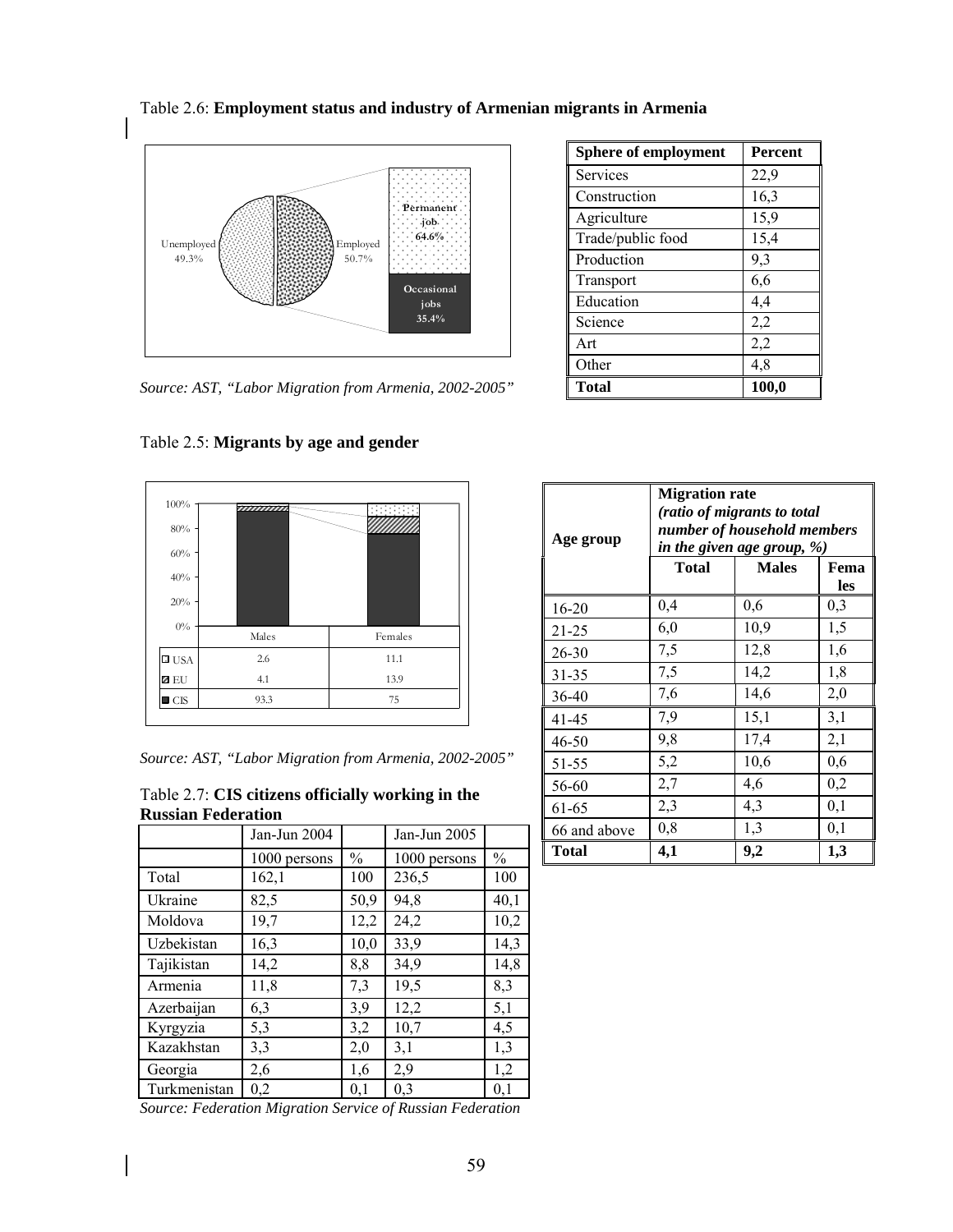| Year | <b>Total number of invitations</b> | <b>Total number of authorizations</b> |
|------|------------------------------------|---------------------------------------|
| 2006 | 329300                             | 107425                                |
| 2005 | 214000                             | 108001                                |
| 2004 | 213000                             | 205633                                |
| 2003 | 530000                             | 439080                                |

| Table 3.1: Annual Quotas for Issuing Invitations for Employment to Foreigners and |
|-----------------------------------------------------------------------------------|
| authorizations for temporary residency status in Russia                           |

*Source: RF Government website/Normative Documents* 

#### Table 3.2: **Distribution of Quotas On Temporary Residence in Selected Regions of Russia**

| Region of the Russian Federation                   | 2006  | 2005 | 2004 | 2003   |
|----------------------------------------------------|-------|------|------|--------|
| Central Federal District $(\alpha krug)$ – Total – | 26450 |      |      |        |
| Including:                                         |       |      |      |        |
| Moscow Region (oblast)                             | 6200  | 6300 | 8000 | 550    |
| Moscow                                             | 1000  | 1000 | 1500 | 90.000 |
| North-Western Federal District - Total             | 10280 |      |      |        |
| Including:                                         |       |      |      |        |
| Leningrad Region (oblast)                          | 1000  | 5000 | 5000 | 6500   |
| Saint-Petersburg                                   | 2000  | 2000 | 1000 | 1000   |
| South Federal District $(okrug)$ – Total           | 8600  |      |      |        |
| Including:                                         |       |      |      |        |
| Krasnodar Region (krai)                            | 1000  | 500  | 500  | 500    |
| Stavropol Region (krai)                            | 500   | 500  | 1000 | 1000   |
| Rrostov Region (oblast)                            | 1500  | 1000 | 1000 | 3200   |
| Sibir' Federal District - Total                    | 18745 |      |      |        |
| Including:                                         |       |      |      |        |
| Krasnoyarsk Region (krai)                          | 2000  | 2000 | 2000 | 1200   |

*Source: Addendum to the decree of the Government of Russian Federation, 21 November 2005, No 1990-p "Distribution of quota on the issue of temporary residence permits to foreign citizens and individuals without citizenship, for 2006, by the subjects of the Russian Federation" ("Raspredeleniye kvoty na vydachu inostrannym grazhdanam i litsam bez grazhdanstva priglasheniy na vremennoye prozhivaniye v Rossisckoi FEderatsii na 2006-i god po subiektam Rossiskoi Federatsii") and respective decrees for the following years.* 

### Table 4.1: **Republic of Armenia: Selected Economic Indicators, 2001-2005**

|                                                                     | 2001   | 2002   | 2003   | 2004   | 2005 [prog.] |
|---------------------------------------------------------------------|--------|--------|--------|--------|--------------|
| <b>Real Sector</b>                                                  |        |        |        |        |              |
| Real GDP growth (percent change)                                    | 9.6    | 13.2   | 13.9   | 10.1   | 8            |
| GDP (in millions of U.S. dollars)                                   | 2,120  | 2,373  | 2,805  | 3,552  | 4,217        |
| GNI per capita                                                      | 680    | 767    | 902    | 1,118  | 1,326        |
| <b>External Sector</b>                                              |        |        |        |        |              |
| Current account balance (including transfers)                       |        |        |        |        |              |
| In millions of U.S. dollars                                         | $-200$ | $-148$ | $-191$ | $-167$ | $-213$       |
| In percent of GDP                                                   | $-9.5$ | $-6.2$ | $-6.8$ | $-4.7$ | $-5.1$       |
| External debt                                                       |        |        |        |        |              |
| In millions of U.S. dollars                                         | 906    | 1,026  | 1,098  | 1,183  | 1,229        |
| In percent of exports of goods and services                         | 1321   | 131    | 87     | 74     | 67           |
| Gross official international reserves (in millions of U.S. dollars) | 329    | 430    | 502    | 541    | 582          |
| In months of imports of goods and services                          | 3.6    | 3.7    |        | 3.9    | 3.9          |

*Sources: Armenian authorities; and IMF Staff estimates http://www.imf.org/external/np/sec/pr/2005/pr05123.htm*